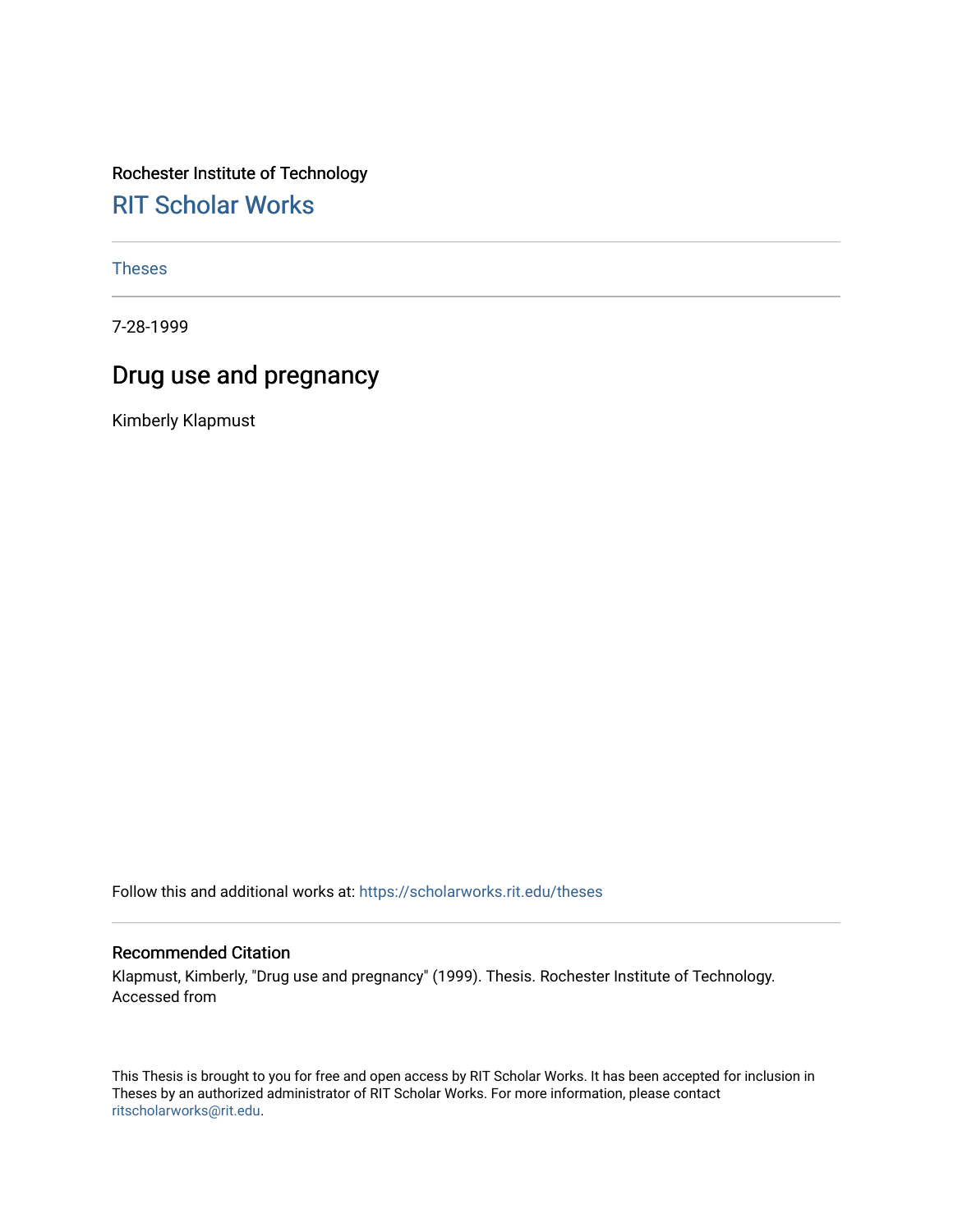## ROCHESTER INSTITUTE OF TECHNOLOGY

A Thesis Submitted to the Faculty of The College of Imaging Arts and Sciences In Candidacy for the Degree of MASTER OF FINE ARTS

## Drug Use and Pregnancy

by

Kimberly A. Klapmust

July 28, 1999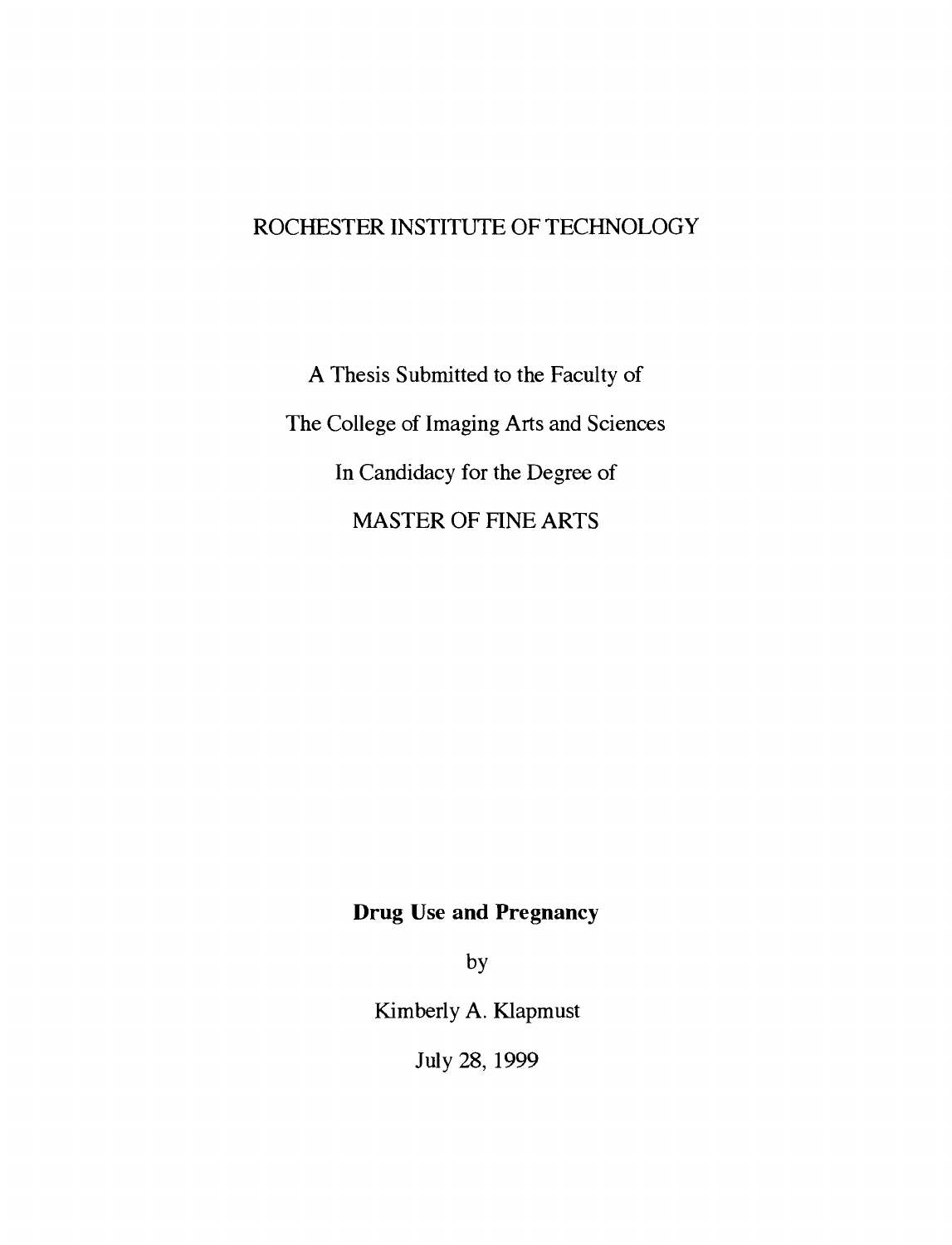## Approvals

| Adviser: | Robert Wabnitz                     |  |
|----------|------------------------------------|--|
| Date:    | $10 - 14 - 99$                     |  |
|          | Associate Adviser: Dr. Nancy Wanek |  |
| Date:    | 111299                             |  |
| Date:    | Associate Advisor: Glen Hintz      |  |
|          | Department Chairperson:            |  |
| Date:    |                                    |  |

I, , hereby deny permission to the Wallace Memorial library of RIT to reproduce my thesis in whole or in part. Any reproduction will not be for commercial use or profit.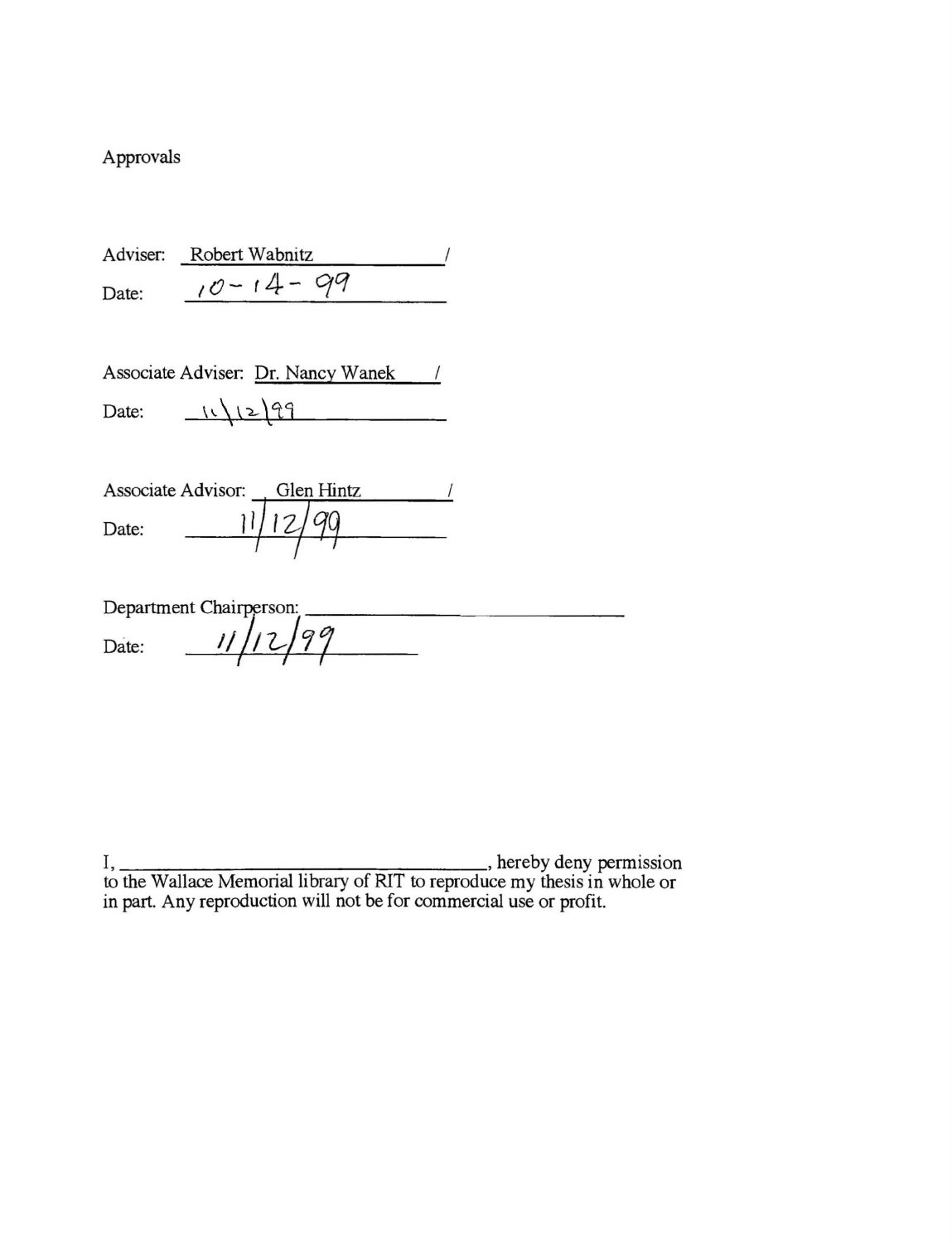## INTRODUCTION

Human development is a remarkably complex process whereby the union of two small cells can after a period of time give rise to a new human being, complete with vital organs, bones, muscles, nerves, blood vessels, and much more. Considering the intricacy of the developmental process, it is indeed miraculous that most babies are born healthy. Some children, however, are born with abnormalities. Environmental agents, such as drugs, are responsible for some of these abnormalities. Unfortunately, social and therapeutic drugs are widely used among pregnant women. Many commonly used drugs are known to disrupt the normal developmental process and cause a wide range of birth defects, learning disabilities, and behavioral problems.

This paper will briefly summarize the normal process of human development and the roles of the fetal membranes and the placenta. It will also explain how teratogens can interfere with normal development and cause a variety of congenital abnormalities. In addition, this paper will describe some of the known and suspected teratogenic drugs and their harmful effects on a developing embryo/fetus. Finally, the last portion of the paper will describe the making of the accompanying pamphlet: the conceptual, research, and technical processes behind the final product.

The pamphlet was made with the intention of educating expectant mothers about the harmful effects of drug use during pregnancy and lactation. The pamphlet focuses on risks associated with drugs such as alcohol, cigarettes, marijuana, heroin, and cocaine, as well as prescription and over-the-counter medications. Many women are not aware of the potential dangers associated with prenatal drug exposure, and some women, although aware of the potential adverse effects of using drugs during pregnancy, have conditions which require

 $\mathbf{1}$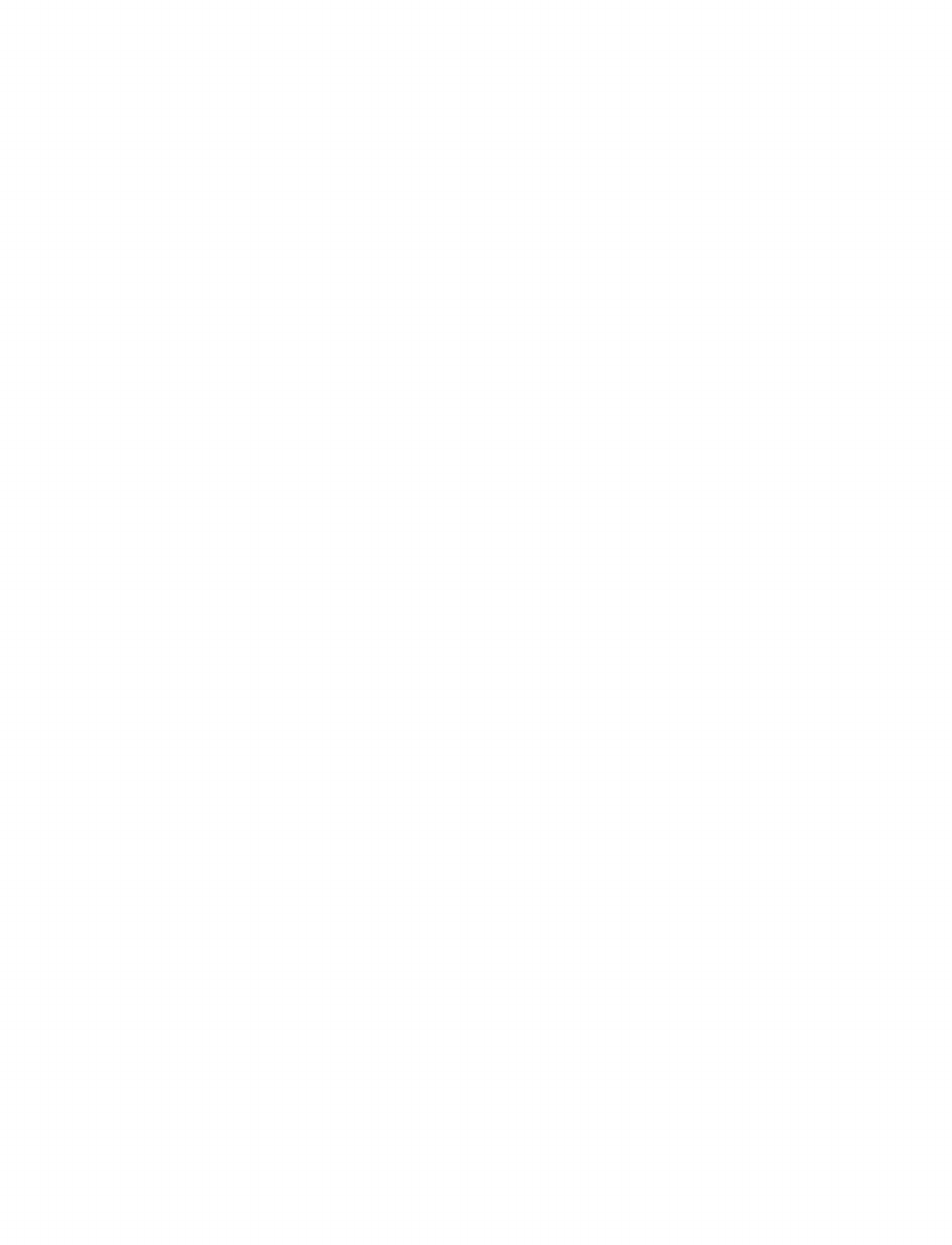medication. Women receiving treatment need to understand the importance of consulting their doctors upon becoming pregnant, or planning to become pregnant, to determine the safest course of action for both themselves and their babies. Also, it is important for women to be aware of the possible risks associated with breastfeeding while taking drugs. Many drugs a mother uses can be transmitted to her breastfed child. Breastfeeding is generally recommended because breastmilk contains numerous substances which defend a newborn against infections, and the act of breastfeeding helps create a bond between mother and child. However, maternal use of certain drugs may require the mother to stop nursing in order to minimize risk to the baby.

Further research in the field of teratology and increased public awareness regarding the harmful effects of drugs on a developing fetus promise to significantly reduce the rate of preventable birth defects.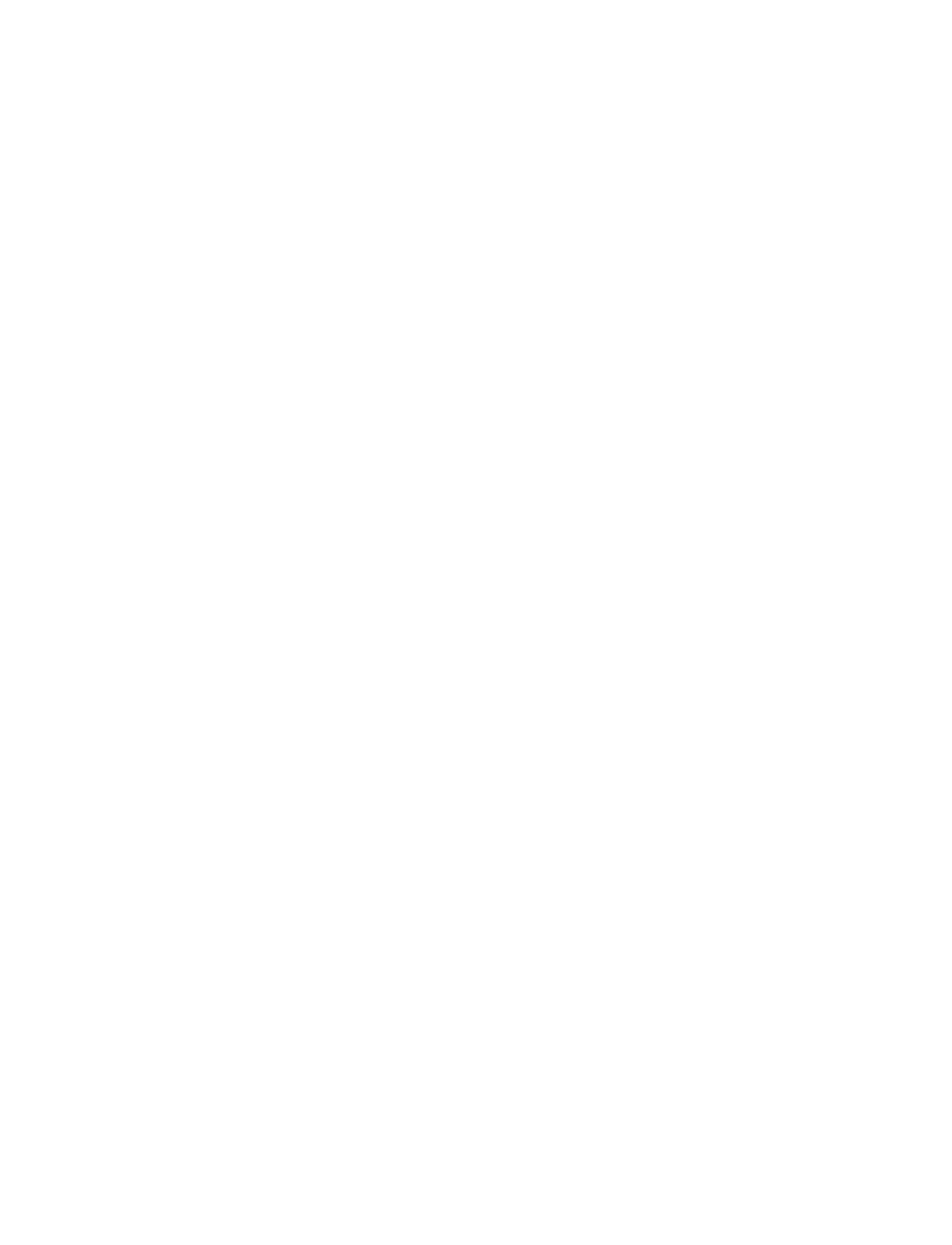## CHAPTER ONE

#### Human Development

Human development begins with conception, the fertilization of a female ovum by a male sperm. The resulting conceptus, called a zygote, repeatedly divides by mitosis into smaller sized daughter cells called blastomeres. The group of blastomeres, in the form of a tight ball, leaves the fallopian tube and proceeds to the uterus. When the ball consists of 12 or more daughter cells it is known as a morula. The cells of the morula continue to divide and a large fluid-filled cavity forms inside the ball. At this point the morula is called a blastocyst. The blastocyst' s outer cell layer is called the trophoblast and its internal cluster of cells is called the inner cell mass. The blastocyst, approximately seven days after fertilization, begins to implant itself into the endometrium of the uterus.

During the second week of development the blastocyst continues to embed itself further into the endometrium and the inner cell mass of the blastocyst arranges itself into two layers. These two layers, collectively called the bilaminar embryonic disc, will develop into the embryo, while the blastocyst's outer wall, the trophoblast, will form the fetal membranes.

During the third week, which marks the beginning of the six week embryonic period, the embryo develops rapidly and many important processes occur, including: the formation and development of the primitive streak, notochord, three germ layers, neural tube, neural crest, somites, embryonic body cavity, primitive cardiovascular system, and the development of the chorionic villi (the fetal component of the placenta). The three germ layers consist of the ectoderm, mesoderm, and endoderm, from which all the tissues and organs of the embryo are derived. Also, the proliferating trophoblast layer continues to invade the endometrium by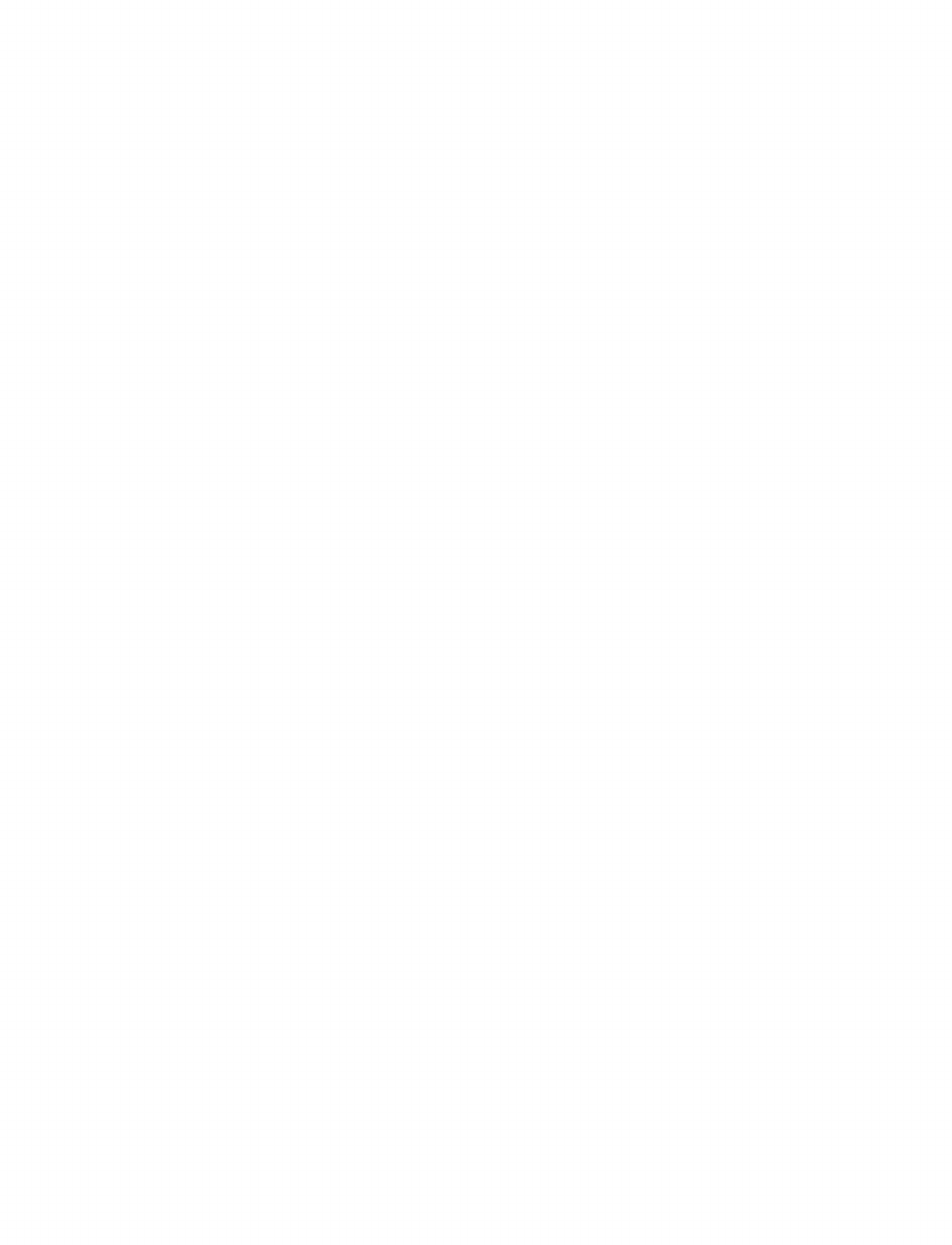eroding maternal capillaries and glands, and "communication" is formed between maternal blood and the embryo. This begins the important exchange of materials between mother and developing embryo.

By week four, the embryo grows very rapidly and begins to bend; a head and tail are formed. The three germ layers begin to differentiate into their respective tissues and organs, the developing heart bulges below the head, limb buds appear, and four pairs of branchial arches, destined to form certain structures of the face and neck, are visible.

At five weeks, the body of the embryo is growing fast. The brain develops quickly and causes the head to enlarge significantly. Also, the extremities are taking on a "paddleshape" and the primordial structures of the eyes and nose are visible.

During the sixth week, the upper and lower limbs become more defined and the hands develop digital rays which will later become fingers. The eyes become darker with the presence of retinal pigmentation, and the head and face continue to grow. The head of the embryo is still disproportionately large compared to the rest of the body due to the rapid development of the brain.

In the seventh week, increasing differentiation occurs within the limbs. The digital rays in the hands are interspersed by notches, and the rays in the feet are just beginning to appear. Also, at this time, the umbilical cord temporarily contains the embryo's herniated intestines. The eighth week of human development is the last week of the embryonic period. By the end of the eighth week all the primitive organ systems have formed and the embryo looks quite human. The tail, which first appeared at four weeks, is now gone. The fingers and toes of the embryo are separated, the neck and the eyelids begin to take form, and internal sex organs are present, while the genitals (indistinguishable in terms of male or female) continue to differentiate.

The fetal period, following the embryonic period, lasts from the beginning of the ninth week of human development through the thirty-eighth week. During this long period the embryo,

 $\overline{4}$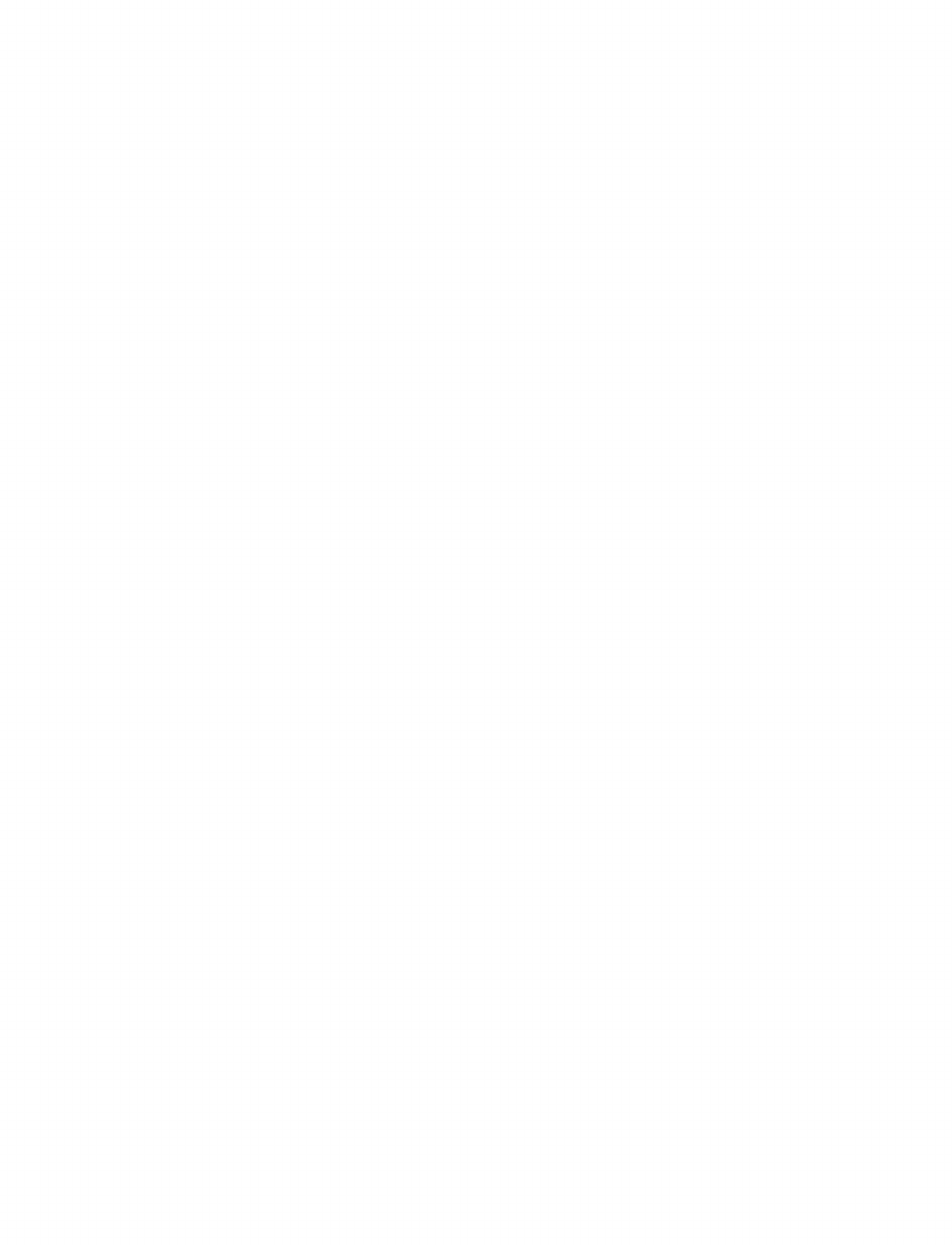now called a fetus, grows rapidly while its already present organs and tissues continue to develop and mature.

By the end of the third month of development, the fetal head is no longer so large in comparison to the body, differentiated genitalia reveal the sex of the fetus, lengthening of the upper and lower limbs occurs, the herniated intestines revert back into the abdomen, the fetus is capable of motion, the eyelids close, the eyes remain far apart from each other on the broad face, the skeleton and muscles are forming, the fetus produces urine, and the production of blood cells begins to occur in the fetal liver (and later in the spleen and bone marrow). The placenta, by this time, is very important in the exchange of nutrients and waste products between fetus and mother. The mother passes oxygen and nutrients to her baby via the placenta and fetal waste products and carbon dioxide are passed to the mother and then eliminated from her body.

During the fourth month, the face develops significantly. The eyes have moved more anteriorly on the face, fingernails begin to appear, lengthening of the lower limbs occurs, and the fetus continues to grow very rapidly.

By the fifth month the fetus has produced a layer of hair called lanugo and a protective waxy substance called vernix caseosa covers the body. The skin of the fetus is extremely thin and the underlying blood vessels are very visible. Hair appears on the head and eyebrows. Fetal growth begins to slow down, although significant weight gain is still necessary.

In the sixth month, the fetus begins to gain weight, but has yet to plump up. The fetal lungs are beginning to produce surfactant, fingernails are present, and the skin is wrinkled and translucent.

During the seventh month, the lungs have developed well enough for the fetus to have a chance at survival if born prematurely. The central nervous system has developed, so as to control body temperature and breathing. The eyes are open after weeks of being shut,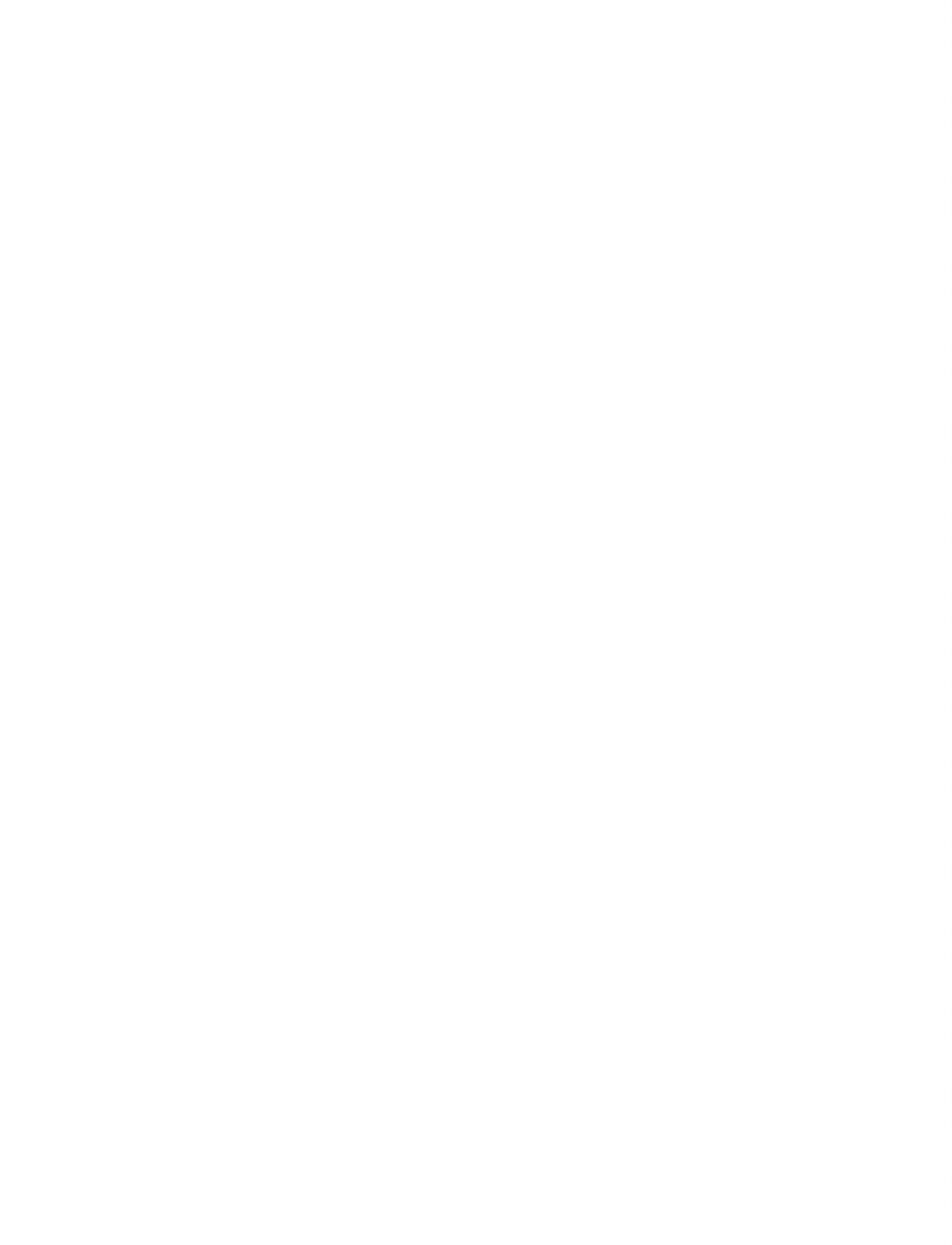toenails have appeared, and the body of the fetus has begun to form a protective layer of fat under the skin.

By the end of the eighth month, the body has filled out due to the body's increasing supply of fat, and the skin is smooth and pink in color. Normally, at this time, the fetus takes on a of fat, and the skin is smooth and pink in color. Normally, at this time, the fetus takes on a<br>head-down position in the mother's uterus, and will stay that way for the remainder of the pregnancy.

During this last month of development, the growth rate of the fetus slows down significantly. The amount of body fat continues to increase, most of the lanugo hair disappears, the fetus is now sensitive to light and dark, and the organs and bones have all formed (although the bones are still very soft and flexible). The chest and abdomen are large in size due to the major organs they house. By this time, the size ratio of fetal head to total body length is 1:4.

#### Fetal Membranes

Fetal or extraembryonic membranes also play an important role in human development. There are four fetal membranes: the chorion, amnion, allantois and yolk sac. The yolk sac and the allantois are the only two structures which will become part of the fetus. The chorion will form the fetal portion of the placenta. The chorionic sac houses the embryo, all the other fetal membranes, and is the site of chorionic villi formation. The amnion forms in the second week of development, differentiating from the cytotrophoblast cells. It protects and promotes the normal development of the embryo/fetus during pregnancy. The aminiotic sac is a fluid-filled membrane in which the baby floats freely, connected to the placenta only by the umbilical cord. The fluid within the amniotic sac comes from the mother as well as from the fetus. Part of the fetal contribution to the amniotic fluid is urine, some of which the fetus swallows and passes to the mother through the placenta for elimination. The amniotic fluid has many important functions including, cushioning the embryo, providing an environment with a stable temperature, allowing free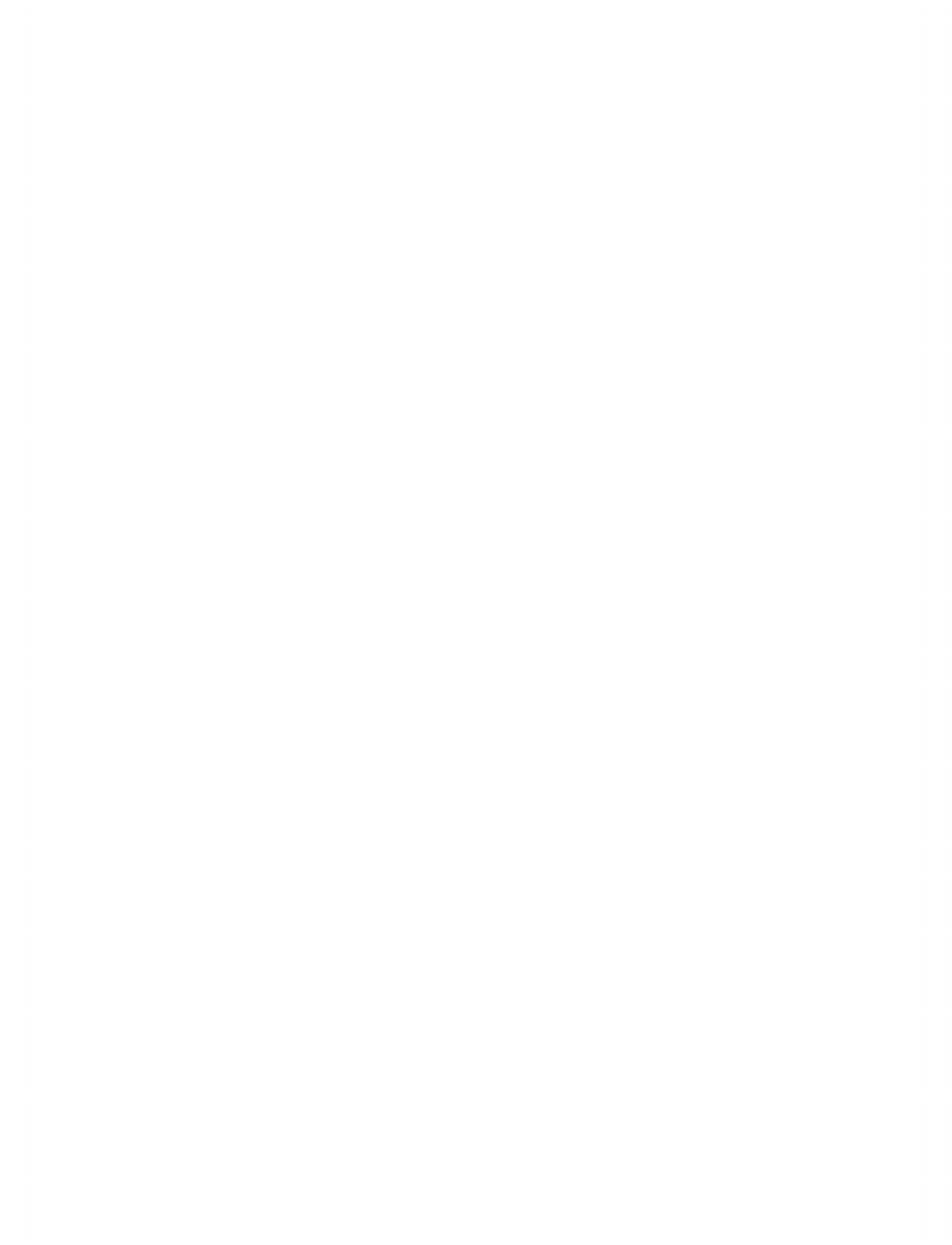movement, helping lung development, and keeping the baby safe from infection. The amniotic sac also forms the covering of the umbilical cord. The umbilical cord connects the fetus to the placenta. The cord contains two arteries and one vein which are embedded in a protective mucous tissue called Wharton' <sup>s</sup> jelly. The life-sustaining nutrients and supply of oxygen are transported from the placenta to the baby through the umbilical vein and the waste products generated by the child are eliminated via the two umbilical arteries. The cord generally is spiral in appearance because the umbilical vessels are longer than the cord that houses them.

The yolk sac and allantois are important sites of early blood and blood vessel formation, and thus important sources of nutrition for the embryo. The allantois is an outpouching of the early yolk sac into the connecting stalk. It connects the urinary bladder to the umbilical cord and its blood vessels will form the umbilical arteries and vein. The allantois becomes the urachus (fetal urinary canal) in the fetus and the median umbilical ligament in the adult. A portion of the yolk sac becomes integrated with the embryo and forms the primitive gut. The walls of the yolk sac and allantois have blood vessels which produce blood cells. This extraembryonic blood formation occurs for about two weeks until the fetus begins to produce blood in the liver. The blood vessels produced in the chorion, yolk sac, and connecting stalk link to those developing within the embryo and together they form the primitive cardiovascular system.

#### The Placenta

The placenta is an organ which is formed by mother and child. Although it does not form any part of the fetus, it does play a crucial role in human development. The fetal portion of the placenta is the villous chorion and the maternal portion is the decidua basalis. As the villous chorion grows and thickens and the decidua basalis recedes, the fetal component of the placenta eventually becomes larger than the maternal component

 $\overline{7}$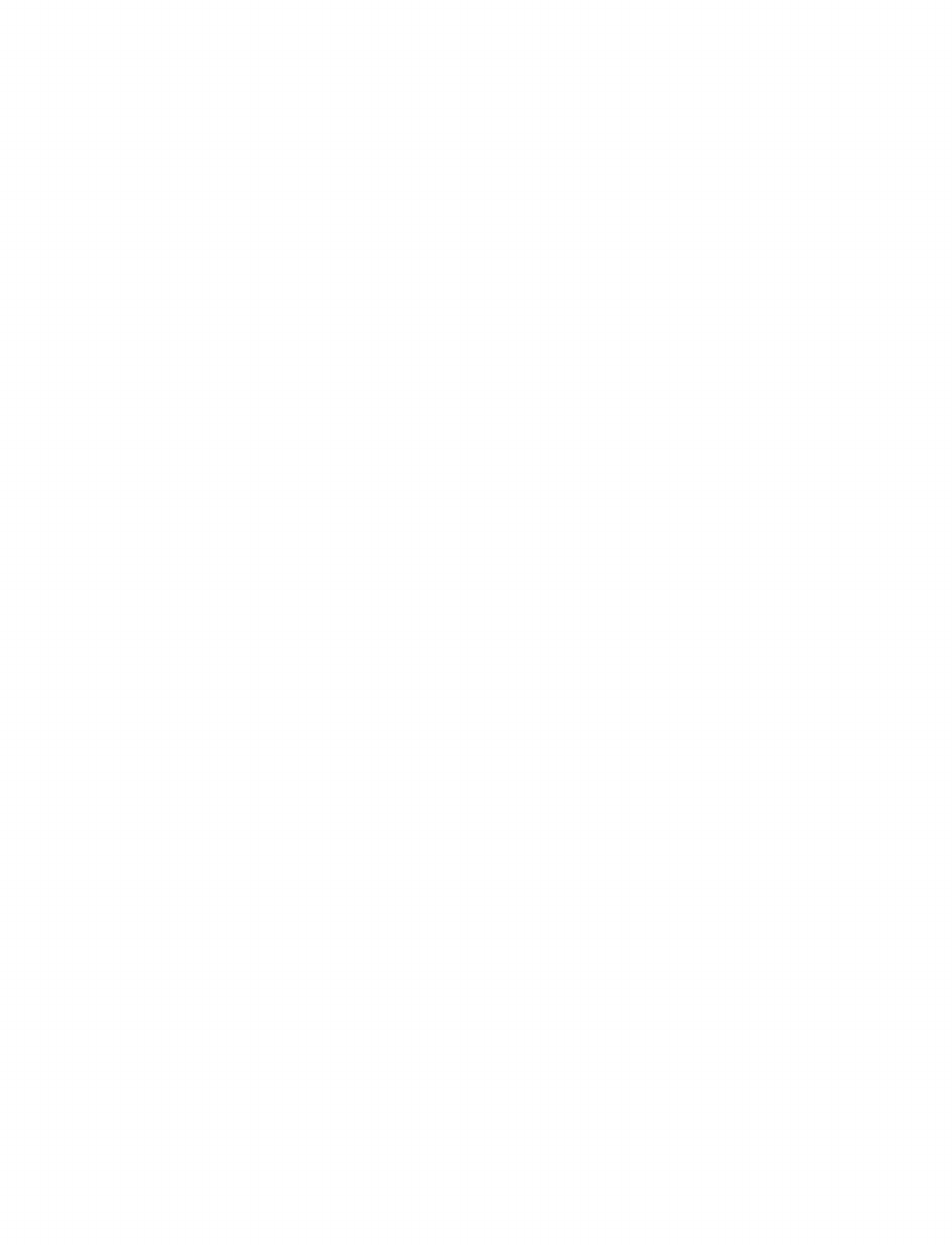The placenta begins to form soon after conception. Within the second week of development, as the blastocyst embeds itself into the uterus, a group of multinucleated trophoblast cells called the syncytiotrophoblast, invades the endometrium by eroding maternal tissues. Spaces called lacunae begin to form in the syncytiotrophoblast and they become filled with maternal blood and glandular secretions. The invasive synctiotrophoblast continues to form lacunae until the spaces become interconnected, making lacunae networks which will become the future intervillous spaces of the placenta

During the third week, the cells of the cytotrophoblast, the other part of the trophoblast, begin to layer themselves into cords and push their way into the syncytiotrophoblast. Together the cytotrophoblast cord and the surrounding syncytiotrophoblast form a pillar, which is called a primary chorionic villous. Later, mesenchymal cells push their way into the villous, forming a delicate connective tissue core, at which point the villous becomes a secondary chorionic villous. These secondary villi develop along the entire chorion. Once the secondary villi form blood vessels, which differentiated from the mesenchymal cells, they are called tertiary chorionic villi. These chorionic villi will branch out to maximize the amount of surface area used for the exchange of materials between mother and child. To ensure a firm anchoring of the villi, cytotrophoblast cells break through the tips of the outermost villi, multiplying and spreading to form an outer perimeter layer known as the cytotrophoblastic shell, which attaches itself to the endometrium. However, openings do exist in the cytotrophoblastic shell, and it is through these holes that maternal arteries and veins are able to receive and deliver blood to and from the intervillous spaces.

The chorionic villi become attached to the primitive cardiovascular system of the embryo by the development of blood vessels within the mesenchymal portion of the chorion and connecting stalk. Then the exchange of materials between fetus and mother begins. Maternal blood in the intervillous spaces bathes the chorionic villi, which take in oxygen and nourishment, sending them through the umbilical cord to the fetus. Fetal waste products and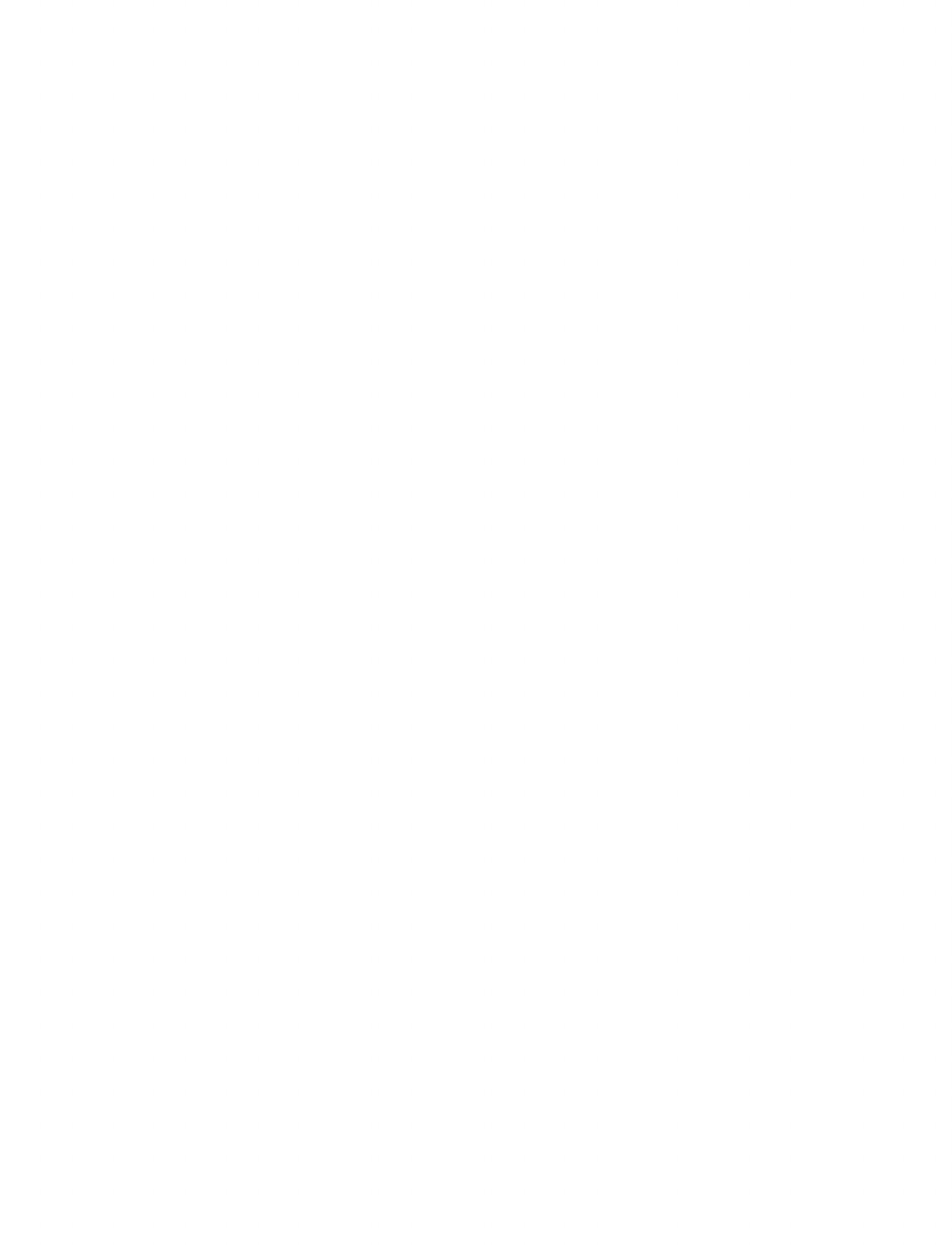carbon dioxide are passed back to the mother, so that they can be eliminated from her body through her urine. This life-supporting process continues until birth.

Although the early placenta has villi uniformly covering the entire surface of the chorion, by the third month the chorionic villi near the attachment of the umbilical cord begin to flourish and the villi located on the rest of the chorion disappear. The portion of the chorion with enlarged and abundant villi is known as the chorion frondosum, or villous chorion, and the bare section of the chorion is called the smooth chorion. After the villous chorion is formed, it continues to grow and thicken by the branching of the villi.

The maternal portion of the placenta, the decidua basalis, is the site to which the fetal portion of the placenta is attached. Decidua is the name given to the endometrium during pregnancy. There are three parts of the decidua: decidua basalis (the portion of the decidua lying directly under the villous chorion), decidua capsularis (the portion which covers the implanted conceptus), and the decidua parietalis (the portion which lines the wall of the uterus). The two components, the decidua basalis and the villous chorion, constitute the placenta

Blood from the endometrium passes through spiral arteries (the terminal branches of arteries supplying the endometrium) and enters the intervillous spaces. Although the arteries supplying the endometrium) and enters the intervillous spaces. Although the<br>mother's blood never comes in direct contact with fetal circulation, materials are exchanged. The placental membrane, (the wall of the villous, its connective-tissue core, and the endothelium of the villous capillary) is the thin tissue separating the two bloodstreams. Only by the processes of diffusion, active transport, and pinocytosis are materials transferred across the placental membrane. Harmful substances can permeate the membrane just as easily as the essential nutritional materials.

The placenta is a very complex organ with many important functions including: nutrition, respiration, excretion, selective straining, and synthesis. Early in pregnancy, the placenta synthesizes cholesterol, fatty acids, and glycogen which are used as nutrients and energy by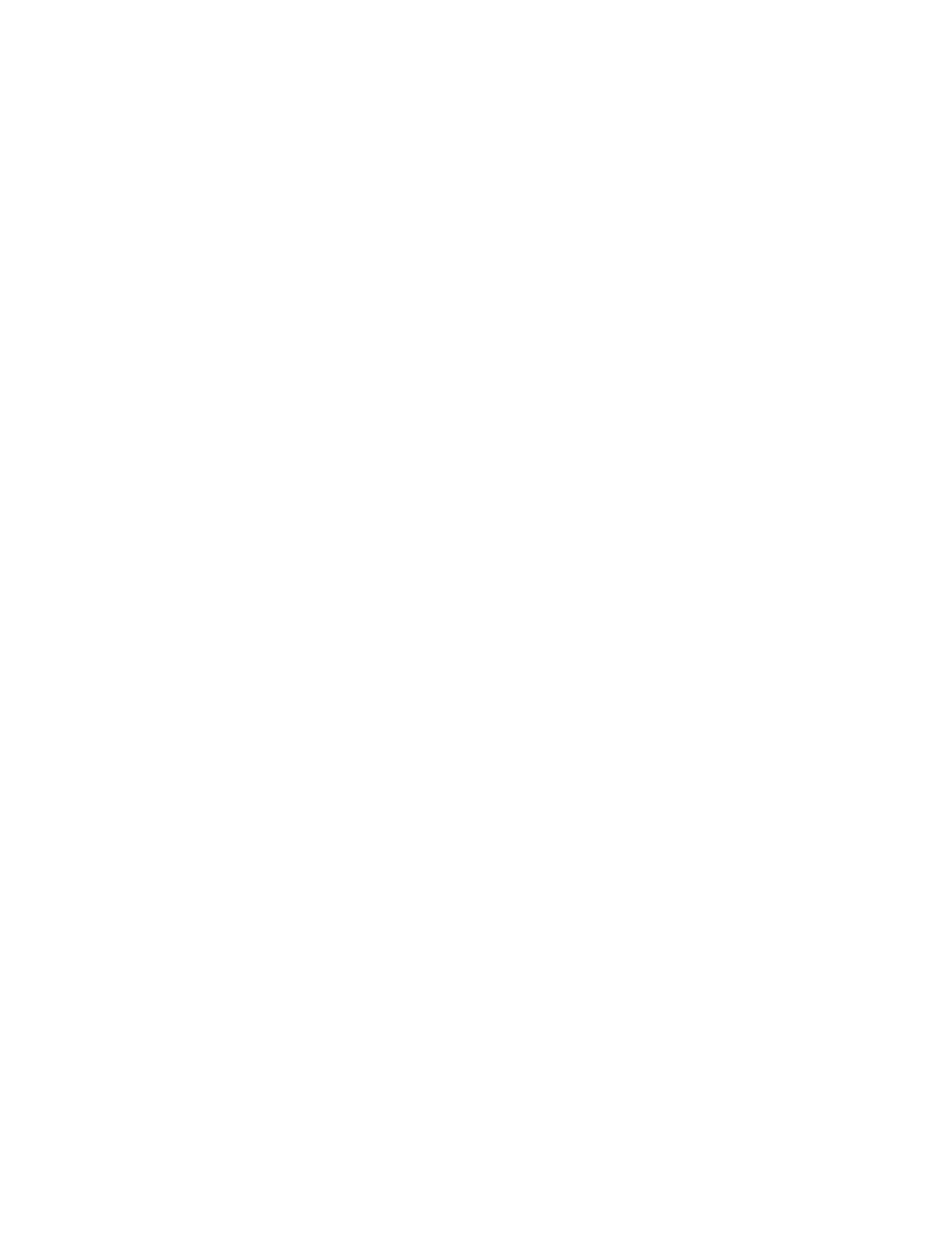the growing embryo. The placenta also produces hormones, including estrogens, progesterone, and protein hormones, which maintain pregnancy and support the growth of the embryo/fetus. In addition, the placenta has an extremely important role in the transfer of substances between mother and child. Oxygen passes through the placenta and umbilical cord and enters the bloodstream of the fetus. The oxygen-rich blood is then distributed to the growing organs, including the brain, heart, kidneys, and liver. The lungs at this time do not receive a large amount of oxygen, as one might expect, since they are not used for breathing until the baby is born. One could say that the placenta acts as the lungs for the fetus until birth. Nutrients, such as fatty acids, proteins, amino acids, water, glucose, electrolytes, vitamins, and minerals are also passed from the mother to the fetus via the placenta. Antibodies pass through as well, and can protect the developing fetus against disease. Going the other direction, the fetus passes waste products such as carbon dioxide, urea, uric acid, electrolytes, water, and bilirubin to the mother for disposal. It is essential for the growth and survival of the fetus that the mother excrete these waste products for the child during pregnancy. A build-up of these products would be very harmful to the fetus. Adequate blood flow through the placenta is very important to the normal development of the fetus. The reduction of normal blood flow, for whatever reason, could lead to low birth weight, mental and/or physical defects, or even the death of the fetus.

For a long time the placenta was believed to be a protective barrier for the fetus. It was thought that the placenta would keep all harmful substances from reaching the fetus while only allowing nutrients to pass through. But now we know that harmful materials, including drugs, viruses, bacteria, microorganisms, metals etc. can be passed from mother to child through the placenta. The transfer of one or more of these materials to a developing baby can cause a variety of abnormalities, including a wide range of birth defects, learning difficulties, and behavioral problems.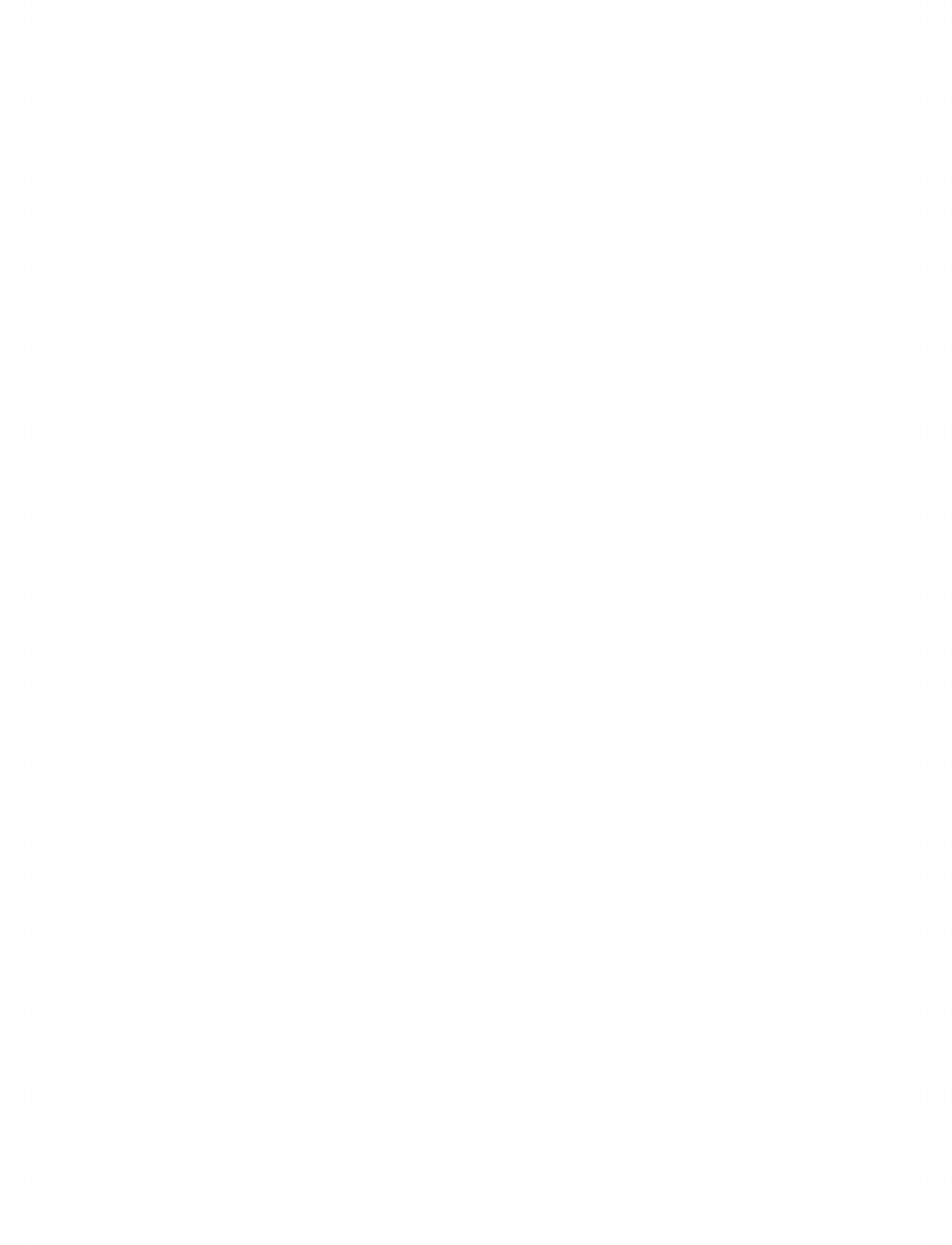- Bolane, Eloise. Life Unto Life: Fetal Growth and Development. Rochester: Childbirth Graphics, 1991.
- Gilbert, Stephen G. Pictorial Human Embryology. Seattle: University of Washington Press, 1989.
- Moore, Keith L., and T.V.N. Persaud. Before We Are Born: Essentials of Embryology and Birth Defects. Philadelphia: W.B. Saunders Company, 1993.
- Nilsson, Lennart. A Child is Born. New York: Delacorte Press, 1990.
- Young, Patrick. Drugs and Pregnancy. New York: Chelsea House Publishers, 1987.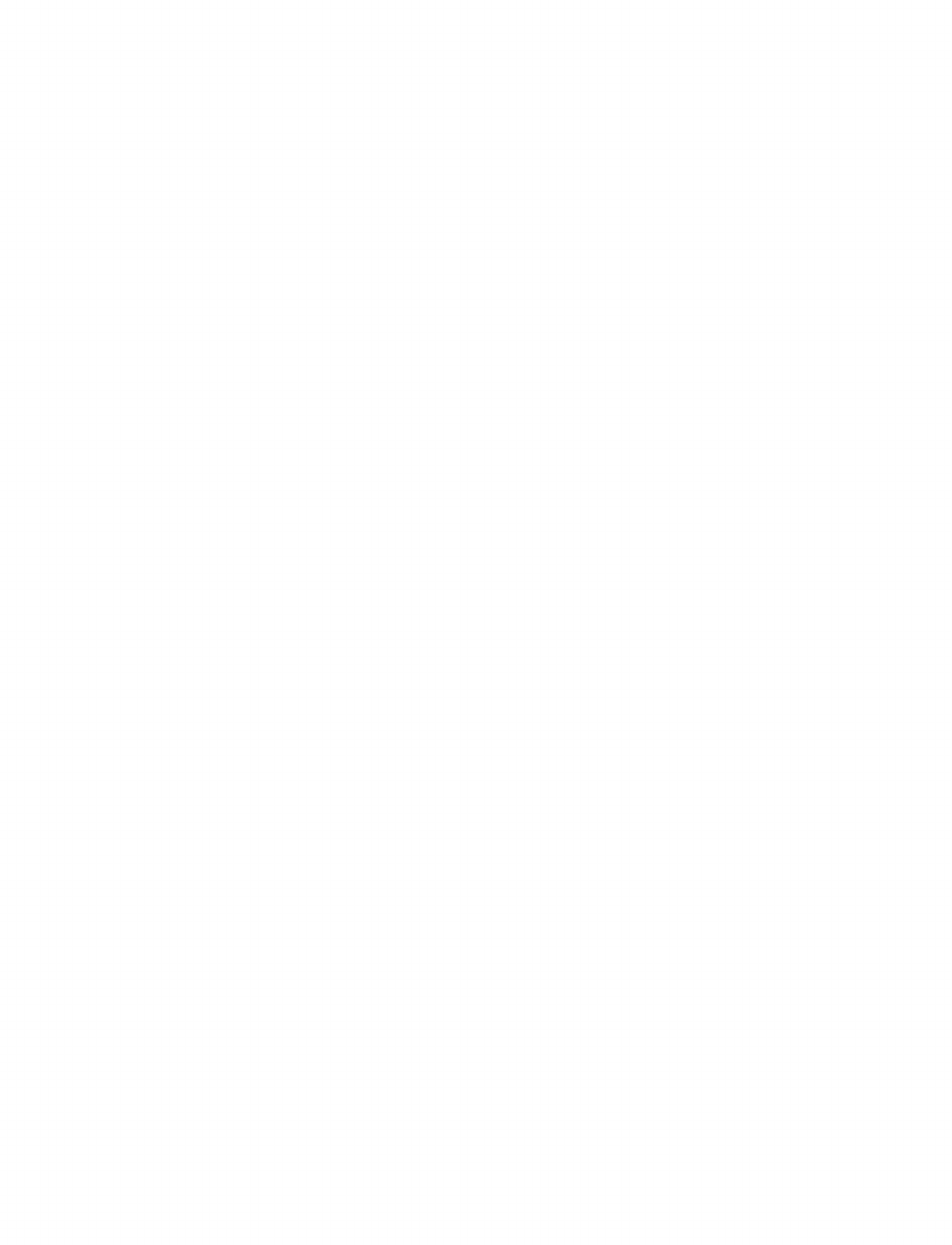### CHAPTER TWO

#### Teratogens

The causes of human birth defects are divided into three categories: unknown, genetic, and environmental. Unknown causes are responsible for the majority of defects, while genetic and environmental causes account for a relatively small portion of them. Genetic factors are responsible for most of the known causes of birth defects. Because human development is such <sup>a</sup> complicated process, there are many opportunities for "errors" to occur. Chromosomal abnormalities and mutant genes account for many of these errors. Environmental factors are also responsible for children with birth defects. Embryonic/fetal exposure to environmental agents including drugs, infections, chemicals, and radiation can interfere with normal development and produce congenital malformations as well as reduced mental capacity in children. Environmental agents such as these are called teratogens. "A teratogen is any environmental agent that permanently harms the developing fetus."<sup>1</sup> Teratogens alone are responsible for approximately 7-10 % of major congenital anomalies.<sup>2</sup> However, usually it is a combination of genetic and environmental factors that is responsible for many of the common birth defects.

Although the field of genetic engineering is rapidly progressing, it is fair to say that in general, we cannot prevent genetic abnormalities. However, abnormalities as a result of teratogenic exposure are potentially preventable. Embryonic/fetal exposure to teratogens, such as drugs for example, can cause stillbirths, miscarriages, congenital malformations, and

<sup>&</sup>lt;sup>1</sup> Elizabeth Conover, "Hazardous Exposures During Pregnancy," Journal of Obstetric, Gynecologic, and Neonatal Nursing 23, no.6 (July/August 1994): 524.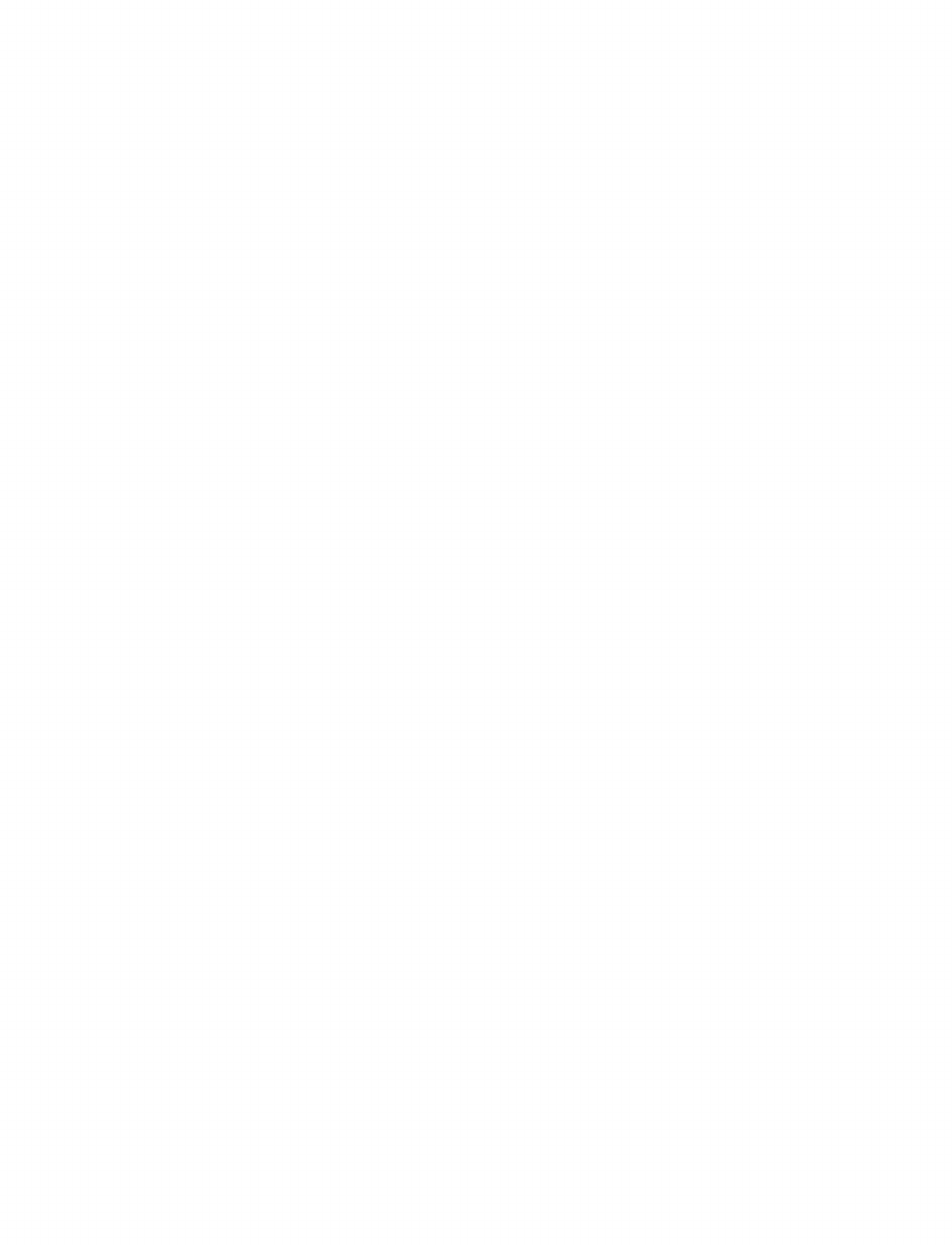mental retardation. The are a number of factors involved in determining whether a specific agent will cause a birth defect, including: the genetic susceptibility of the embryo/fetus to the agent, the dose and duration of the exposure, the characteristics of the agent, and the stage of pregnancy when exposure occurs. A substance causing anomalies in one baby may not cause harm to another. Also, the type of malformation can differ depending on the timing of exposure. Each of a child' <sup>s</sup> developing structures has a period of time when it is most vulnerable to terotegenic insults. A vulnerable, or critical period, is a time of rapid proliferation and differentiation of cells into the child' <sup>s</sup> developing organs and tissues. Disturbances during the critical period of a particular structure may cause damage to that structure.

During the first two weeks after conception, before the blastocyst has completed implanting During the first two weeks after conception, before the blastocyst has completed in<br>itself into the mother's endometrium, teratogenic exposure usually results in a lost pregnancy or, ironically, no harmful effects at all. Some believe that exposure during this time causes such severe damage that the conceptus fails to implant itself in the uterus and thus is eliminated from the mothers body. (A spontaneous miscarriage can easily go unnoticed since a woman's next monthly period is not yet late at this point). Others believe that because there is no communication between the circulatory systems of mother and child at this early stage in the pregnancy, potentially harmful teratogenic exposure is often avoided. Yet, others suspect that teratogenic exposure damages only a few cells of the conceptus which are able to repair themselves, thereby not causing any permanent defects in the child.

During the embryonic period, rapid cell growth, cell migration, and cell differentiation occur. As organs and limbs are forming, the fetus is extremely sensitive to teratogens. Harmful substances in the mother's system can easily enter the fetus' bloodstream through the

 $^2$  Keith L. Moore and T.V.N. Persaud, *Before We Are Born: Essentials of Embryology and Birth* Defects (Philadelphia: W.B. Saunders Company, 1993), 118.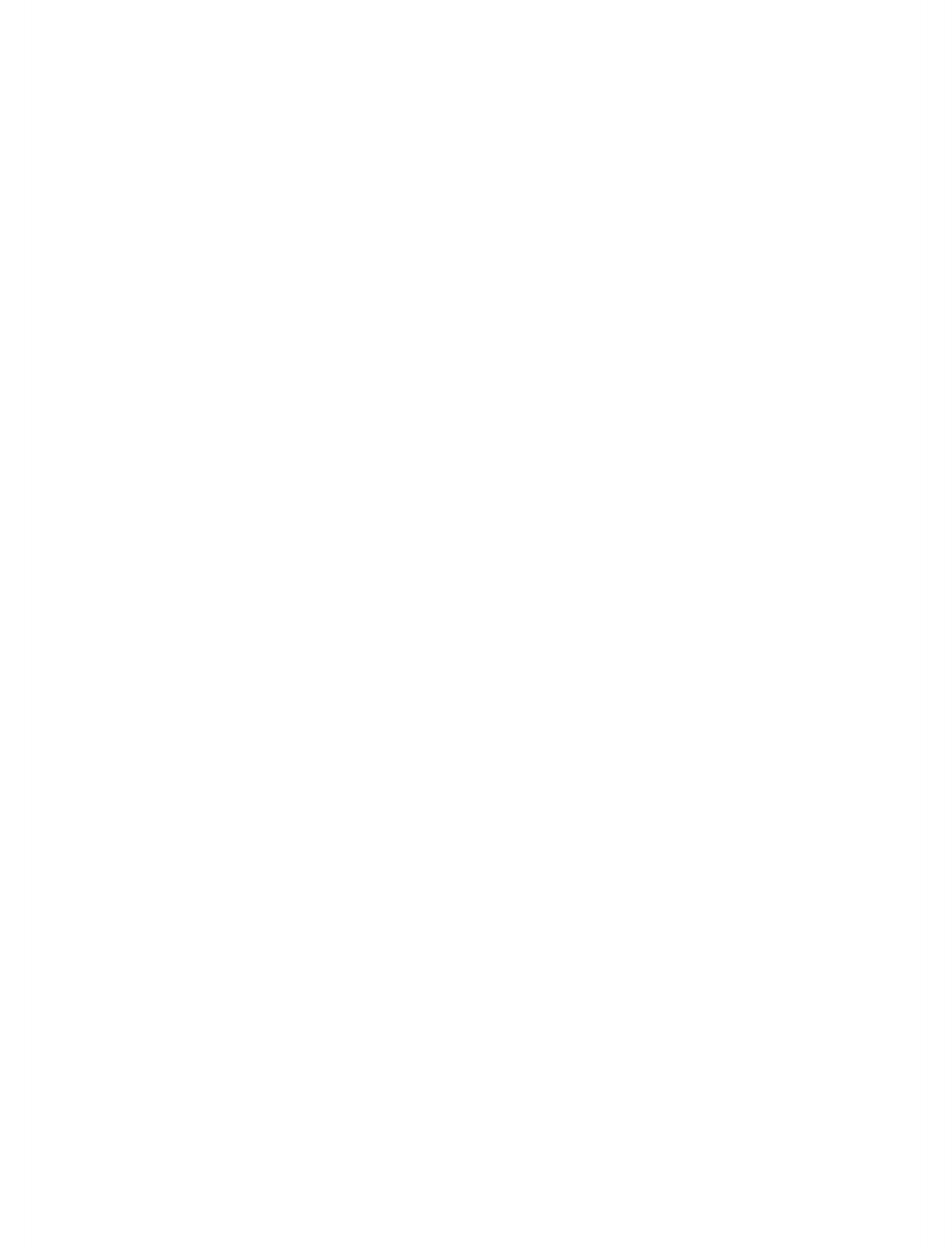placenta. If teratogenic insults to the embryo occur at this critical time, there is a strong chance that the child will have or will develop major physical and/or functional defects. Because each developing organ has its own specific critical period, teratogens have windows of opportunity to cause specific types of birth defects. For example, the most vulnerable time for the heart is the third through the sixth week after conception. Exposure of the embryo to certain teratogens at this time could cause major cardiac defects.

Although most critical periods for the different developing organs and structures occur during the embryonic period, the fetus is susceptible to damage throughout the pregnancy. Since the fetal period is a time for rapid growth and maturation of organs, interruption of development during this time can result in growth retardation and minor morphological and functional abnormalities. There are even a few organs which extend their critical periods into the fetal stage of development. The central nervous system, for example, continues to rapidly grow through the sixteenth week. During this long period of time it is very vulnerable to teratogenic insults. Children who are exposed to certain harmful materials during this time can be severely retarded or show signs of learning disabilities and/or behavioral problems in childhood.

Although it is important to understand the effects of various infectious agents, maternal disease, mechanical influences, chemicals, and radiation on a developing embryo/fetus, this paper will not focus on these types of environmental teratogens. Rather, it will describe the deleterious effects of commonly used teratogenic drugs including, alcohol, tobacco, marijuana, heroin, cocaine, as well as some prescription and non-prescription medications during pregnancy.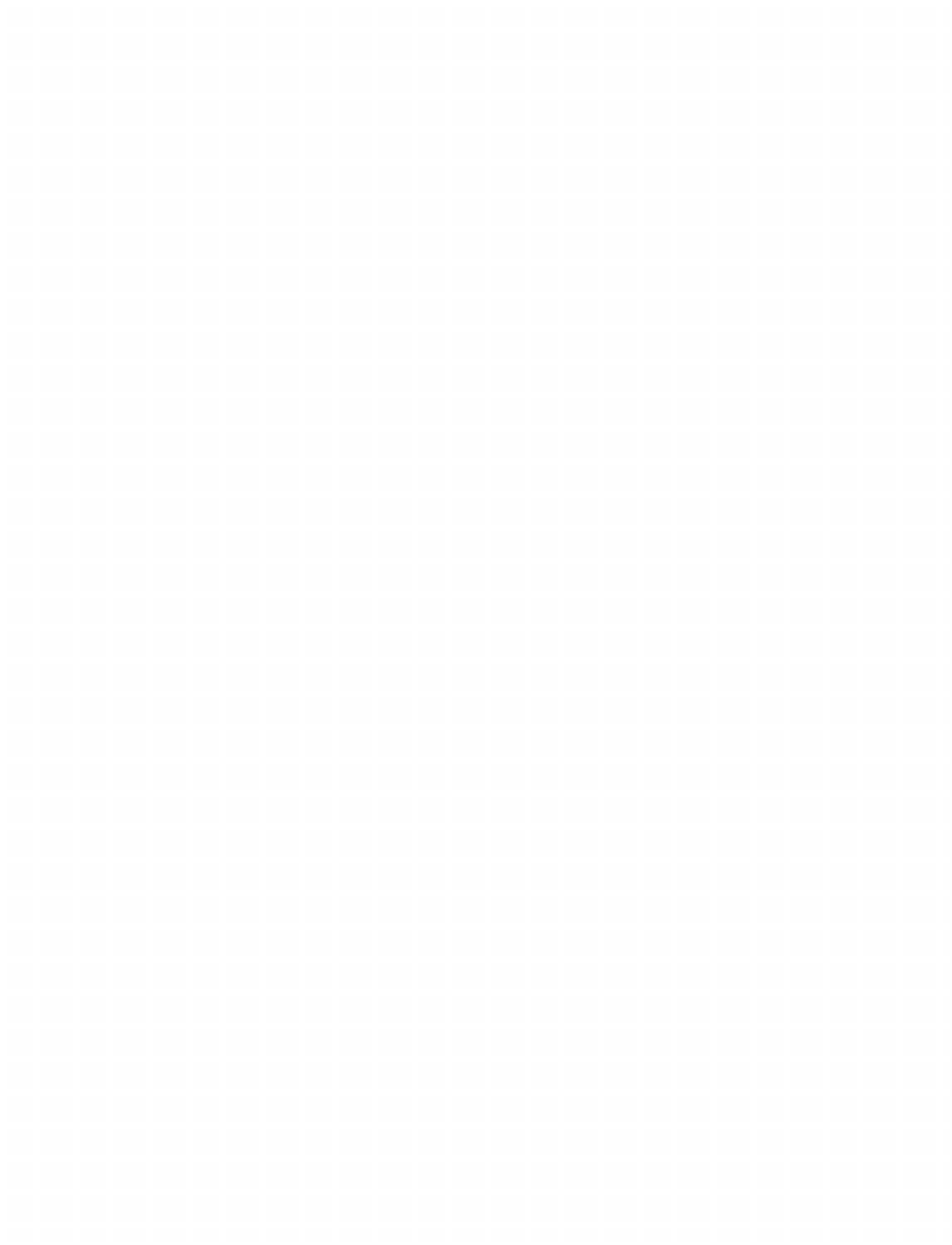## References

- Conover, Elizabeth. Hazardous Exposures During Pregnancy. Journal of Obstetric, Gynecologic, and Neonatal Nursing 23, no. <sup>6</sup> (July/August 1994): 524- 532.
- Moore, Keith L., and T.V.N. Persaud. Before We Are Born: Essentials of Embryology and Birth Defects. Philadelphia: W.B. Saunders Company, 1993.
- Pletsch, Pamela. Birth Defect Prevention: Nursing Intervention. Journal of Obstetric, Gynecologic, and Neonatal Nursing 16, no. 6 (December 1990): 482-488.
- Seaver, Laurie H. and H. Eugene Hoyme. Teratology in Pediatric Practice. The Pediatric Clinics of North America 39, no. 1 (February 1992): 111-131.
- Young, Patrick. Drugs and Pregnancy. New York: Chelsea House Publishers, 1987.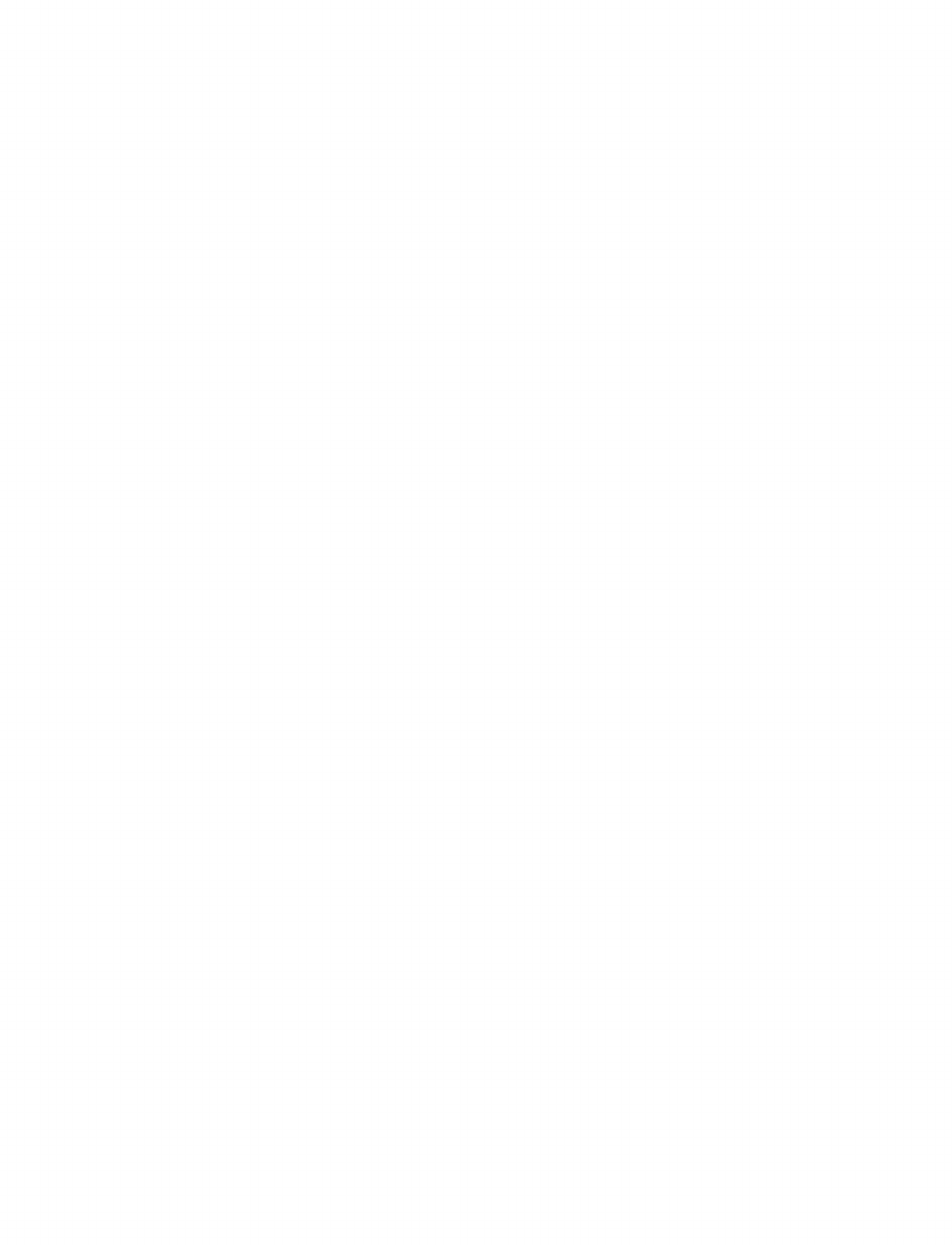#### CHAPTER THREE

Many women take drugs during pregnancy. A drug is defined as "Any substance that when taken into the living organism may modify one or more of its functions."<sup>3</sup> Alcohol, tobacco, marijuana heroin, cocaine, prescription medications, as well as over-the-counter medications are examples of different types of drugs. An expectant mother who is snorting cocaine or even just swallowing a few aspirin can cause harm to her baby.

When a drug is taken, the body absorbs it and then tries to eliminate it. Water-soluble drugs are eliminated by the kidneys and excreted in urine. Fat-soluble drugs are first broken down into metabolites, primarily by enzymes in the liver, in order to become water-soluble, so they too can be eliminated in urine. Usually the metabolites are less dangerous to the body than the drug itself; however, there are some drugs that become more harmful when broken down. Thalidomide is one of these drugs. Commonly used as a sedative in the 1960's, it caused severe limb deformities and cardiac defects in children whose mothers had taken the drug during pregnancy. Drugs taken by an expectant mother enter her bloodstream and pass to the embryo/fetus through the placenta. The unborn child's body then metabolizes the drug, a process which takes longer in the embryo/fetus (whose organs are just developing) than in the mother. Drugs can also remain in the amniotic fluid for quite some time, increasing fetal exposure to dangerous substances. Some drugs can have adverse effects on the placenta, indirectly harming the child.

<sup>&</sup>lt;sup>3</sup> Clayton L. Thomas, ed., *Taber's Cyclopedic Medical Dictionary*, 15th ed., (Philadelphia: F.A. Davis Company, 1985), 494.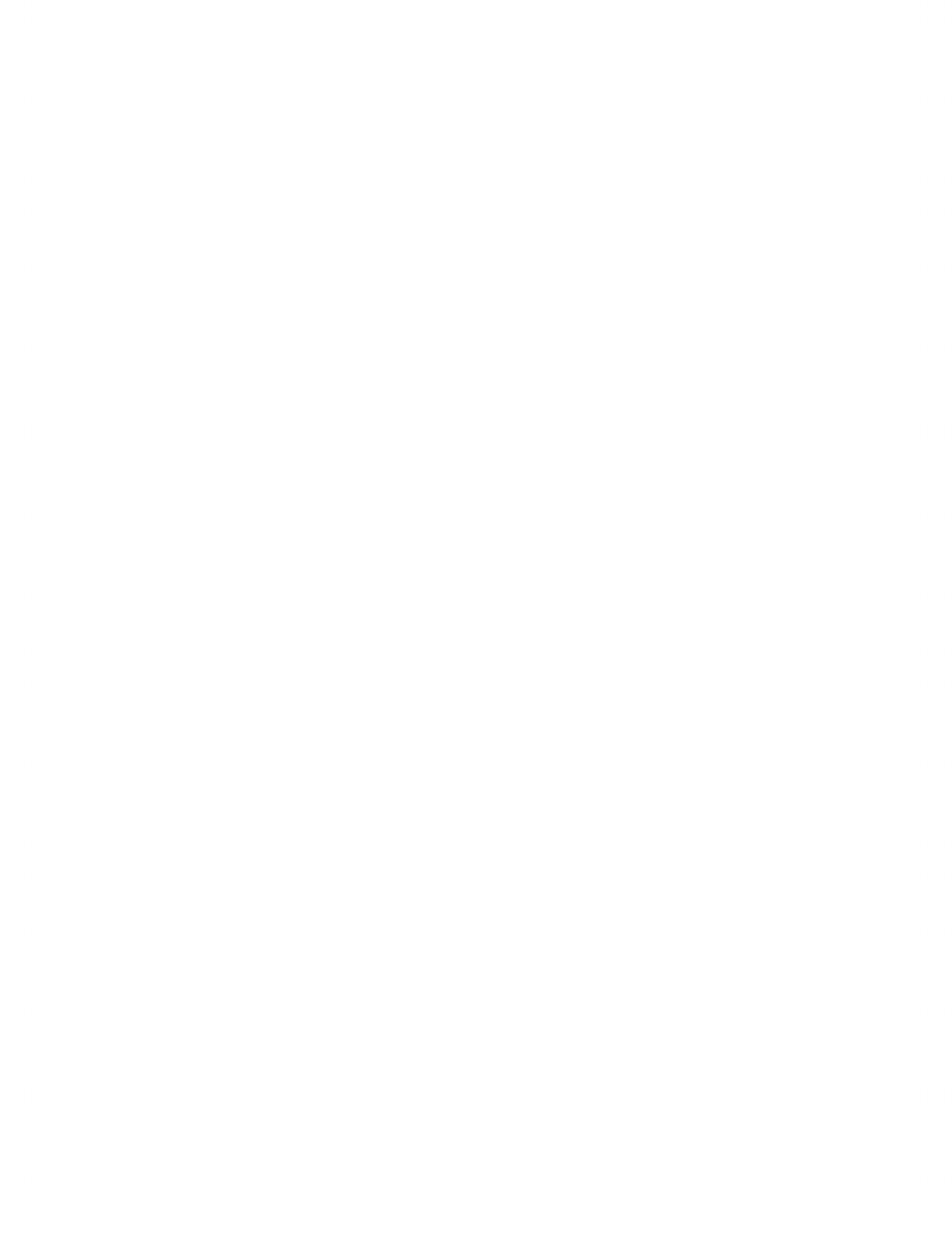Research on repeated patterns of deformities has allowed scientists to identify many teratogenic drugs and understand their adverse effects on the developing human being. There are also drugs which have not been proven to be teratogenic in humans, but are suspected to have minor effects on children who have been exposed to them prenatally or even postnatally. The following portion of this paper will name some of the more commonly used drugs and describe their known effects.

#### Alcohol

Alcohol is the most commonly used drug in the United States. Alcohol contains a drug, ethanol, which if ingested by the mother, is absorbed into the bloodstream and quickly transferred to the developing fetus. Unfortunately, the blood alcohol level of the fetus will be the same as that of the mother. In other words, if the mother is drunk, the unborn baby will be drunk as well. Heavy use of alcohol by an expectant mother often causes Fetal Alcohol Syndrome (FAS) in the child, a pattern of abnormalities which includes specific physical and mental defects. The three categories of features which define FAS are prenatal and postnatal growth retardation, facial malformations, and central nervous system dysfunction. However, there are a few other severe birth defects which are commonly seen among FAS infants such as cardiac defects, joint anomalies, genital anomalies, and cleft palate. Infants born with growth retardation are of reduced weight for their gestational age, and are usually short in length with small head and chest circumferences. Infants born with a birth weight that is at or below the tenth percentile of body weight for their gestational age are diagnosed as having intrauterine growth retardation or IUGR. Children with IUGR not only have a greater risk of serious infections and death during infancy, but they also usually fail to catch up and reach <sup>a</sup> "normal size"for their age in childhood. The facial abnormalities found in children with FAS fit a particular pattern. The typical facial defects include: short palprebal fissures, flattened midface, short nose, sunken bridge of the nose, flattened and elongated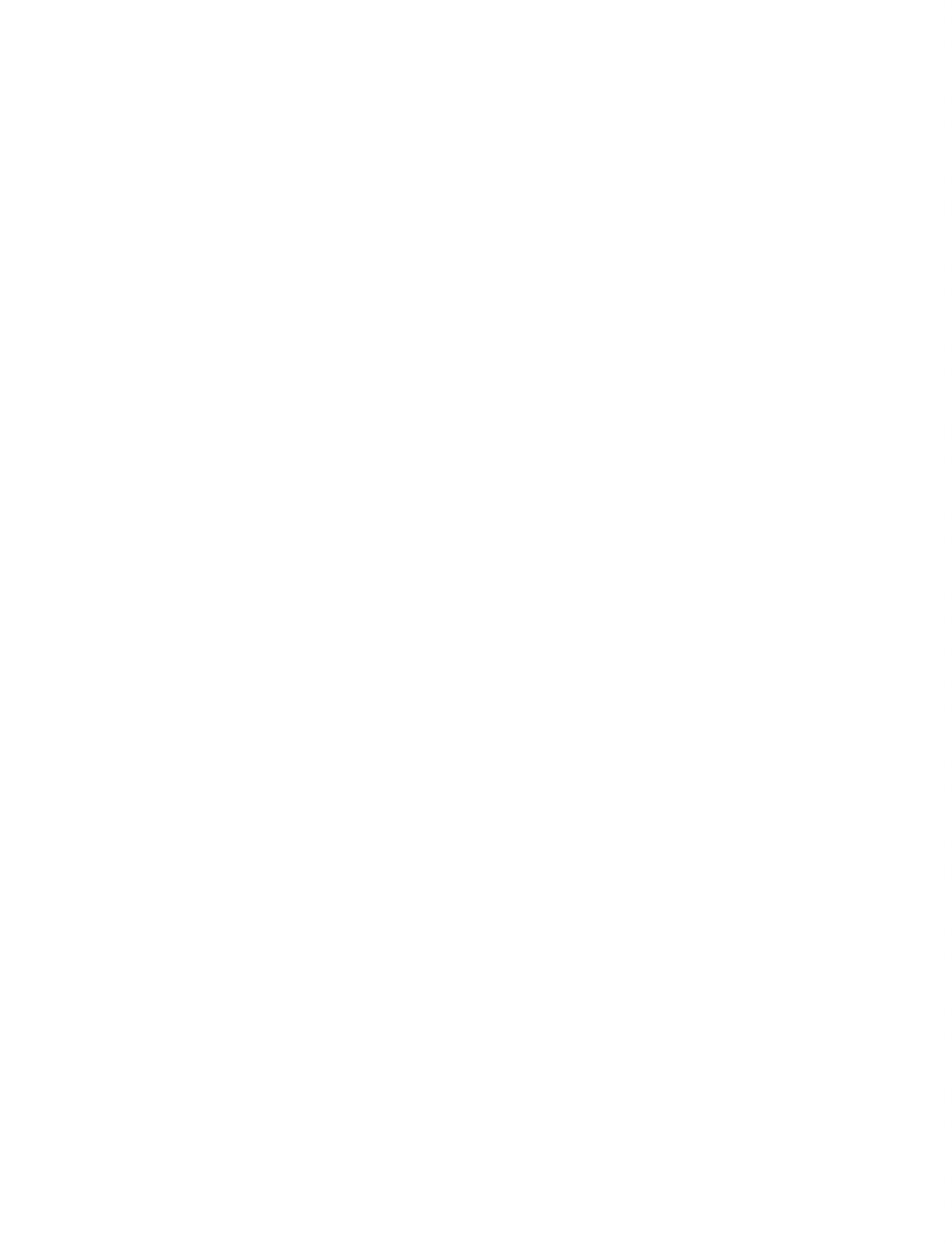philtrum, thin and elongated upper lip, low set ears, and a small jaw and head. The central nervous system defects associated with FAS include: mental retardation, problems with optical and auditory systems, poor coordination and motor development, learning disabilities, short attention span, poorsucking response, and hyperactivity. Infants born to mothers who drank heavily during pregnancy may also suffer from alcohol withdrawal. These infants may experience tremors, abnormal muscle tension, restlessness, irritability, abnormal sleep patterns, inconsolable crying, and reflex abnormalities. Spontaneous abortion, abruptio placentae (premature placental separation), and stillbirth are also consequences of heavy drinking during pregnancy.

Those infants who do not display all of the characteristics of FAS, but do suffer from a few of the abnormalities are defined as having "Fetal Alcohol Effects" (FAE), or they are said to have alcohol related birth defects. Mothers who drink even a moderate amount of alcohol during pregnancy may have a child with FAE. Many of these children may have poor motor development, behavioral and/or learning disabilities and sometimes mental retardation.

Unfortunately, alcohol use is so prevalent in oursociety that FAS is the leading preventable cause of mental retardation. Alcohol can interrupt fetal placental circulation, causing hypoxia, a deficiency in oxygen which damages the brain of the fetus, thereby causing mental retardation. Many pregnant women who drink alcohol also smoke cigarettes and/or take other drugs, and the combination of multiple can cause more severe abnormalities. In addition, drinking during pregnancy is sometimes accompanied by malnourishment and inadequate prenatal care, which also puts the fetus at greater risk for complications. There is a direct relationship with the amount of alcohol consumed by a drinking mother and the abnormalities produced in the child. However, the types of anomalies and their severity do not only depend on the dose and duration of alcohol exposure, but on the stage of development and on the genetic susceptibility of the embryo/fetus as well. The level of alcohol that is harmless to one child may cause birth defects in another. Since no "safe"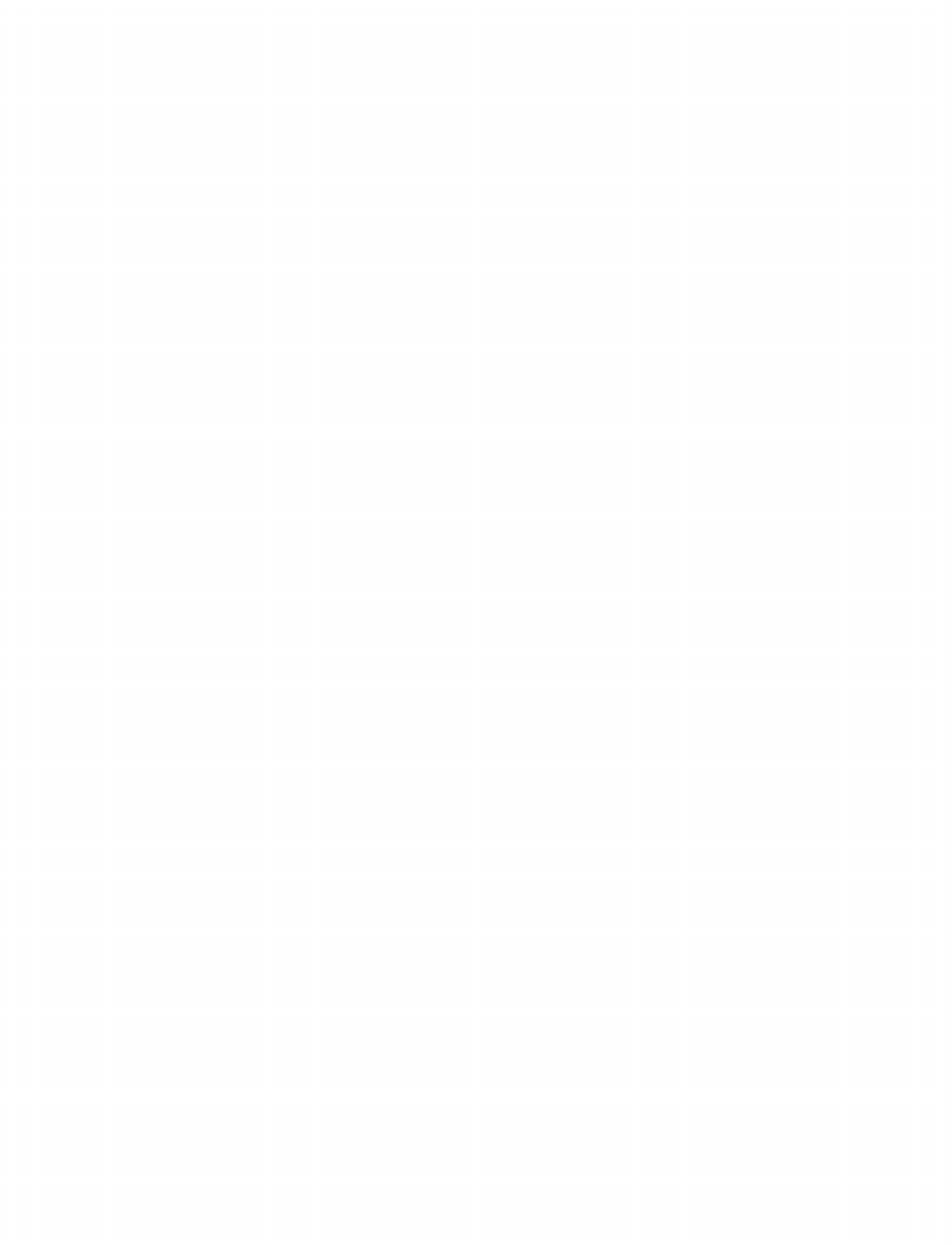amount of alcohol consumption during pregnancy has been established, it is strongly recommended that pregnant women and those trying to conceive abstain from alcohol completely. Those who will not abstain, should have no more than two drinks per day, (for example: two mixed drinks, two cans of beer, or two glasses of wine) although even this moderate level of consumption may interfere with normal fetal development. Periodic binge drinking is believed to be even more harmful to the fetus than a consistent moderate intake of alcohol and therefore should always be avoided during pregnancy.

Maternal alcohol consumption while breastfeeding should also be avoided. Alcohol does reach the breastmilk and can be transmitted to the nursing child. Large amounts of alcohol can interfere with nursing by reducing the mother' <sup>s</sup> milk supply and by inhibiting the milkejection reflex. Infants may also become irritable, drowsy, and may be slower to acquire motor skills.

The estimated incidence of fetal alcohol syndrome is anywhere between 1/300- 1/2000 live births.<sup>4</sup> Among chronic alcoholic women FAS occurs in 30% - 40% of infants.<sup>5</sup> Researchers have found that many of the children diagnosed with FAS or FAE at birth have not only short-term problems, but many long-term problems as well, including dental, skeletal, and morphologic anomalies, growth delays, and low IQs. FAS victims as adults have severe psychological and behavioral problems and are usually incapable of independent living. Sadly, the effects of FAS last a lifetime.

#### **Cigarettes**

A woman who smokes cigarettes during pregnancy puts her child at risk. Although maternal cigarette smoking is not believed to cause major congenital defects, it can cause intrauterine growth retardation (IUGR), respiratory problems, behavioral and learning difficulties, as well as obstetrical complications. In addition, maternal smoking is associated with

<sup>&</sup>lt;sup>4</sup> Laurie H. Seaver and Eugene Hoyme, "Teratology in Pediatric Practice," The Pediatric Clinics of North America 39, no.l (February 1992): 119.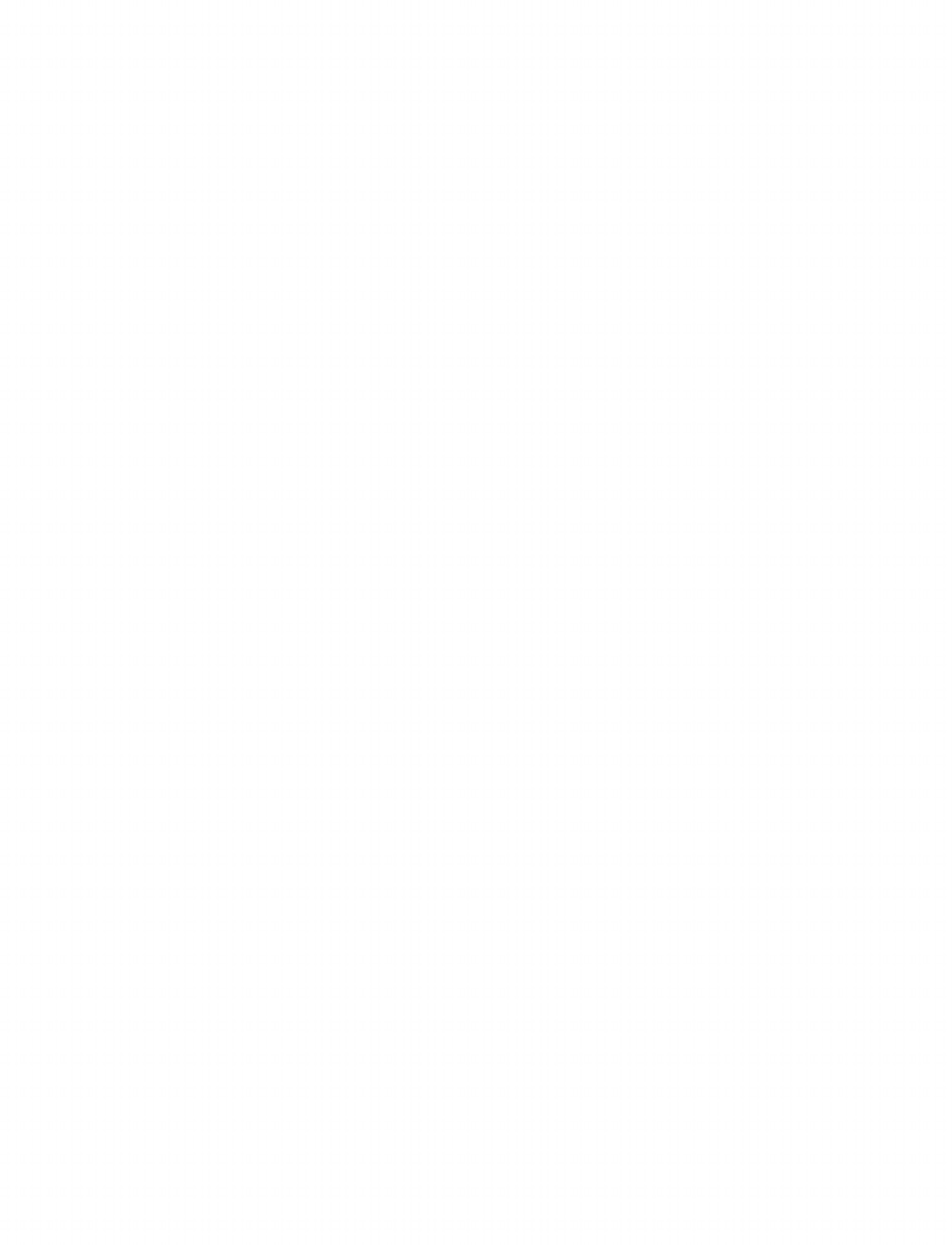spontaneous abortion, stillbirth, premature deliveries, and sudden infant death syndrome (SIDS). SIDS is the sudden, unexpected, and unexplained death of an apparently healthy child, most commonly between the ages of one and four months.<sup>6</sup>

Many of the harmful toxins found in tobacco smoke, including numerous carcinogens, metals, irritants, and gases can be harmful to the unborn child. Carbon monoxide and nicotine, for example, interfere with the transport of oxygen between mother and child. Carbon monoxide quickly bonds to the hemoglobin found in red blood cells and prevents the binding of oxygen. The resulting carboxyhemoglobin travels through the mother' s bloodstream and is passed via the placenta to the fetus, causing the fetus to receive inadequate oxygen levels for normal development. Nicotine, another chemical in cigarette smoke, is known to cause blood vessel constriction which also reduces the amount of oxygen reaching the fetus. In addition, smoking during pregnancy may cause adverse effects on the structure and function of the placenta, thus interfering with the transfer of vital, growth-sustaining nutrients and oxygen to the fetus. The placentamay develop infarcts (necrosis of tissue due to cessation of blood supply), narrow uterine vessels, smaller intervillous spaces, and a reduction of blood flow into these spaces.

Insufficient oxygen and nutrient transport to the fetus can lead to infants born with IUGR. These low weight babies are on average 200 grams (7 oz.) lighter than those born to nonsmokers. The reduced size and weight of an infant born to a mother who smoked during pregnancy has a direct relationship with the number of cigarettes smoked each day. However, if a woman can stop smoking during the fourth month of pregnancy she has a greater chance of delivering a baby with a normal birth weight. Research shows that passive smoking, or exposure to environmental cigarette smoke, may also influence low birth weight.

<sup>5</sup> Seaver, 120.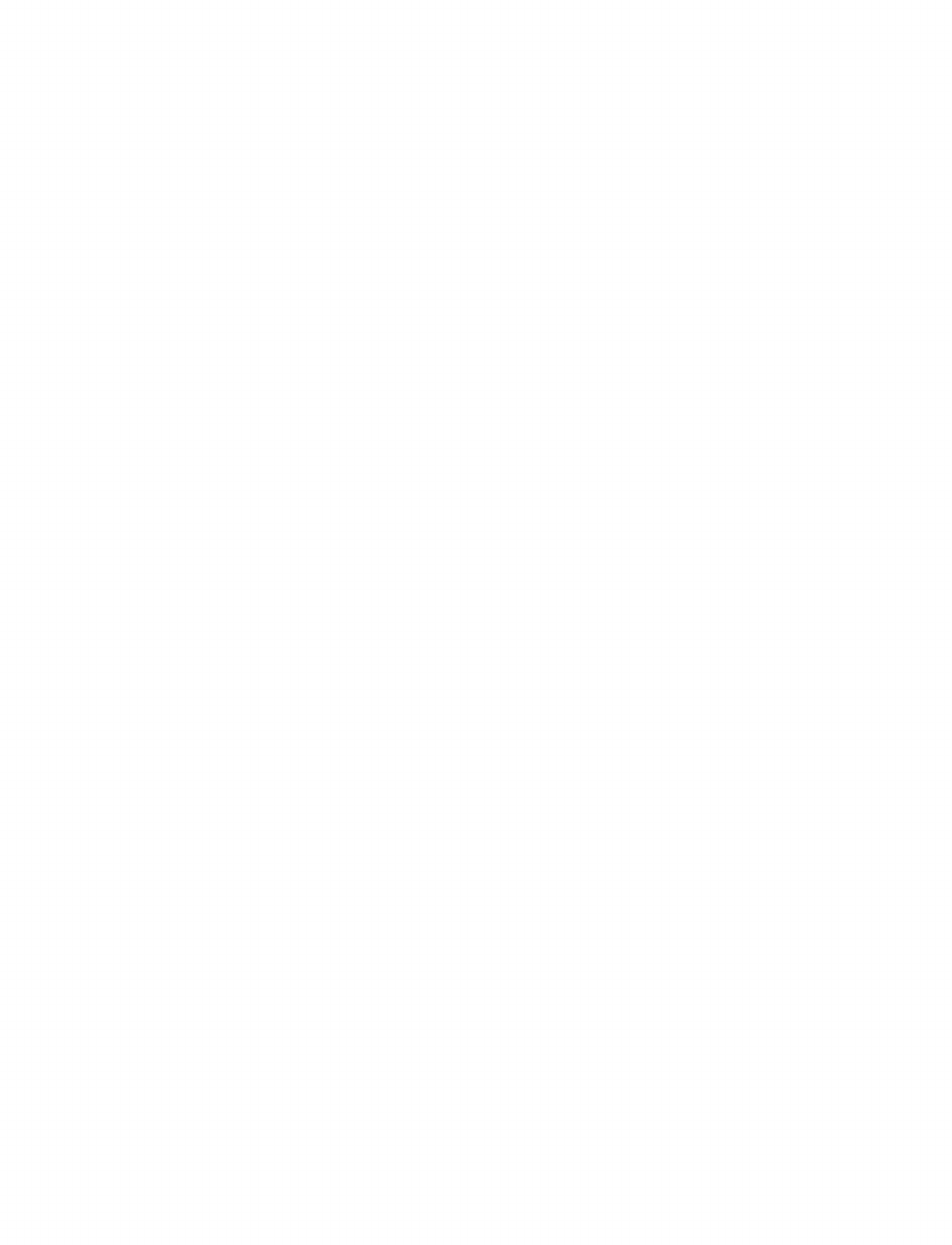Smoking during pregnancy is known to cause maternal vaginal bleeding which can lead to premature delivery. Premature birth increases the risk of early infant illness or death. In addition, obstetrical complications such as abruptio placentae and placenta previa (the attachment of the placenta too low in the uterus) commonly occur among smokers. Both of these conditions prevent oxygen from reaching the child and can lead to premature delivery or stillbirth.

Postnatal smoking can also have harmful effects. Since smoking can suppress lactation, women should avoid cigarettes while trying to breastfeed. Women who smoked during pregnancy and after, also have a greater number of infants with SIDS than non-smokers. Studies also show that infants born to smokers, or to those who live in a smoke-filled environment, also have an increased risk of pneumonia, bronchitis, colds, asthma, and other respiratory problems.

In order to reduce the risk of IUGR and other complications it is recommended that women abstain from cigarette smoking during pregnancy and that prenatal and postnatal exposure to environmental smoke be avoided.

## **Caffeine**

While there is no evidence of an association between caffeine and congenital birth defects, it is recommended that pregnant women avoid products which contain caffeine. Some of the more common products with caffeine include soft drinks, chocolate, coffee and tea. There is the possibility that caffeine may cause harm to a fetus, but due to the common practice of combining tobacco, alcohol and caffeine use, analysis on the effects of caffeine alone on an unborn child has been difficult.

<sup>6</sup> Patrick Young, *Drugs and Pregnancy* (New York: Chelsea House Publishers, 1987), 56.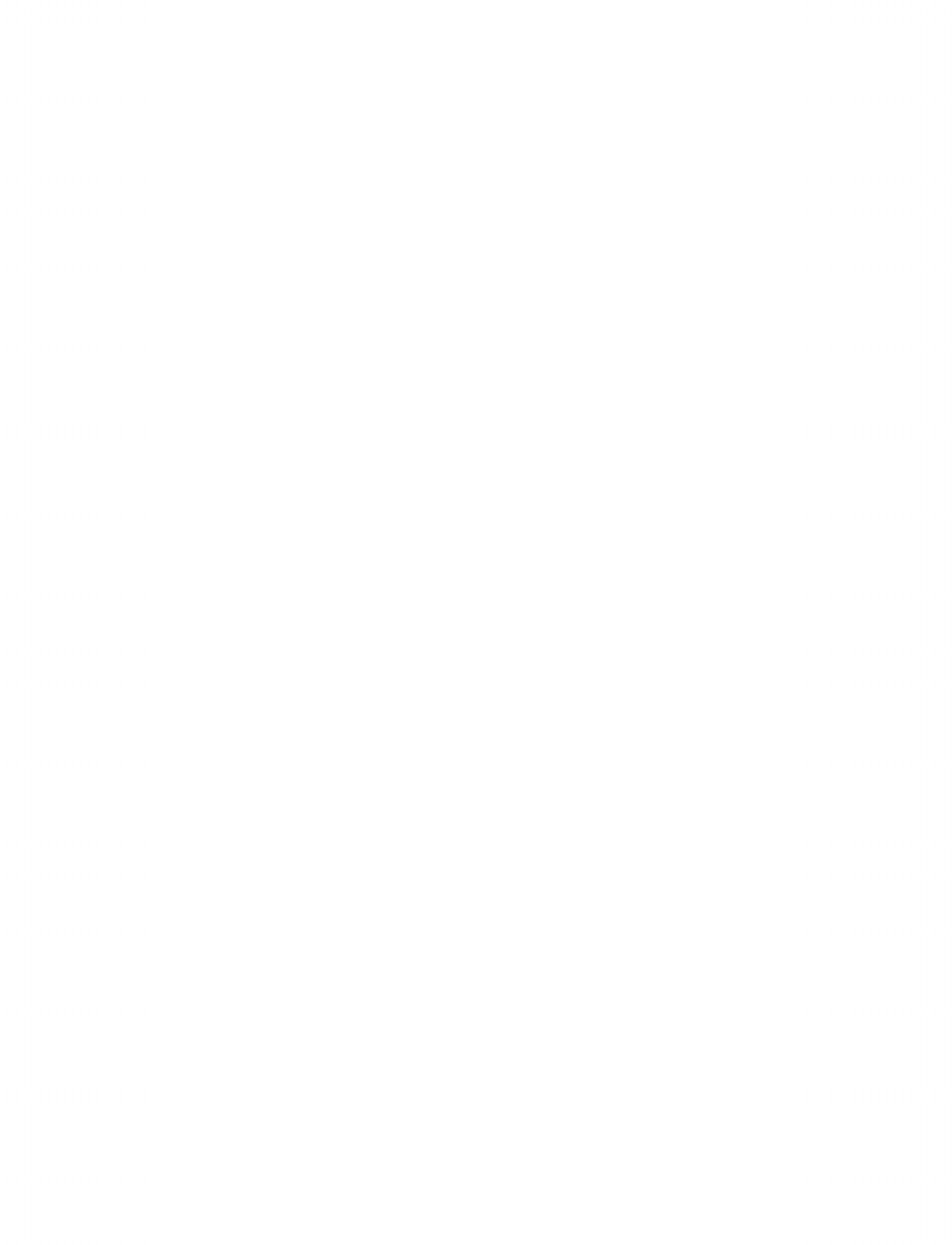#### Marijuana

Marijuana, also known as pot or grass, is a commonly used illicit drug in our society. It consists of the dried flowering parts of a plant called Cannabis sativa. Marijuana is usually smoked in the form of a cigarette or smoked in a pipe. The smoke contains many of the same components as tobacco smoke and can cause similar health hazards. In addition, marijuana smoke contains a psychoactive constituent called delta-9-tetrahydrocannabinol (THC) which produces a state of mild euphoria in the user. Marijuana can impair short term memory and psychomotor coordination as well as alter the mood of the user. Marijuana is thought to be a potential teratogen, but there has been substantial controversy over whether or not it produces physical abnormalities in children born to women who smoked it during pregnancy. Marijuana readily crosses the placenta and reaches the fetus. Although no specific pattern of birth defects are associated with the use of marijuana, heavy marijuana smoking during pregnancy seems to cause low birth height and weight (IUGR), decreased heart rate, as well as nervous system abnormalities in the child. Newborns exposed to marijuana in utero may exhibit increased tremulousness, altered visual response patterns to light stimuli, and may have altered sleep and arousal patterns. Marijuana is often used in conjunction with other harmful agents, such as alcohol and cigarettes. Combined usage of these drugs can increase the chances of adverse effects on the developing fetus. Marijuana is transmitted into breastmilk and will reach the nursing baby. However, due to inconsistent findings, the effects of marijuana on a nursing infant are not certain. Some studies suggest that it may cause drowsiness in the infant. Long-term

effects of prenatal marijuana exposure are unknown. Much additional research is needed to give healthcare professionals and parents a better understanding of the consequences of marijuana use during pregnancy.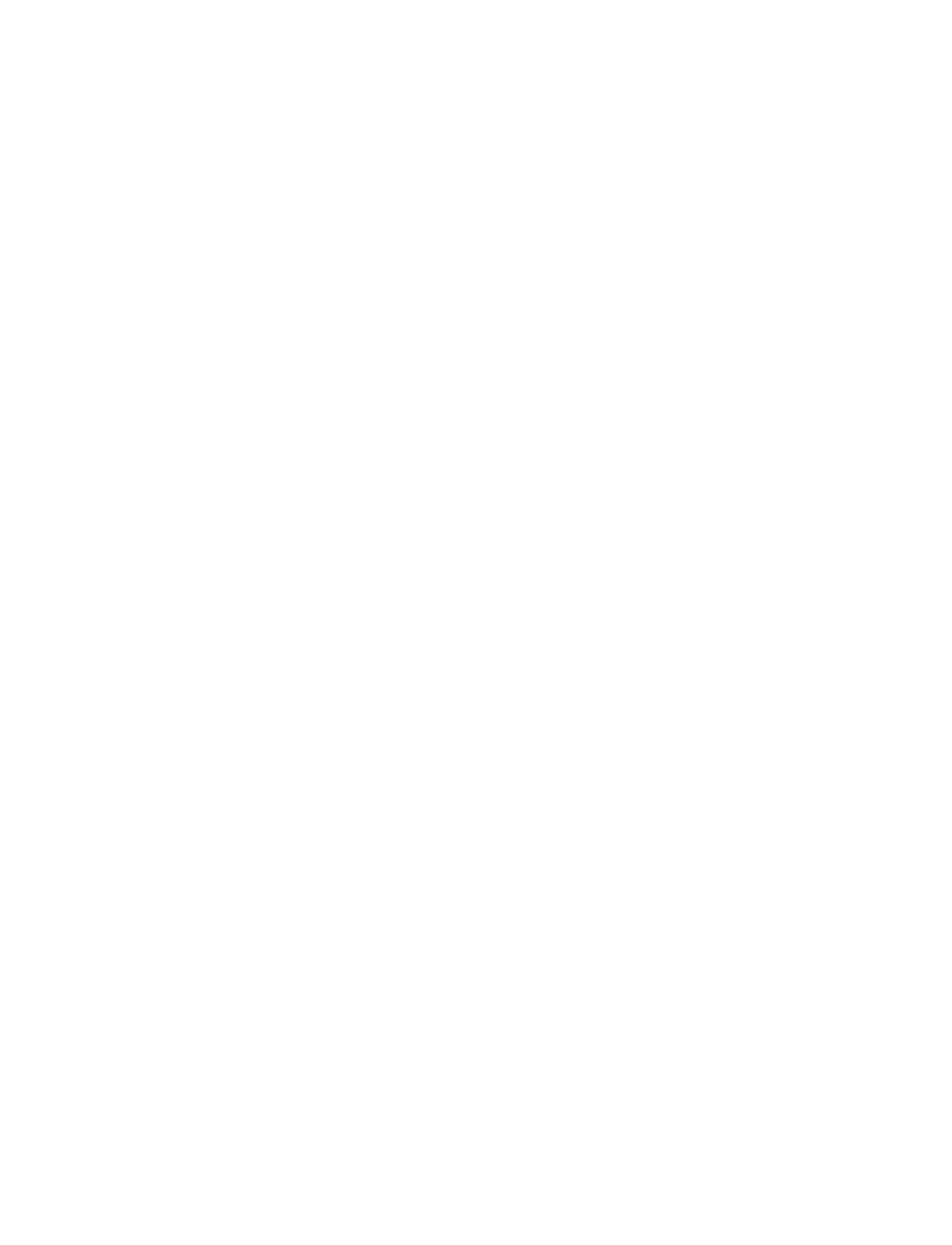#### Heroin

Heroin is a narcotic derived from the juice of the opium poppy. Opioids are natural and synthetic drugs which act on the central nervous system. In addition to heroin, drugs such as morphine, codeine, methadone, meperidine (Demerol), and pentazocine (Talwin) are members of the opioid group. While most drugs from this group are prescribed for therapeutic purposes, often they are used illegally. The focus here will be on heroin, one of the most widely used illicit drugs in our society.

Heroin is a dangerously addictive narcotic. It induces a euphoric state which its users find very appealing. However, there are serious consequences involved with the use of this mindaltering drug. Heroin can be taken intravenously, orally, nasally, and subcutaneously. Intravenous heroin use is especially risky not only because of the adverse effects of the drug, but also because of the common practice of using unsterile paraphenalia to inject the drug. AIDS contracted by sharing contaminated needles is an increasing problem among heroin addicts. In addition AIDS can be acquired from the risky lifestyle of the heroin abuser. Many addicts, most commonly women, sell sex to buy their next "high". Not only are these women at risk of acquiring AIDS, but they often acquire sexually transmitted diseases such as syphilis and gonorrhea. Addicts are often malnourished and tend to neglect their general healthcare. Medical complications including hepatitis, endocarditis, thrombophlebitis, cellulitis, tetanus, toxemia nephrotic syndrome, and anemia are not uncommon among heroin abusers.

Heroin not only causes severe problems in the person who abuses the drug, but also can endanger a fetus. Many heroin-dependent women experience irregular menstrual cycles and therefore fail to recognize when they are pregnant. It is not unusual for an addict to notice her pregnancy as far along as three or four months, having exposed her baby to the addictive drug for a long period of time. Like alcohol, heroin rapidly crosses the placenta and has an addictive response on the unborn baby. When the mother experiences overdoses and withdrawals, the fetus does too. The inconsistent doses and the erratic use of heroin by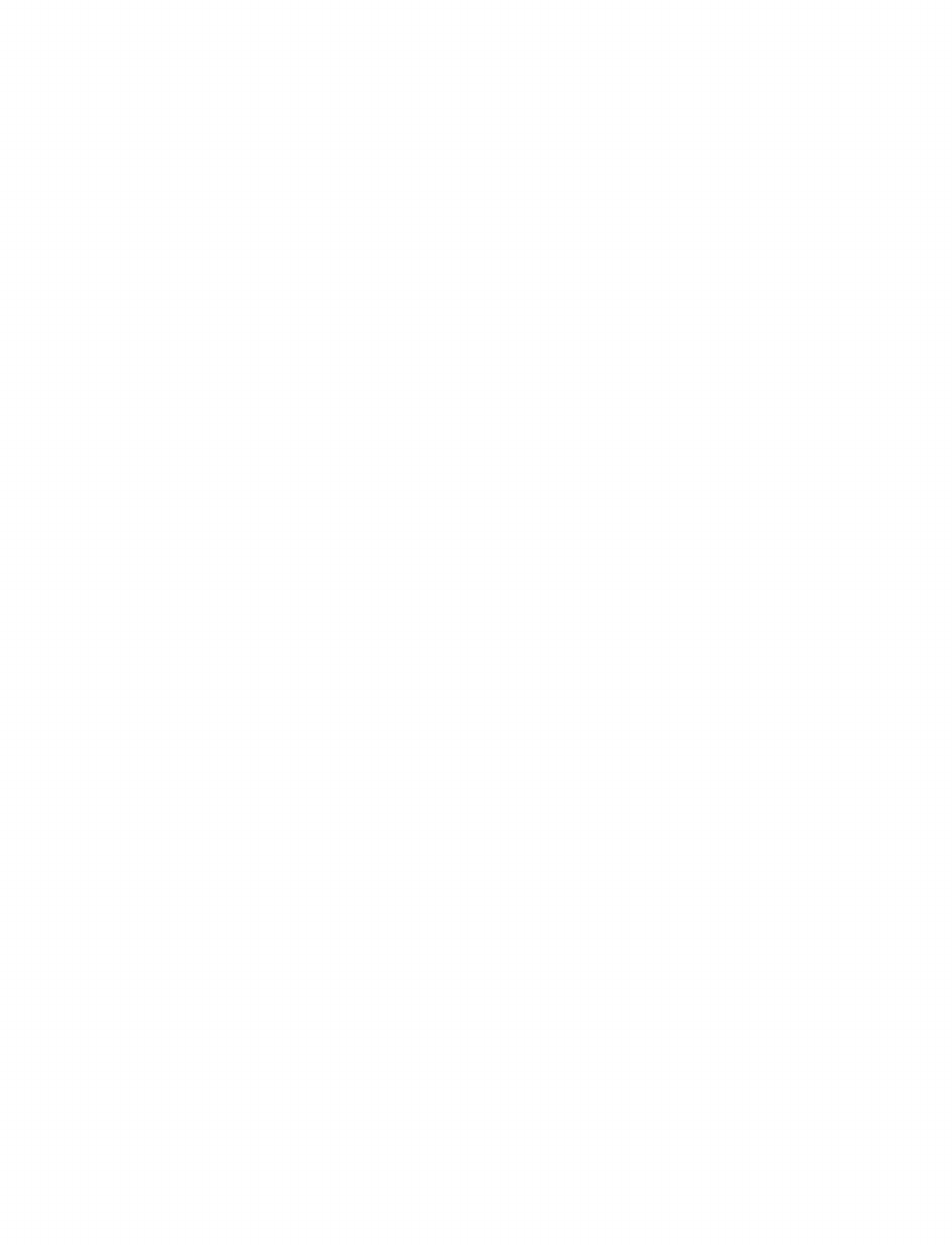the addict can lead to many episodes of overdose and withdrawal. Unfortunately, both types of episodes can cause hypoxia in the developing fetus, and ultimately can lead to the death of the baby.

Obstetrical complications are also prevalent among heroin-dependent women. Spontaneous abortion, abruptio placentae, amnionitis, chorioamnionitis, premature rupture of the fetal membranes, eclampsia, premature birth, breech birth, stillbirth, and an increased number of Ceasarian sections are associated with heroin use during pregnancy. The infants who survive generally have low birthweights, a small head size (IUGR), optical and auditory problems, increased risk of infections, increased risk of SIDS, and they commonly suffer from withdrawal symptoms. Withdrawal symptoms can be very dangerous, even fatal to an infant. Withdrawal symptoms include irritability, hyperactivity, wakefulness, twitches, tremors, high-pitched cry, rapid heart rate, fever, diarrhea, vomiting, and seizures. The use of heroin while nursing can also be harmful to the baby. Heroin is transmitted to the baby in breastmilk and can cause heroin dependency in the infant. Studies have shown that the effects of maternal heroin use during pregnancy can last into early childhood. Heroin-exposed children can have behavioral problems such as hyperactivity, short attention spans, temper tantrums, as well as slow motor and speech development.

It is essential that a pregnant heroin-dependent woman seek medical assistance when trying to come off heroin. The harmful withdrawal symptoms which would result from quitting the drug "cold turkey" could kill the unborn child. Medical professionals can treat the addiction by using a synthetic opioid called methadone. Methadone treatment provides a constant drug level in the bloodstreams of mother and child. Also, the drug fails to produce a euphoric state, thereby controlling the urge to "shoot up." Methadone treatment allows addicts to lead more stable lives. Maternal healthcare and prenatal care are greatly improved by regular contact with healthcare workers. Mothers on methadone have better nutritional habits and the use of unsterile needles, along with associated problems, are greatly reduced.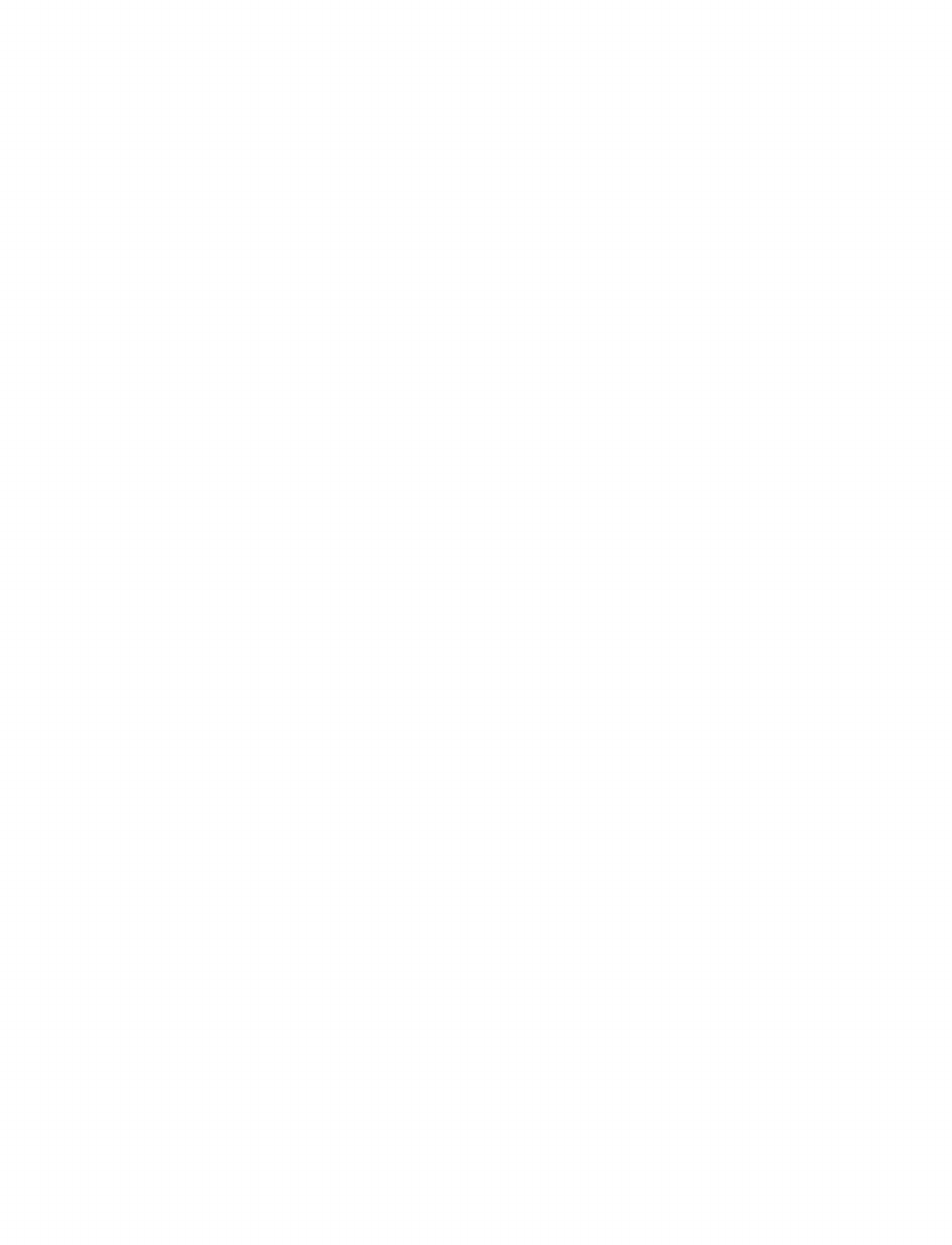Although the use of methadone can have some adverse effects on the fetus  $\mu$  is successful in treating heroin-dependency and reducing the risk of obstetrical complications and fetal death. For example, although the birth weight of an infant born to a woman in methadonemaintenance is low, it is still higher than an infant whose mother was on heroin throughout her pregnancy. While the mortality rate of infants is higher among methadone users than nonaddicts, the death rate is still lower than among untreated heroin users. Also, while withdrawal is still common for infants whose mothers are treated with methadone, severity of the symptoms, the nsk of early infant death, and the presence of childhood behavioral problems are significantly reduced.

#### Cocaine

Cocaine, derived from the coca plant, is another illicit drug widely used for the euphoric state it can induce. Feelings of confidence, high energy, and mental alertness with increased sensory awareness are also frequently experienced among cocaine users. Large doses of cocaine may cause paranoia and violent behavior. The euphoria produced by cocaine lasts only a short period of time and then it is followed by a "crash," which leaves the user depressed and despondent. Some people repeat the use of the drug several times a day in attempt to dodge the unpleasant feelings that occur from crashing. It is also not uncommon for individuals to combine cocaine use with the use of other drugs, such as alcohol and/or heroin, in order to alleviate the pains of withdrawal. However, this dangerous practice of combining drugs can be lethal.

Cocaine is a white powder, generally snorted through the nostrils. Those interested in getting <sup>a</sup> faster and more intense "high" inject or smoke different forms of the drug. Crack, the smokable type of cocaine, is in the form of white crystals. It is less expensive than the powdered form of the drug, in addition to being much more potent and addictive.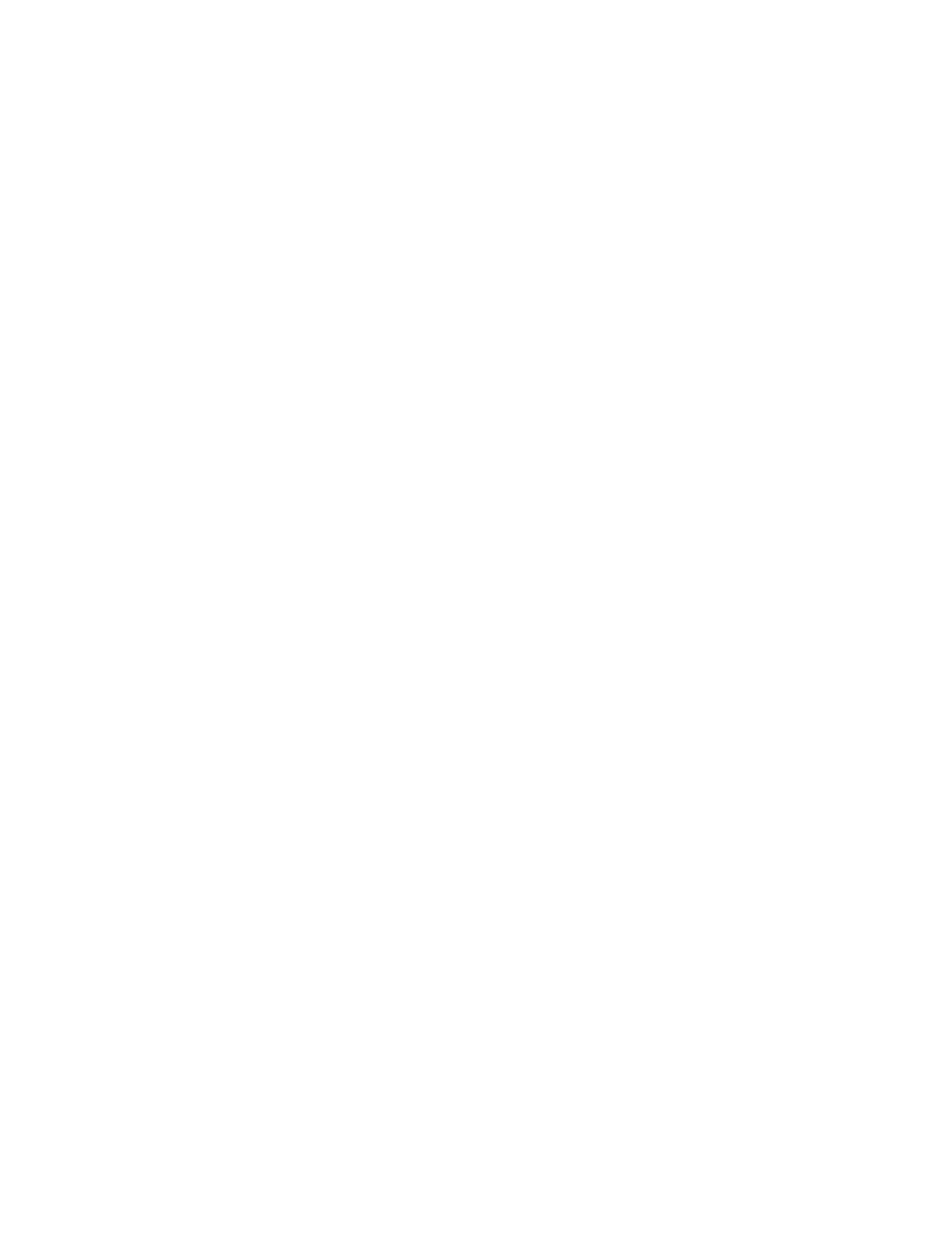Women addicted to cocaine/crack face many of the same health concerns as women who are addicted to heroin. The exchange of sex for crack puts women at risk of acquiring AIDS and sexually transmitted diseases (STDs).

Obstetrical complications associated with cocaine use include spontaneous abortion, abruptio placentae, stillbirth, and premature delivery. In addition, a woman using cocaine may experience seizures, myocardial infarction, cardiac arrhythmia, rupture of the ascending aorta, and central nervous system complications.

Cocaine affects the fetus as well. The fetus, like the mother, is at risk of contracting AIDS Cocaine affects the fetus as well. The fetus, like the mother, is at risk of contracting AIDS<br>and STDs. Also, maternal cocaine use causes a constriction of the mother's blood vessels, including the uterine vessels, thus reducing blood flow and nutrient transport through the placenta Babies exposed to cocaine in utero may be born with a small head (microcephaly), which prevents the normal growth of the brain. They also have an increased risk of IUGR, due to the combination of insufficient blood reaching the fetus and the appetite-suppressing effects of cocaine on the mother. Cocaine exposed babies are also believed to have a higher risk of SIDS. Some studies suggest that cocaine may cause structural birth defects of the genitourinary tract, cardiovascular system, central nervous system and extremities. Although, there seems to be an increased rate of birth defects associated with maternal use of cocaine, currently there is no conclusive evidence on the subject. Further research is necessary to determine the extent of the abnormalities caused by the use of the drug during pregnancy. Infants born to cocaine-abusing mothers often exhibit various behavioral problems. Some of the more common problems include irritability, tremors, poor feeding, frantic fist sucking, abnormal sleep patterns, increased startles, poor visual processing, and fretfulness. Some infants, as late as 8 months of age, have abnormalities of muscle tone, reflexes, and movement. Further long-term effects are unknown. Nursing babies also show some of the same behavioral abnormalities as newborns who were exposed to the drug in utero. Tremulousness, irritability, and startled responses are believed to be caused by maternal use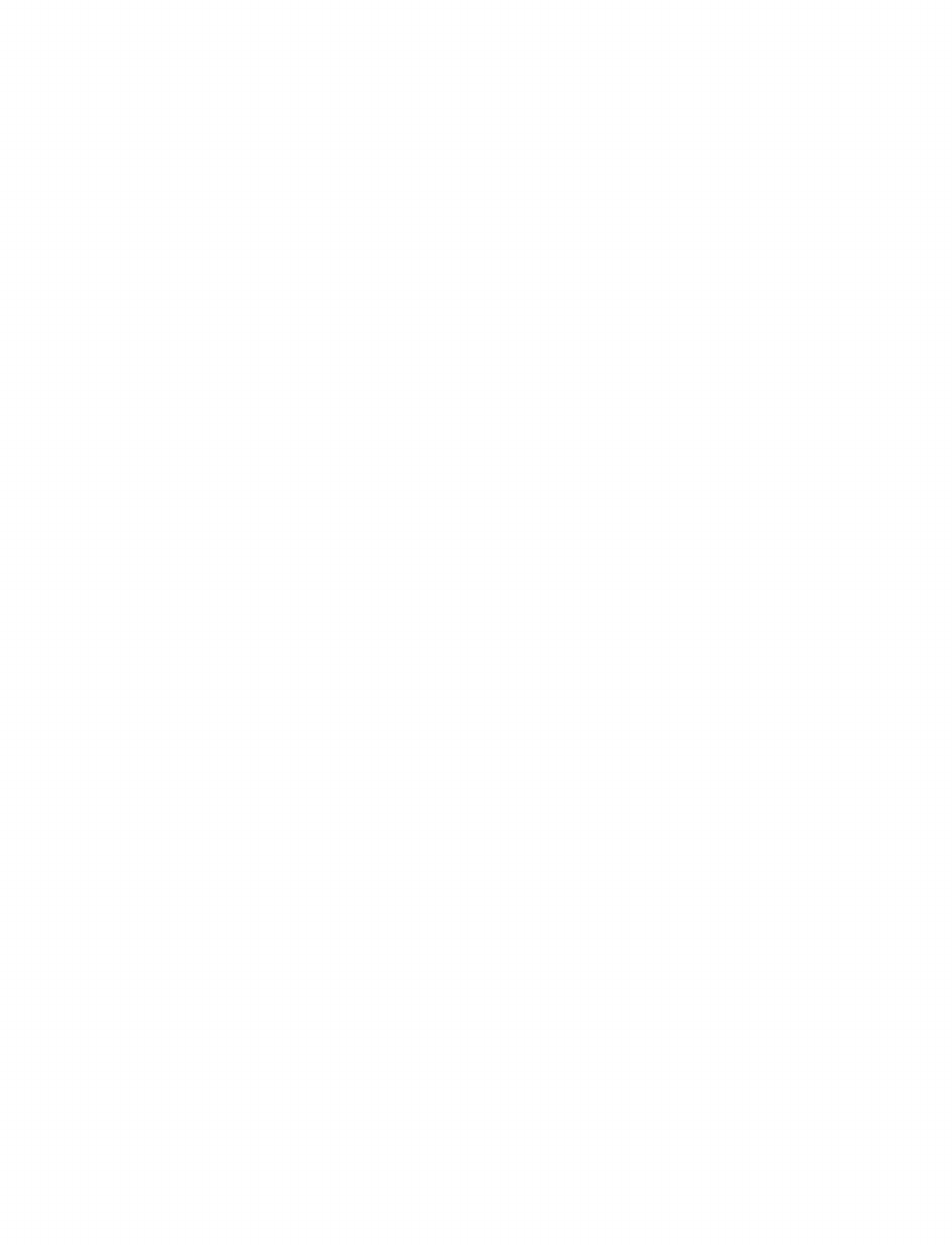of cocaine while breastfeeding. But long-term effects of cocaine exposure to the infant are not known at this time.

In addition to alcohol, cigarettes, and numerous types of illicit drugs often used by women of childbearing age, there are many prescription medications used as treatments which can be harmful to an unborn child. It is important for healthcare professionals to inform women who use prescribed drugs about the potential hazards of these substances on a developing embryo, fetus, or nursing baby. Certain maternal disorders can be very serious and require prolonged treatment with medication, even throughout pregnancy. Although drug use among pregnant women is discouraged, sometimes the benefit of controlling the disorder outweighs the risk associated with medication. It is, however, important for a woman who is on medication to inform her doctor immediately if she is planning a pregnancy, or if she discovers that she is pregnant. The doctor will want to treat the condition using only one drug at the lowest possible therapeutic dose in order to minimize the risk of harm to the baby.

Although some drugs have been proven teratogenic in humans, the potential harm to embryonic/fetal development from most drugs is at this time unknown. This section of the paper will focus on some of these substances which are used, or have been used, to treat specific disorders, but are now known to be potentially dangerous to an unborn or nursing child.

## Anticonvulsants

Phenytoin (Dilantin) is an anticonvulsant agent used to treat epilepsy. It has been proven to be teratogenic and may, in some cases, even cause fetal death. There is a particular pattern of anomalies associated with this drug, called fetal hydantoin syndrome (FHS). Newborns with the condition exhibit characteristic facial features, heart disease, IUGR, and most commonly, nail and digital hypoplasia. The expression of the syndrome can range from the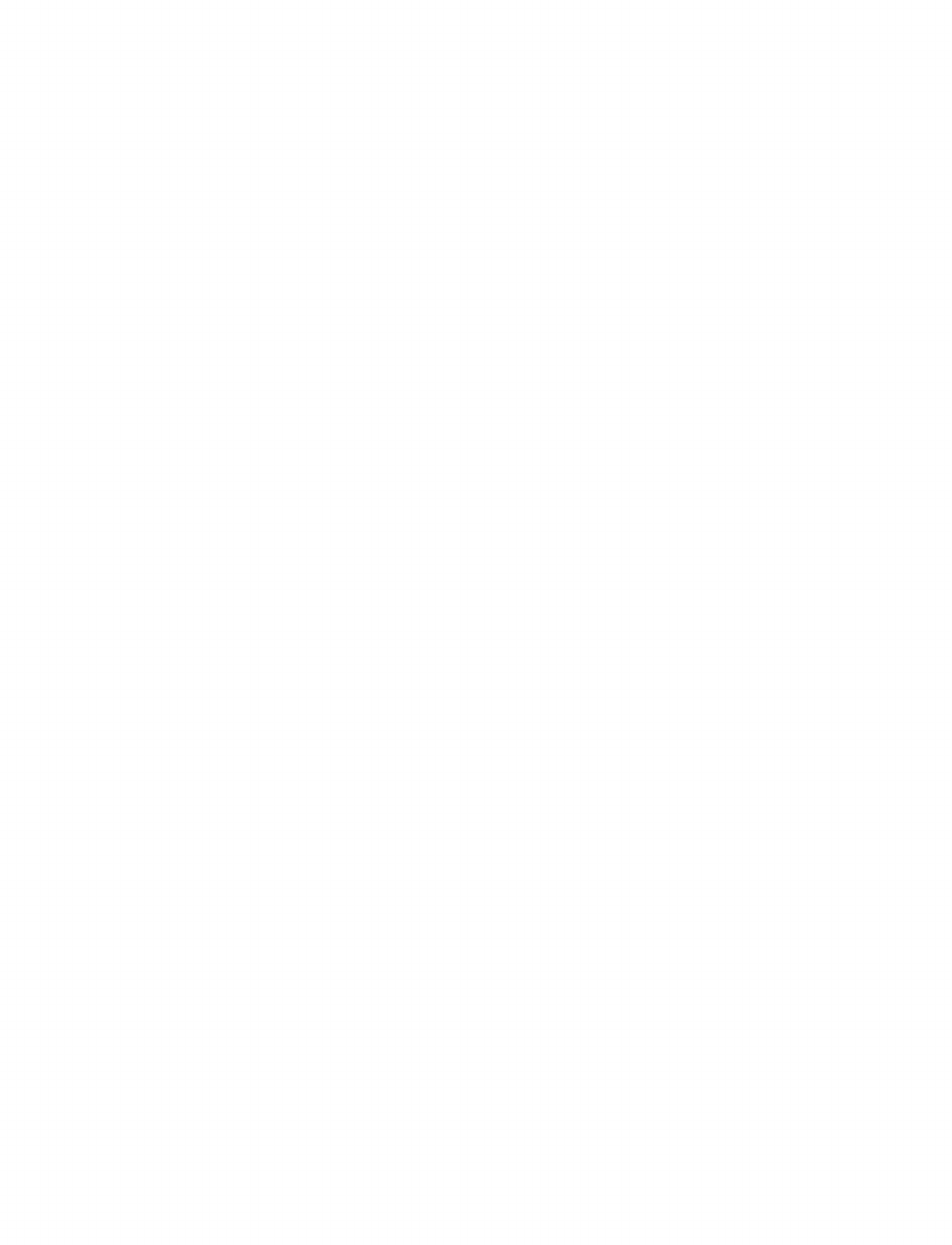entire group of characteristic anomalies to minor cranio-facial and peripheral anomalies. The characteristic facial features include short nose with low nasal bridge, ocular hypertelorism, low-set ears, wide mouth with prominent lips, cleft lip and palate, and microcephaly. Mental retardation and bleeding disorders also may result from in utero exposure to the drug. Since phenytoin is transmitted to breastmilk, a woman who is taking the anticonvulsant is advised against breastfeeding.

Valproic Acid is another drug used to treat seizure disorders. Maternal use of this drug also causes a syndrome. Fetal valproate syndrome includes craniofacial abnormalities such as epicanthal folds, flat nasal bridge, high forehead, short anteverted nose, long philtrum, thin upper lip, cleft lip, midfacial hypoplasia, and small mouth. Exposure to this drug may also cause neural tube defects (such as spina bifida), cardiovascular defects, and developmental delays. Studies have also shown that children born to mothers who used Valproic acid during pregnancy have low "Apgar" scores. (The test, which rates an infant's physical condition one minute after birth, checks the baby' s heart rate, respiration, muscle tone, color, and response to stimuli.)

The anticonvulsant Carbamazepine has also been associated with congenital defects. Some of the common malformations caused by the drug include microcephaly, nail hypoplasia, neural tube defects, prenatal and postnatal growth deficiency, cardiac defects, epicanthal folds, upslanting palprebal fissures, short nose, and long philtrum. The severity of the defects is dose-dependent. Children exposed to carbamazepine in utero often share a similar phenotype as those with fetal hydantoin syndrome.

Trimethadione (Tridione), another anticonvulsant agent used to treat certain types of epilepsy, has been proven to be teratogenic in humans. It, too, has an associated pattern of anomalies, called fetal trimethadione syndrome. Babies exposed to trimethadione exhibit craniofacial anomalies, cleft lip and palate, and cardiac defects. They also tend to be delayed in growth and psychomotor development and have an increased risk of fetal and infant death.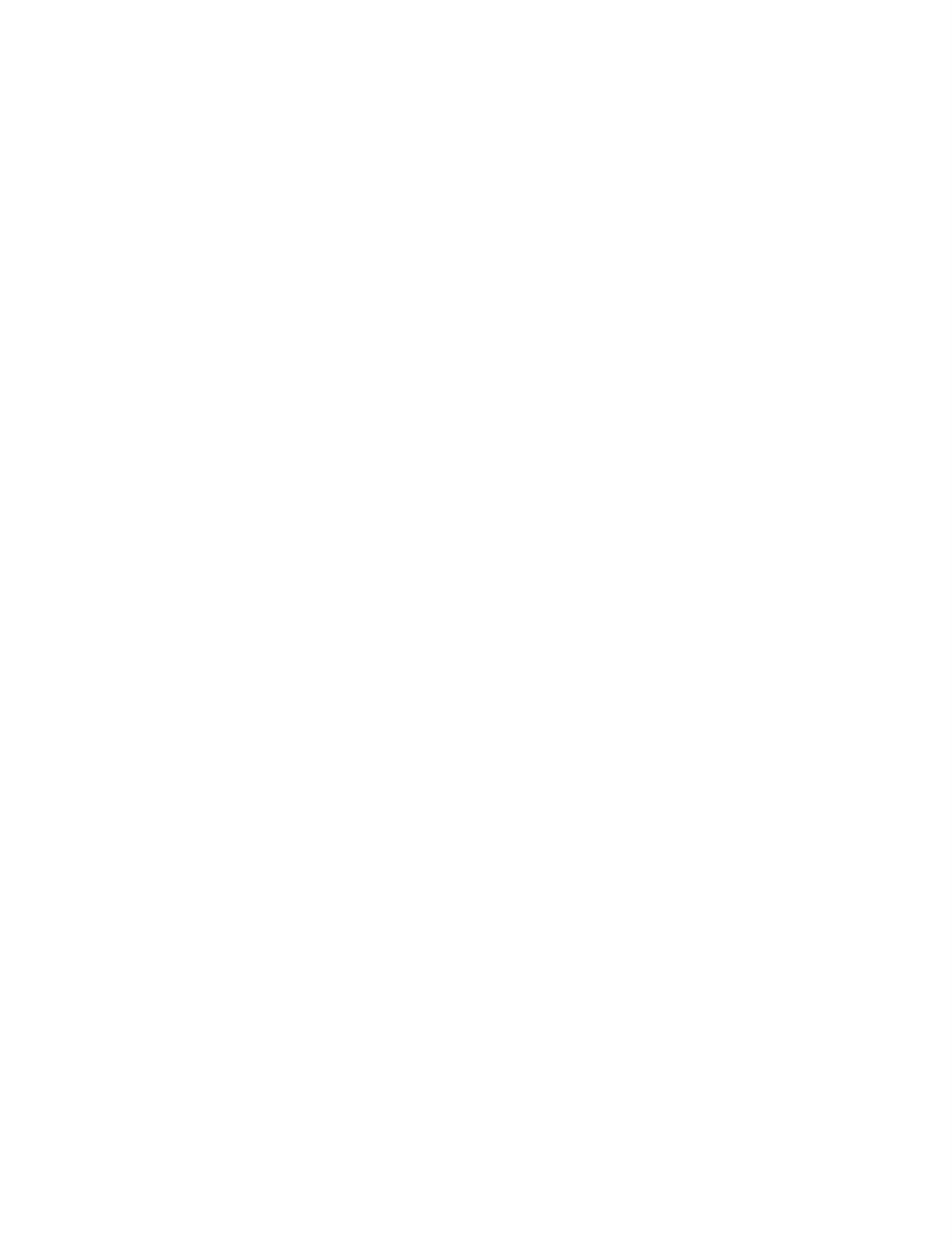Unfortunately, there are no known safe anticonvulsants on the market at this time. When anticonvulsant medication is required during pregnancy, the doctor will prescribe one drug to be taken at the lowest possible dose necessary to treat the disorder. Discontinuing the use of anticonvulsant medication during pregnancy is not recommended. Lack of treatment may result in seizures which can be harmful to both the fetus and the mother.

#### Anticoagulants

Sodium Warfarin (Coumarin) is an anticoagulant which can easily cross the placenta and cause congenital defects in exposed offspring. Sodium Warfarin is a blood thinner, used to prevent potentially fatal blood clots. It is prescribed to patients who, for example, have undergone surgery, who have prosthetic heart valves, or who have thromboembolitic disease.

Warfarin, if used in the first trimester of pregnancy, can cause facial and skeletal anomalies, such as nasal hypoplasia, epiphyseal calcification of long bones and vertebrae, IUGR, short broad hands, short distal phalanges, and eye anomalies, including optic atrophy.

Maternal use of Warfarin during the second and third trimester may result in CNS defects and mental retardation. The more common CNS anomalies include absent corpus callosum, hydrocephalus (Dandy-Walker malformation), and asymmetric brain hypoplasia. There is also an increased risk of pregnancy loss with the use of this drug.

Heparin is the anticoagulant of choice during pregnancy. It does not cross the placenta due to its high molecular weight. While exposure to heparin still increases the risk of pregnancy loss and premature delivery, at this time it is not known to cause any congenital defects.

### Antineoplastics

Aminopterin, used to treat leukemia, is a known teratogen in humans causing growth retardation, skeletal defects, and facial abnormalities. The consistent pattern of deformities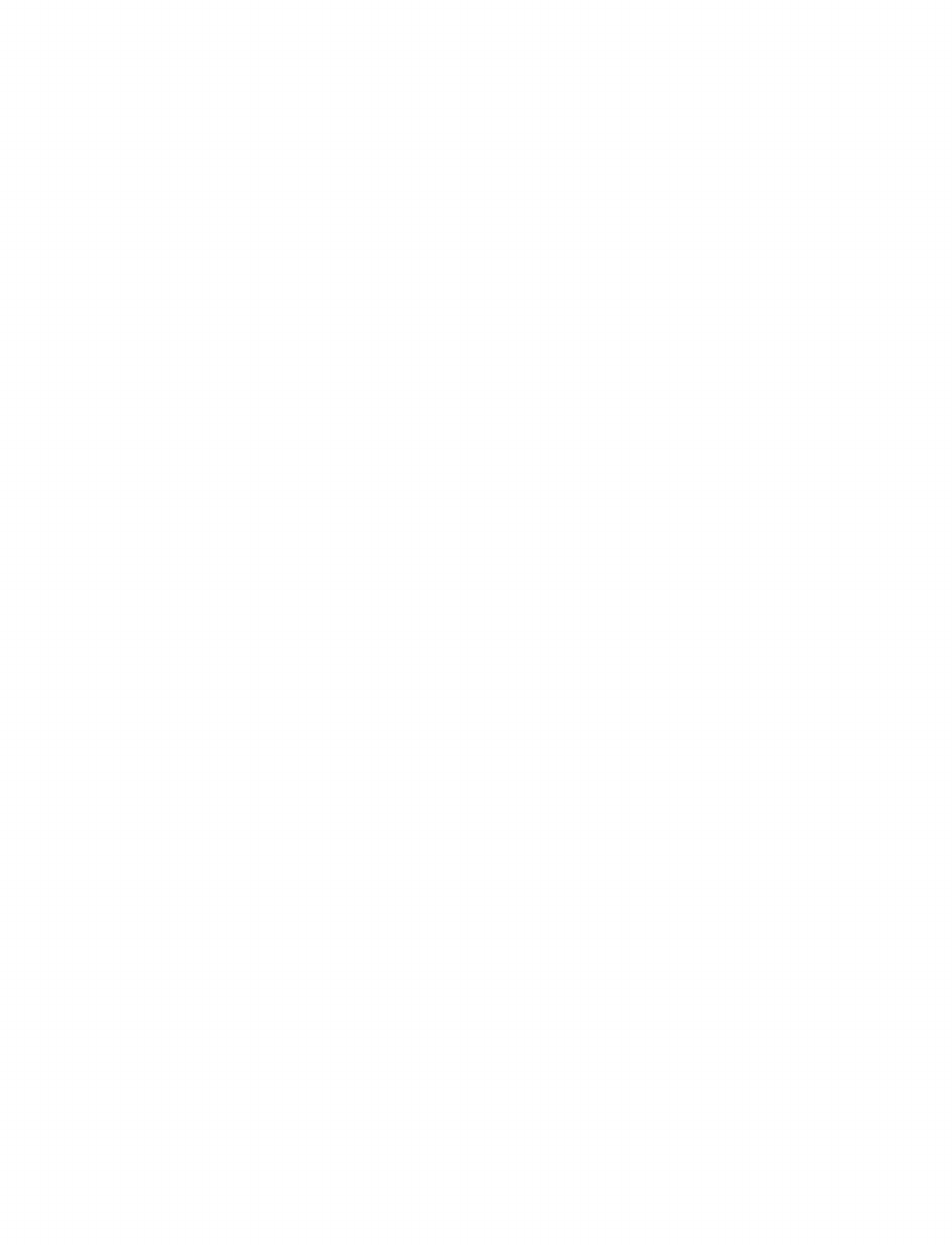among the drug' s users are IUGR, abnormal cranial ossification, delayed frontanel closure, ocular hypertelorism, broad nasal ridge, prominent eyes, heart defects, cleft lip and palate, CNS damage (including microcephaly, hydrocephalus, and mental retardation), pancytopenia, small low set ears, severe microganthia, and limb abnormalities (including absent bones or positional abnormalities). Aminopterin use early in the first trimester of pregnancy is lethal to the embryo. This cancer-fighting drug destroys rapidly dividing cells, found in tumors, for example. Therefore it is not surprising that fetal exposure to Aminopterin would be harmful, since fetal cells are also rapidly dividing and differentiating. Aminopterin and another antineoplastic agent, called methotrexate, are both folic acid antagonists. A sufficient level of folic acid is necessary for the normal development of a baby. Folic acid is a B-complex vitamin necessary for the production of DNA, RNA, and red blood cells. Folic acid deficiency, whether caused by the use of a folic acid antagonist or by malnutrition, is teratogenic in humans. In order to help prevent many neural tube defects, The Food and Drug Administration, as of January 1998, requires the manufacturers of grain-based foods to add folate (folic acid) to their products. Now foods such as flour, bread, pasta, and cereal are fortified with this essential B-vitamin, so that women who have unplanned pregnancies have a sufficient level of folic acid in their bodies before becoming pregnant.

#### **Hormones**

Birth control pills taken during pregnancy can be detrimental to the well-being of a developing child. Embryonic/fetal exposure to birth control pills during the first four months of gestation results in an increased risk of congenital abnormalities, including heart and limb reduction defects.

In utero exposure to Diethylstilboestrol (DES), a synthetic estrogen which was used years ago to prevent miscarriage, is believed to have caused uterine, cervical, and/or vaginal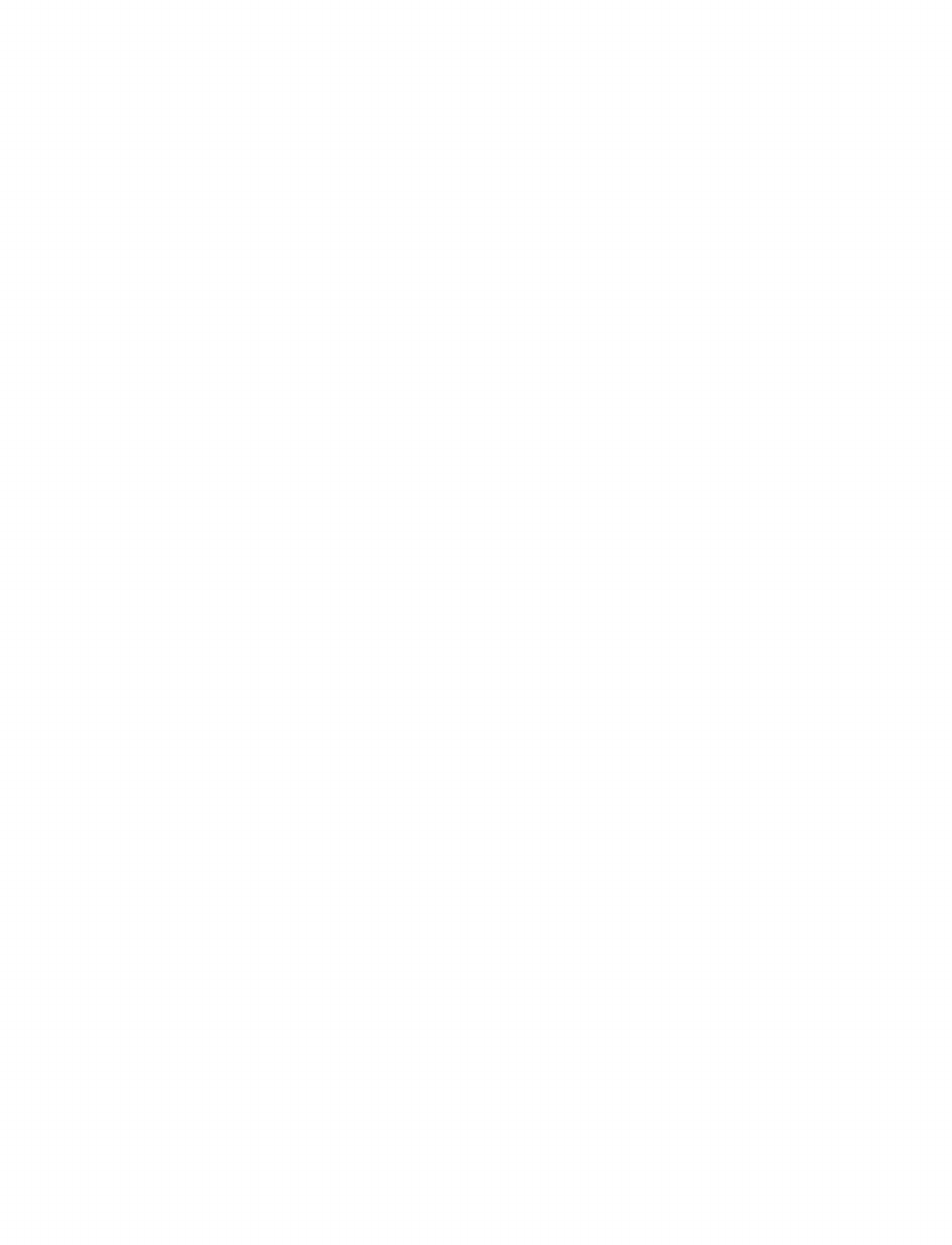abnormalities, including cancer, in mature female offspring. In addition, high doses of DES have been reported to cause masculinization of the female fetus as well as decreased fertility. Physicians recommend that women who are planning to become pregnant wait at least three months after stopping the use of birth control pills before they try to conceive. The hormones from the pills which remain in a woman's body for quite some time, can pose a threat to an unborn child.

#### Antibiotics

The antibiotics tetracycline and streptomycin can adversely affects the developing fetus. Tetracycline taken during pregnancy can slow bone growth and discolor a baby' s deciduous teeth. Teeth may grow in yellow and eventually turn gray or brown. Also, higher doses of the antibiotic can cause hypoplastic tooth enamel and other tooth anomalies. Streptomycin use during pregnancy can cause serious hearing deficiencies in children exposed to the drug in utero. There is evidence that the drug damages the eighth cranial nerve, the vestibulocochlear nerve, which innervates the ear.

At this time, the use of penicillin, amoxicillan, and erythromycin during pregnancy seems to present minimal risk to the fetus.

#### Retinoic Acid (Vitamin A)

Although vitamin A is necessary for normal human development, excess vitamin A can be teratogenic. Isotretinoin (Accutane), a vitamin A derivative, is a drug used to treat severe cystic acne. Accutane is a very potent teratogen and can cause serious congenital abnormalities and increase the risk of spontaneous abortion. The use of Accutane in the first trimester of pregnancy can result in craniofacial malformations, as well as cardiac, thymic, and CNS defects. Some of the brain abnormalities associated with Accutane are hydrocephalus, microcephaly, and lissencephaly, all of which can cause mental retardation in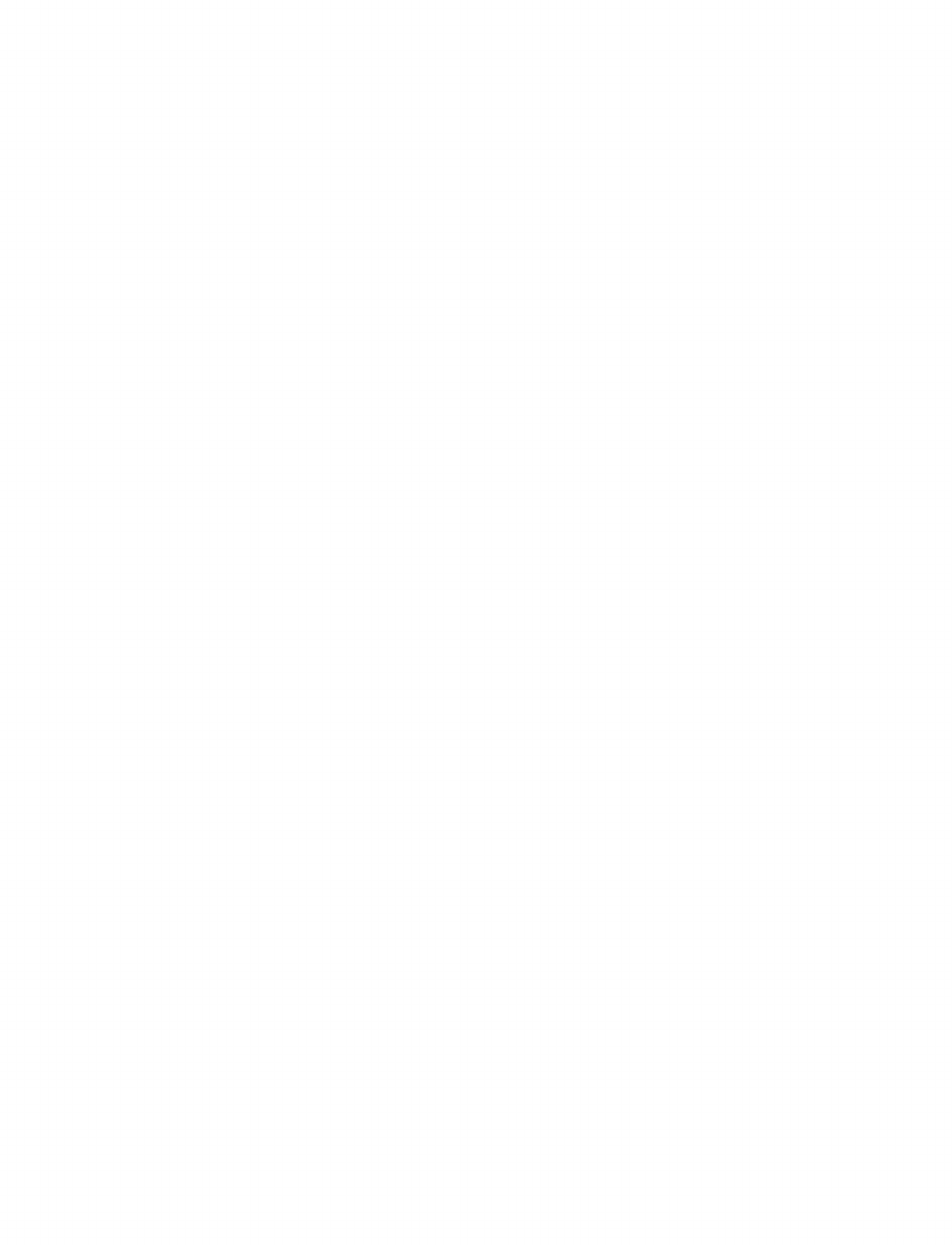the child. It is estimated that up to 50 % of the exposed offspring have cognitive deficits.<sup>7</sup> Some of the more common cardiac defects found in children whose mothers took the drug are ventricular, atrial, and septal defects, and aortic arch abnormalities. The craniofacial abnormalities can include, microganthia, cleft palate, ocular hypertelorism, narrow sloping forehead, flat nasal bridge, and defects of the external and inner ear. Other miscellaneous defects associated with Accutane include limb reductions, decreased muscle tone, and behavioral abnormalities.

In addition to the great risk associated with the use of Accutane, a high percentage of the drug' s users are of childbearing age. It is estimated that 38% of Accutane users are women between the ages of 13 and 19 years.<sup>8</sup> This drug should never be taken during pregnancy or if planning to become pregnant. If absolutely necessary, topical medications, including Benzoyl peroxide and Erythromycin, are the preferred acne treatment methods during pregnancy.

## Psychiatric Drugs

Lithium, which is useful in treating manic depressive illness, is associated with increased risk of congenital abnormalities. It interferes with cardiogenesis and causes heart defects such as Ebstein's anomaly (which effects the organ's tricuspid valve). After the completion of cardiogenesis, approximately 6 weeks after conception, maternal use of lithium during gestation presents decreased risk of malformations to the fetus. However, the drug has been reported to cause low birth weight and premature birth.

Diazepam (Valium), a sedative and anti-anxiety drug, readily crosses the placenta. If exposure to the child occurs in the first trimester, serious congenital anomalies result, including cleft lip and palate, inguinal hernia, heart defects, and pyloric stenosis. If Valium is taken during the second trimester of pregnancy the fetus may develop circulatory and

 $<sup>7</sup>$  Conover, 527.</sup>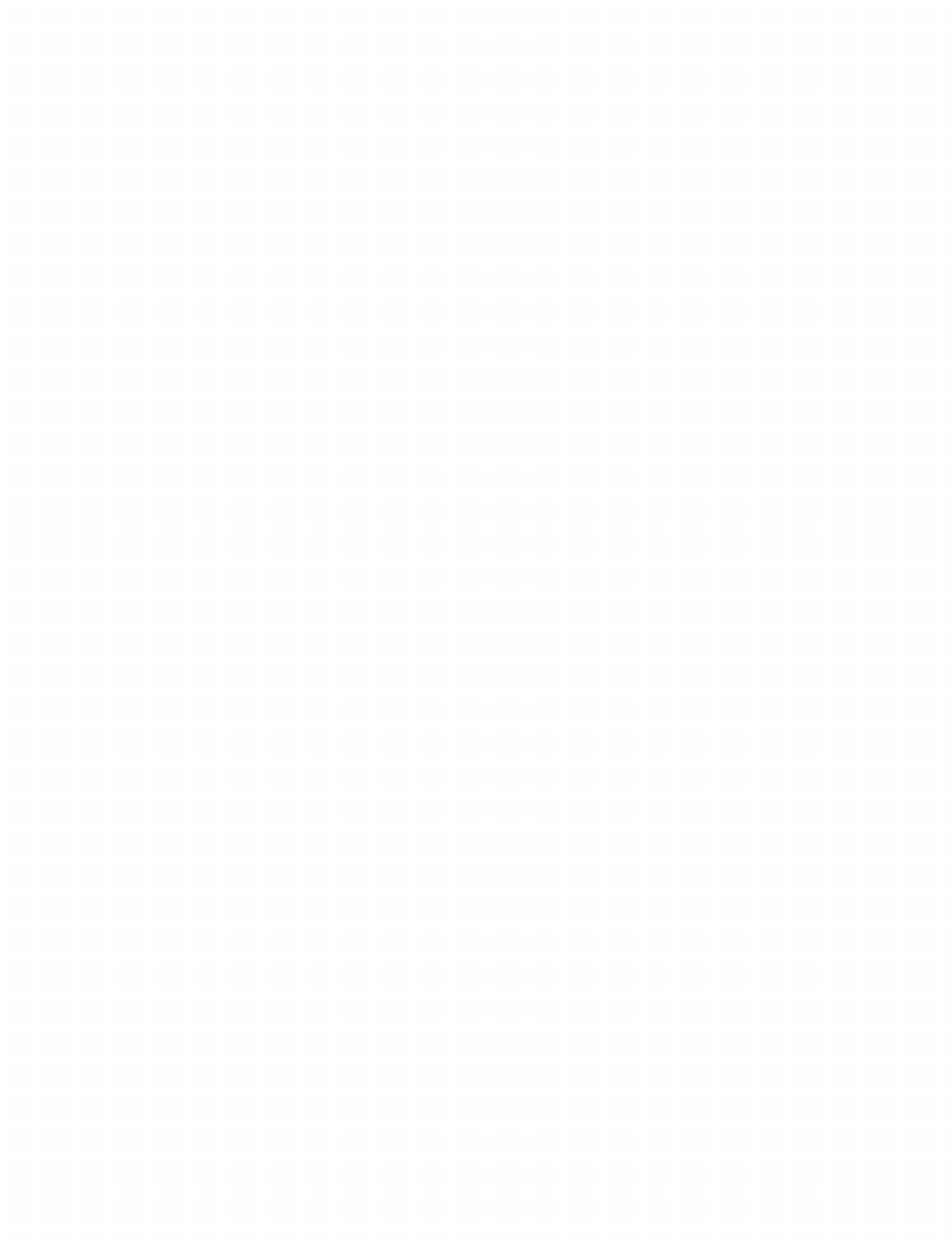cardiac defects and hemangiomas. Use of the drug before delivery will generally result in low Apgar scores, hypertonia, and reluctance to feed. The infant may also suffer withdrawal symptoms including tremors, irritability, hypertonicity, diarrhea, and vigorous sucking. Fluoxetine (Prozac) is now a commonly prescribed antidepressant which is currently believed to be safe for use during pregnancy. Studies show that there was no increase in birth-defects, spontaneous abortions, stillbirths, or premature deliveries among women who took the drug during pregnancy compared to those who did not.

#### Thyroid and Antithyroid Drugs

The thyroid gland produces hormones which regulate the body' s metabolism. An excess or a deficiency of thyroid hormone production can be harmful to a person and should be treated with medication.

Propylthiouracil is a commonly used antithyroid drug for the treatment of hyperthyroidism, overactive thyroid hormone production. The drug blocks maternal production of thyroid hormone. Propylthiouracil taken at the end of pregnancy can interfere with fetal production of thyroxin and cause a temporary case of mild hypothyroidism and/or congenital goiter in a child. However, the goiters induced by Propylthiouracil are usually small and do not compress the baby' s trachea.

Iodide-containing medications, used in other antithyroid drugs as well as in some cough syrups, are known to present an increased risk to a fetus. Iodides cross the placenta, and can cause hyperthyroidism and goiter in the fetus which can lead to tracheal compression, asphyxiation, and death.

Thyroid hormone substitutions are used to treat a disease called hypothyroidism, which is characterized by an underactive thyroid gland. Synthetic thyroid hormones, such as Levoxyl or Synthroid help maintain the body' s necessary thyroid hormone levels. When taken at the

<sup>&</sup>lt;sup>8</sup> Joanne McManus Kuller, "Effects on the Fetus and Newborn of Medications Commonly Used During Pregnancy," Journal of Perinatal and Neonatal Nursing 3, no.4, (April 1990): 80.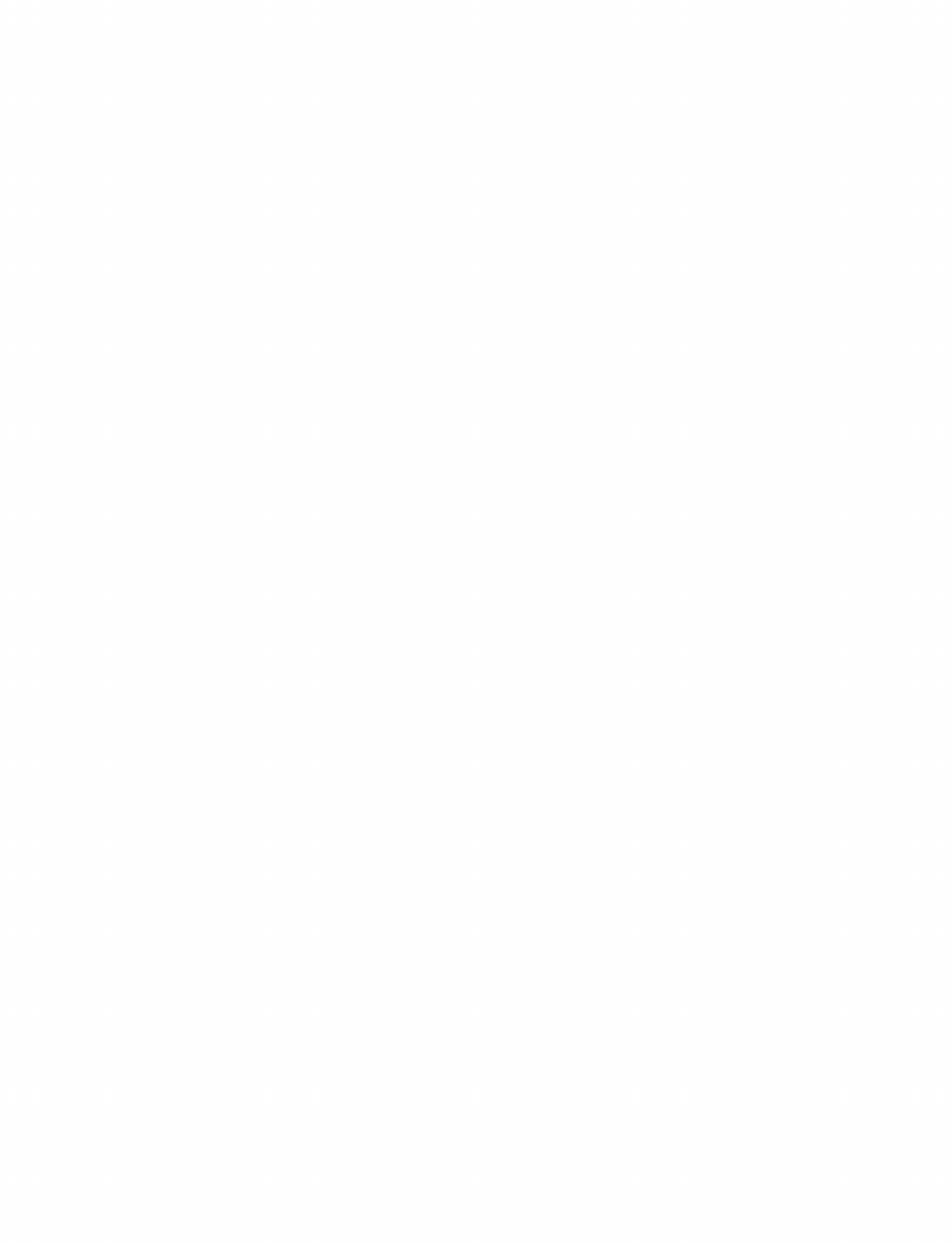proper dosage, fetal exposure to the hormone does not appear to cause adverse effects. A deficiency of thyroid hormone secretion, for example, as a result of untreated hypothyroidism, can cause a congenital condition called cretinism which is characterized by "arrested physical and mental development, dystrophy of bones and soft parts."9

#### Asthma Medications

Some asthmatic individuals use bronchodilators to relieve their attacks. Bronchodilators, such as Aminophylline (Aminodur), relax and widen narrowed air passages of the lungs, making it easier to breath.

Although asthma medications are not believed to be harmful to a developing fetus, they have not been proven to be safe either. Currently, the medical community feels that the potential benefit of controlling asthma attacks during pregnancy outweighs the risk of uncontrolled asthmatic episodes. If breastfeeding, it is recommended that a mother nurse her baby before taking the asthma drug, in order to reduce exposure to high concentrations of the medication. Any asthma medications containing iodides should also be avoided. (As mentioned earlier iodides can have adverse effects on the thyroid gland.)

## **Tranquilizers**

Thalidomide is a sedative and hypnotic agent which was widely prescribed to pregnant women in Europe during the early 1960's. It was later discovered to be a teratogen. Thousands of women who took thalidomide during pregnancy gave birth to severely deformed children. The malformations associated with the drug include limb abnormalities (such as phocomelia, amelia, Polydactyly, and syndactyly); facial hemangiomas; hydrocephalus, intestinal, cardiovascular and renal anomalies; and eye and ear defects.

<sup>9</sup>Moore, 136.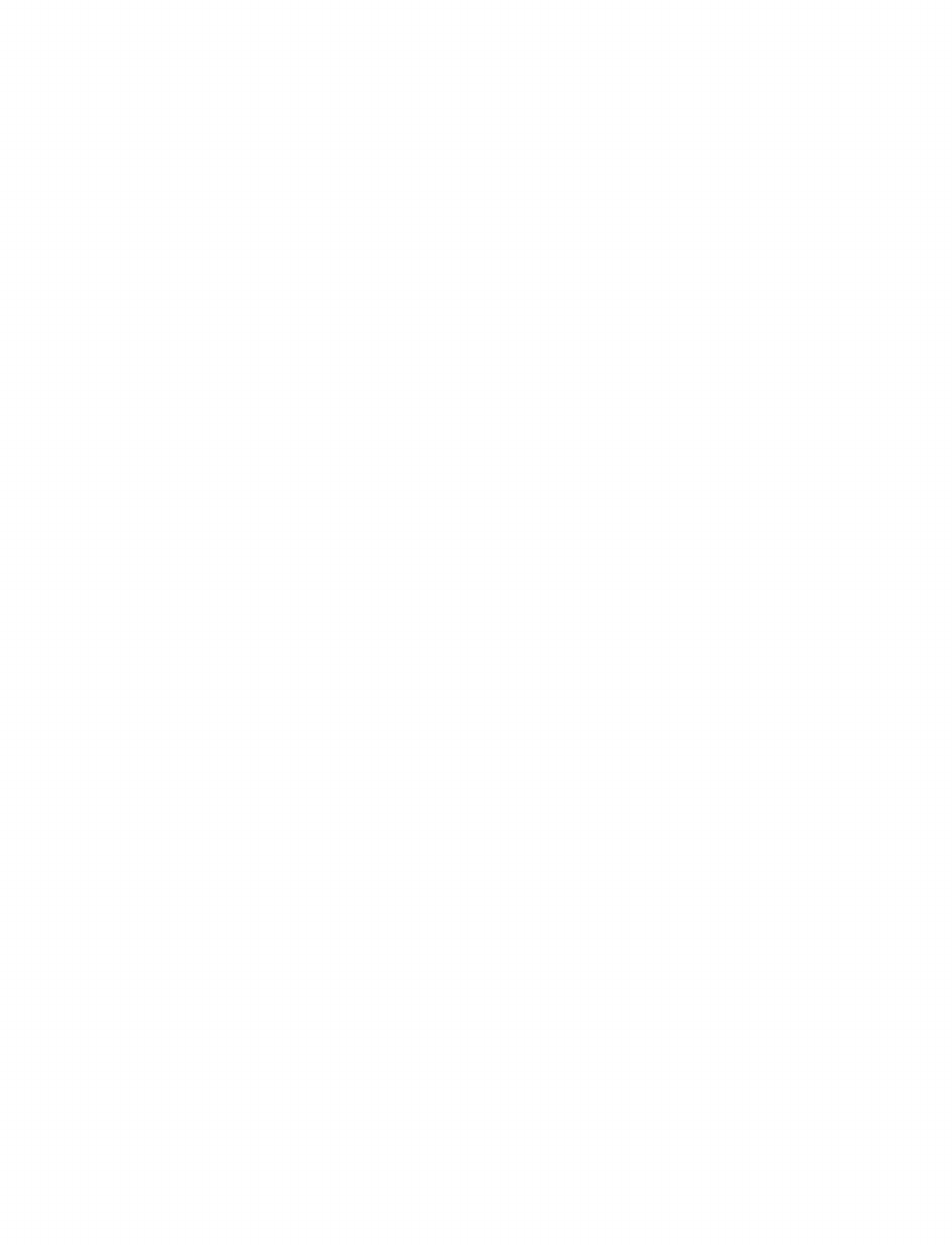Although thalidomide is a known teratogen, the FDA has recently proposed to allow restricted use of the drug in order to treat specific conditions, including leprosy, lupus, and AIDS-related ulcers.

In addition to numerous prescription medications, there are many non-prescription or overthe-counter drugs found in drugstores and supermarkets. Some of the pills and syrups used to relieve common aches and pains, such as colds, allergies, sore throats, and headaches are potentially harmful to an unborn child. It is extremely important that women who are planning to become pregnant or are pregnant consult their doctor before taking even commonly used pain relievers and decongestants. If it becomes necessary to treat ailments during pregnancy, a doctor will know which drugs on the market are safest for the baby. Certain medications are known to pose less of a risk to a fetus than others.

#### Analgesics

Aspirin, a commonly used bloodthinner, painkiller, and antipyretic, is not teratogenic if taken in normal therapeutic doses. However, maternal use of aspirin (for example: Bufferin, Anacin, Emperin) and aspirin-containing medications, near the end of pregnancy can interfere with the body' s clotting mechanism and cause maternal and neonatal bleeding. It can also prolong pregnancy and delivery, as well as cause the baby to have a low birth weight. There have been reports that aspirin and another analgesic, Ibuprofen, are both associated with premature closure of the fetal ductus arteriosis. Long-term or heavy use of Aspirin during pregnancy should be avoided.

Acetaminophen (Tylenol), when taken in the proper doses, is the analgesic of choice during pregnancy.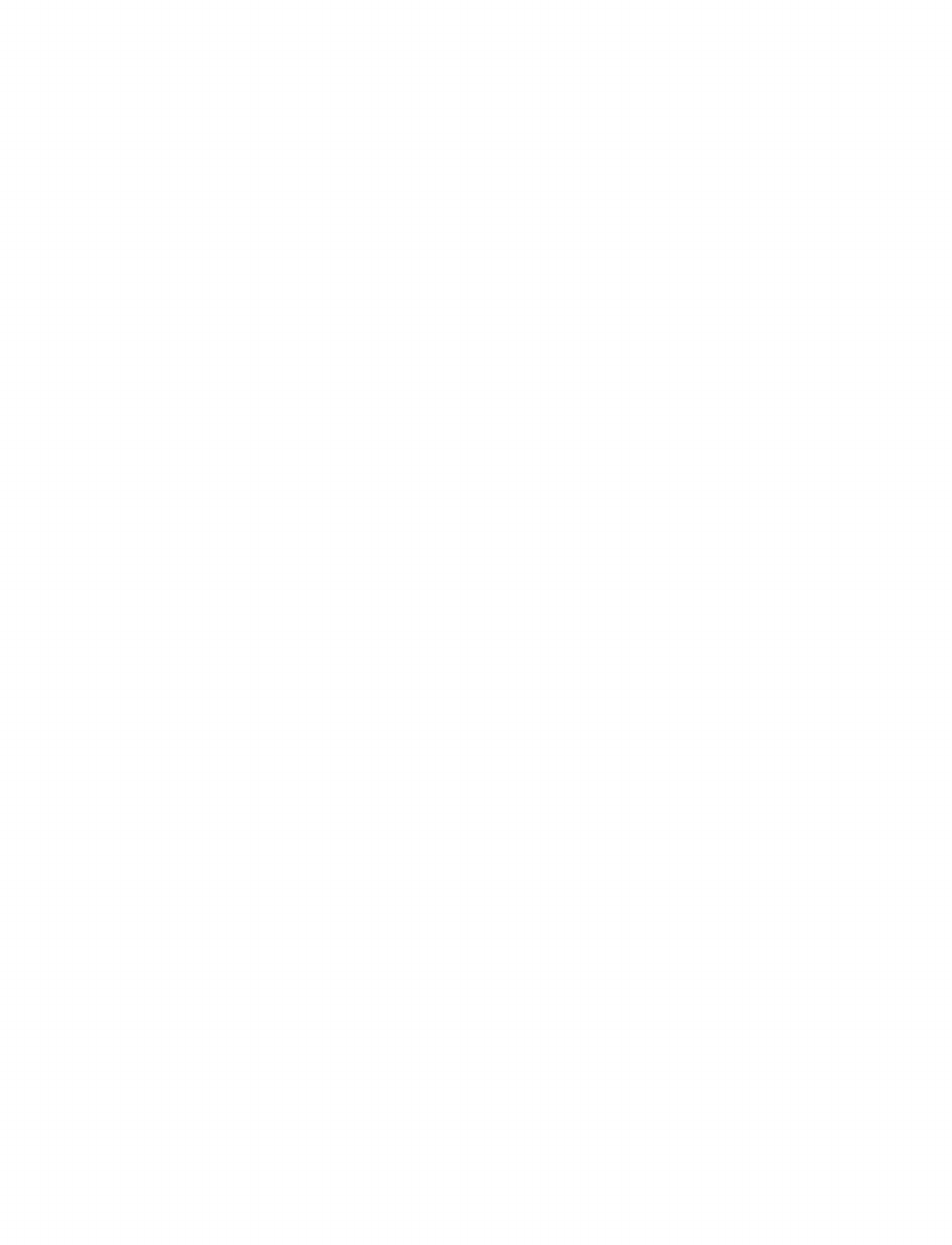#### Antihistamines

Antihistamines are used to relieve symptoms of congestion caused by allergies or the common cold. There are many types of antihistamines on the market. So far, antihistamines have not been associated with congenital abnormalities in humans. However, this does not mean that they are safe to take during pregnancy. Additional research is necessary in this area

#### Cold Medications

Many cold medications (including Robitussin, Sucrets, Vicks ) can contain antihistamines, aspirin, caffeine, iodides, and alcohol. Antitussives (cough suppressants) often contain codeine, which is derived from opium, and many expectorants contain iodides. Therefore it is recommended that the use of cold medication be avoided during pregnancy.

The "thalidomide tragedy" sparked a new interest in teratology, "the study of environmentally-induced congenital anomalies."<sup>10</sup> Researchers began testing the safety of a variety of agents, especially prescription and over-the-counter medications, and the affect these agents may have on a developing fetus. Animal studies, as well as controlled studies in humans, are used to determine the safety of new drugs before they are marketed. While, not every drug that is teratogenic in animals is teratogenic in humans, animal studies help identify the possible harmful effects different drugs may have on humans. In human studies, men make up the majority of the participants, so there is less data on the effects of many new drugs on women. And, since drug testing is virtually never done on pregnant women, the effects of most new drugs on an embryo/fetus are not known before marketing a new product. This uncertainty of risk potential can make prescribing medication difficult for many physicians.

<sup>&</sup>lt;sup>10</sup> Seaver, 111.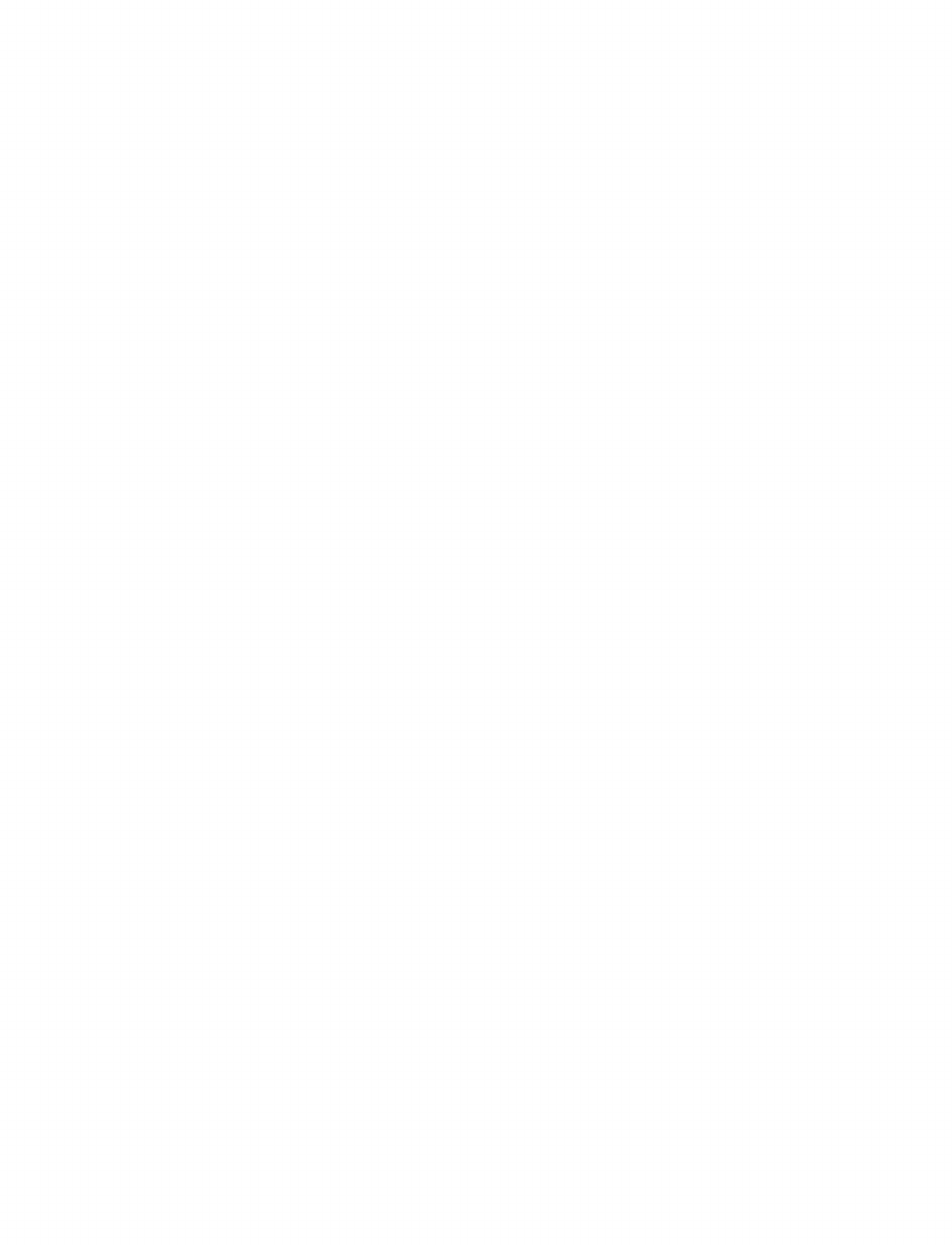In an effort to advise physicians about the teratogenicity associated with different drugs, The Food and Drug Administration began requiring that all prescription drugs be classified according to the level of risk they can have on an embryo/fetus. (Categories include A, B, C, D, and X.) For example, category A indicates no known risk to a fetus. Category C drugs should only be used during pregnancy if the "potential benefit justifies the potential risk to the fetus."<sup>11</sup> Category X marks evidence of fetal risk, therefore drugs in this category should not be used by women who are or may become pregnant. Despite the FDA' s requirement of risk categories for drugs, as mentioned earlier, the risk potential of most prescription drugs has not been established, so there are many drugs on the market classified as category C, the "limbo" category.

The FDA also encourages the consumer to be advised of potential risks associated with drug products. They require information to be printed on product labels. This information discloses any suspected or confirmed fetal risks associated with each particular product. As a result, consumers can make more informed decisions regarding the products they use. Although it is important to read the product labels, it is always advised that a woman who is pregnant or is planning to become pregnant inform her doctor of any and all drugs she is taking.

Additional research in the field of teratology is necessary, especially long-term studies which would reveal the harmful effects of drugs on brain development and behavior rather than just the more apparent structural anomalies. In addition, the education of physicians, nurses, public health authorities, and parents about teratogens is essential in decreasing the incidence of drug-induced birth defects. Also, because many babies are born to teen mothers, information on known and suspected teratogens should be disseminated in school sex education curriculums. Ideally, a woman should leam about potentially dangerous substances before she becomes pregnant. This would allow her time to, for example, consult

 $<sup>11</sup>$  Kuller, 74.</sup>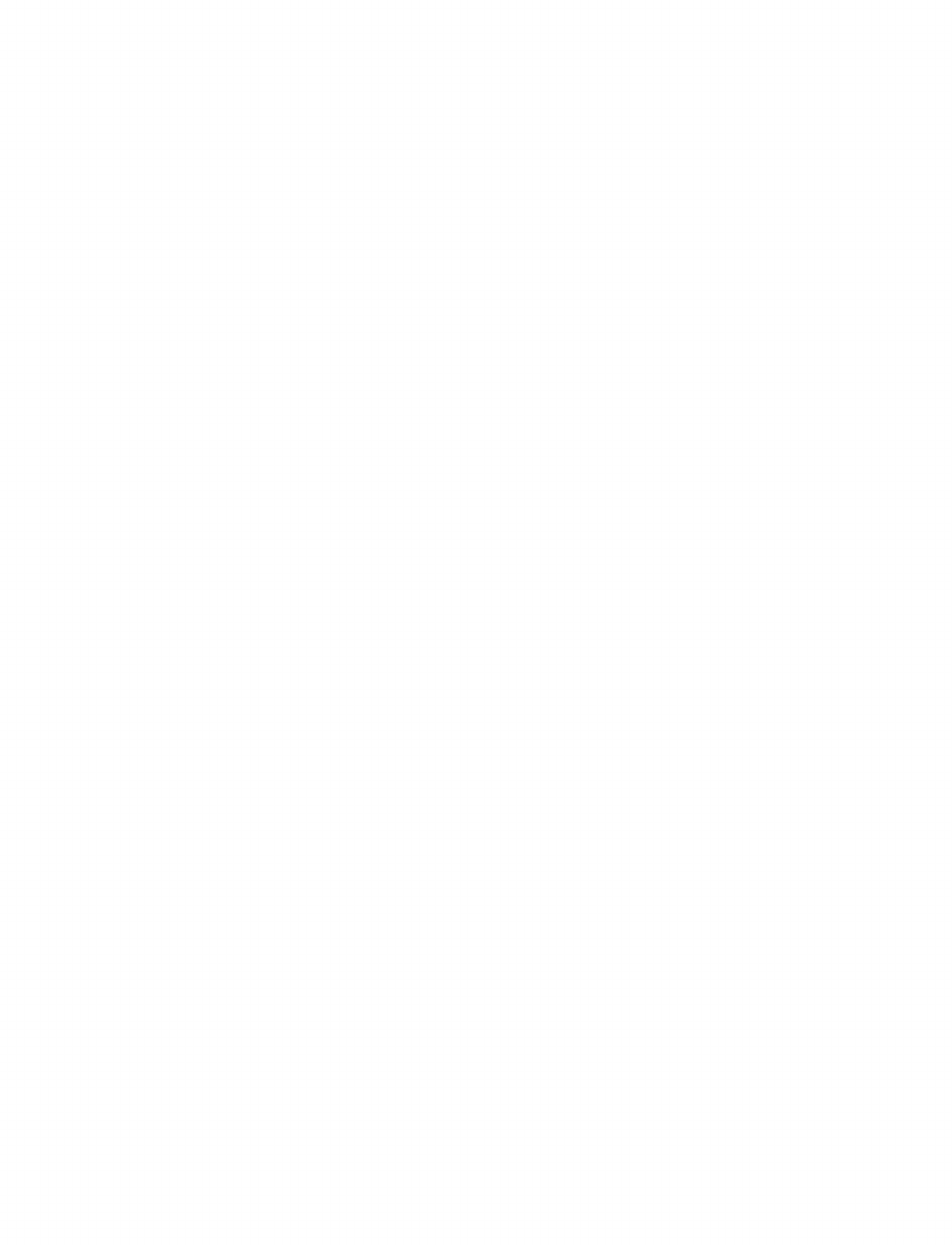with her physician and change her current medication, fight an addiction to alcohol, cigarettes, or narcotics, or just improve her nutritional habits before conception. Awareness is the key to eliminating the majority of preventable birth-defects.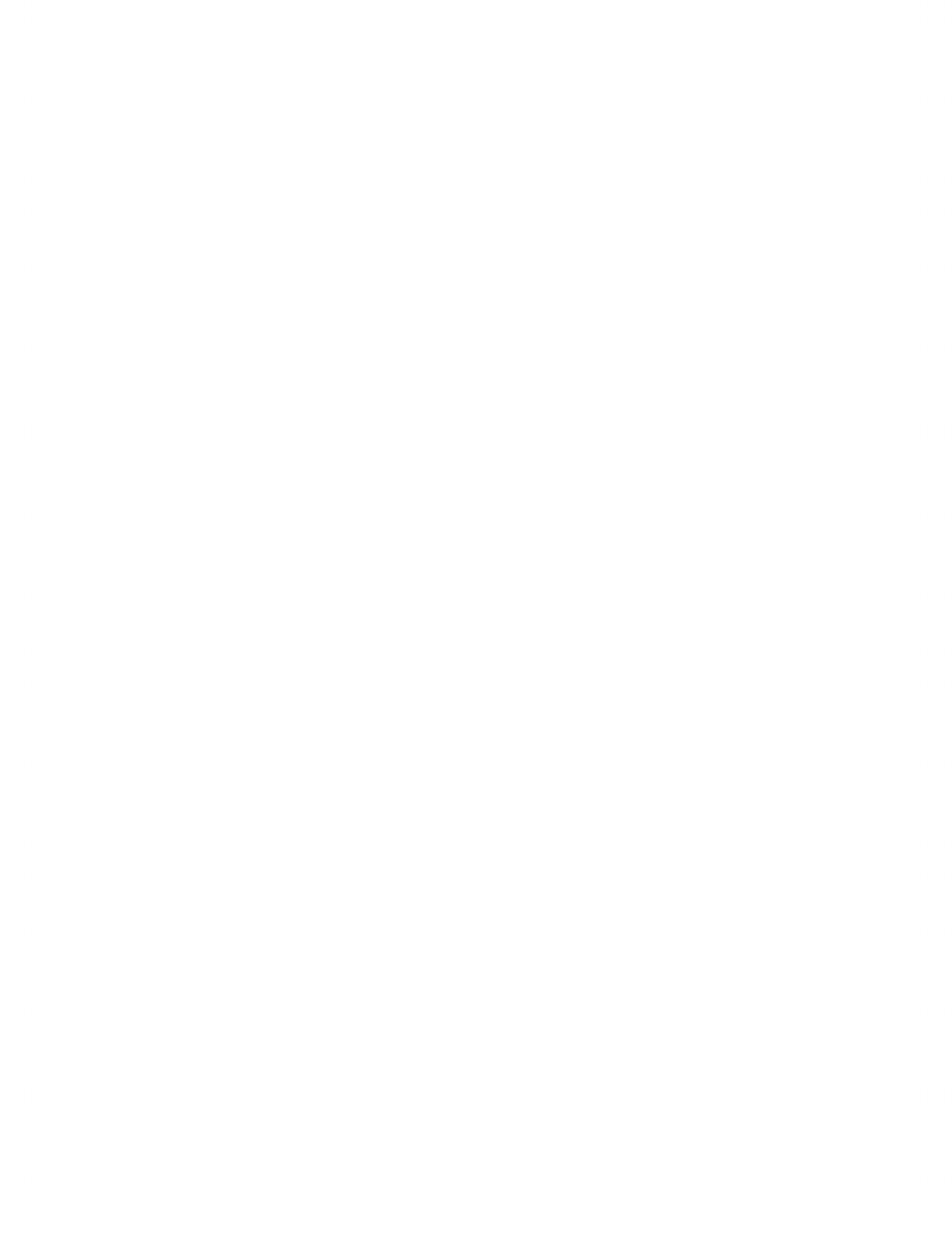- Blume, Sheila B. What You Can Do to Prevent Fetal Alcohol Syndrome. Minnesota: Johnson Institute-QVS, Inc., 1992.
- Brent, Robert L. and David A. Beckman. The Contribution of Environmental Teratogens to Embryonic and Fetal Loss. Clinical Obstetrics and Gynecology 37, no. 3 (September 1994): 646-670.
- Chornitz, Virginia R, Lilian W.Y. Cheung, and Ellice Lieberman. The Role of Lifestyle in Preventing Low Birth Weight. The Future of Children 5, no. 1 (Spring 1995): 121-133.
- Conover, Elizabeth. Hazardous Exposures During Pregnancy. Journal of Obstetric, Gynecologic, and Neonatal Nursing 23, no. 6 (July/August 1994): 524-532.
- Cook, Paddy S., Robert C. Peterson, Dorothy T. Moore. Alcohol Tobacco and Other Drugs May Harm the Unborn. Maryland: US Department of Health and Human Services, 1990.
- Hawksley, Jane. Teen Guide to Pregnancy, Drugs and Smoking. New York: Franklin Watts, 1989.
- Koren, Gideon, Anne Pastuszak, and Shinya Ito. Drugs in Pregnancy. The New England Journal of Medicine 338, no. 16 (April, 1998): 1128-1137.
- Kuller, Joanne McManus. Effects on the Fetus and Newborn of Medications Commonly Used During Pregnancy. Journal of Perinatal and Neonatal Nursing 3, no. 4 (April 1990): 73-87.
- Lin, Chin-Chu, and Mark I. Evans. Intrauterine Growth Retardation: Pathophysiology and Clinical Management. New York: Mc Graw-Hill Book Company, 1984.
- Moore, Keith L., and T.V.N. Persaud. Before We Are Born: Essentials of Embryology and Birth Defects. Philadelphia: W.B. Saunders Company, 1993.
- Ornoy, Asher, and Judy Amon. Clinical Teratology. The Western Journal of Medicine 159, no. 3 (September 1993): 382-389.

Persaud, T.V.N., A.E. Chudley, and R.G. Skalko. Basic Concepts in Teratology. New York: Alan R. Liss, Inc., 1985.

Peters, Paul W. J., Hanneke M. Gabris-Berkvens, and John G. Bannigan. Drugs of Choice in Pregnancy: Primary Prevention of Birth Defects. Reproductive Toxicology 7, no. 5 (September/October 1993): 399-404.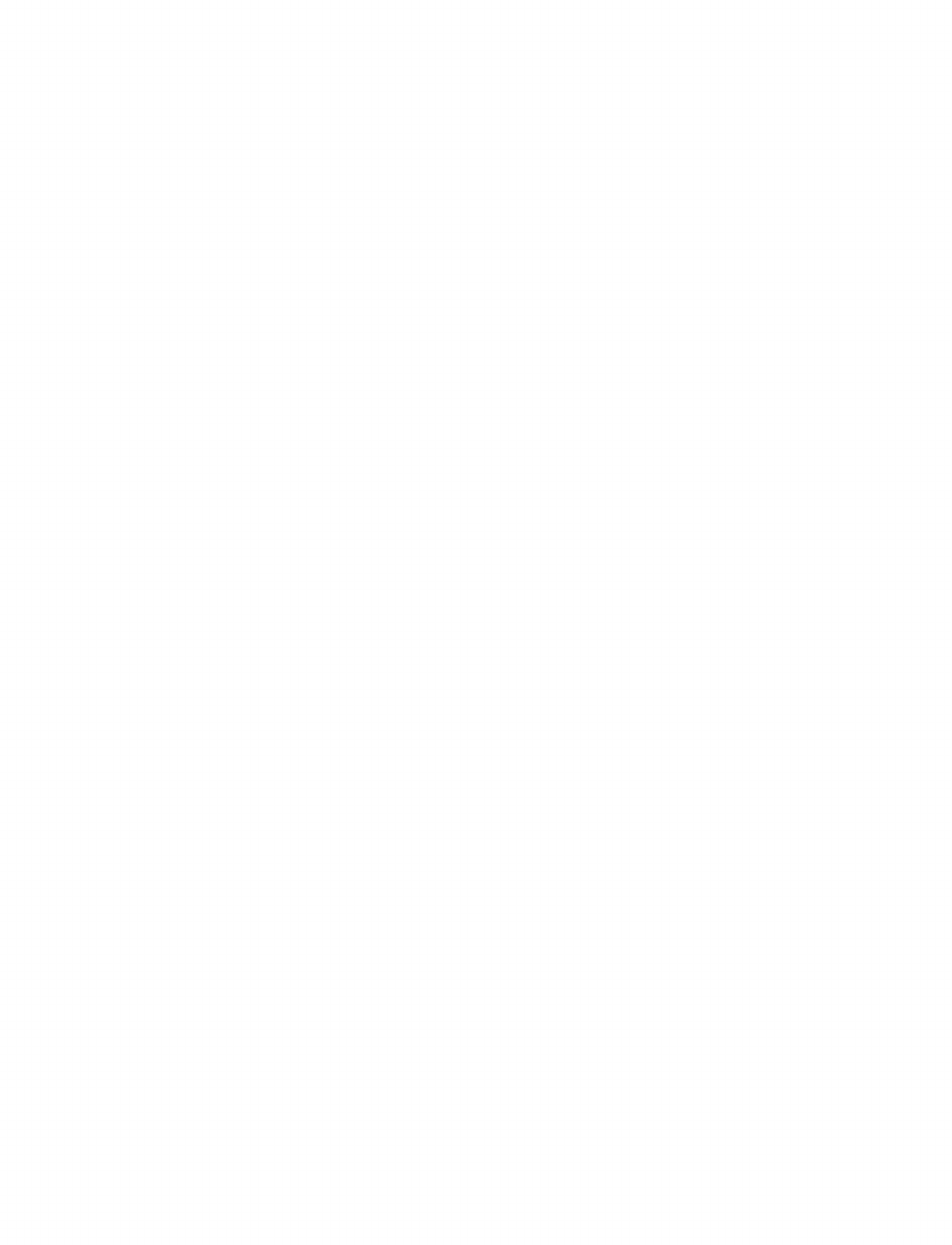- Pletsch, Pamela. Birth Defect Prevention: Nursing Intervention. Journal of Obstetric, Gynecologic, and Neonatal Nursing 16, no. 6 (December 1990): 482-488.
- Schatz, Michael, Robert S. Zeiger, Kathy Harden, Clement C. Hoffman, Linda Chilingar, and Diana Petitti. The Safety of Asthma and Allergy Medications During Pregnancy. Journal of Allergy and Clinical Immunology 100, no. 3 (September 1997): 301-306.
- Schneider, Phyllis. Folic Acid: Why It's Being Added to Food. Parents 73, no. 1 (January 1998): 51.
- Seaver, Laurie H. and H. Eugene Hoyme. Teratology in Pediatric Practice. The Pediatric Clinics of North America 39, no. 1 (February 1992): 111-131.
- Shniderman, Nancy, and Sue Hurwitz. Drugs and Birth Defects. New York: The Rosen Publishing Group, Inc., 1995.
- Stem, Leo, ed. Drug Use in Pregnancy. Sydney: ADIS Health Science Press, 1984.
- Thalidomide's Return. Maclean's 110, no. 37, (September 1997): 73.
- Thomas, Clayton L., ed. Taber's Cyclopedic Medical Dictionary, 15th ed. Philadelphia: F.A. Davis Company, 1985.
- Update '97. Mayo Clinic Health Letter 15, no. 4, (April 1997): 4.
- Young, Patrick. Drugs and Pregnancy. New York: Chelsea House Publishers, 1987.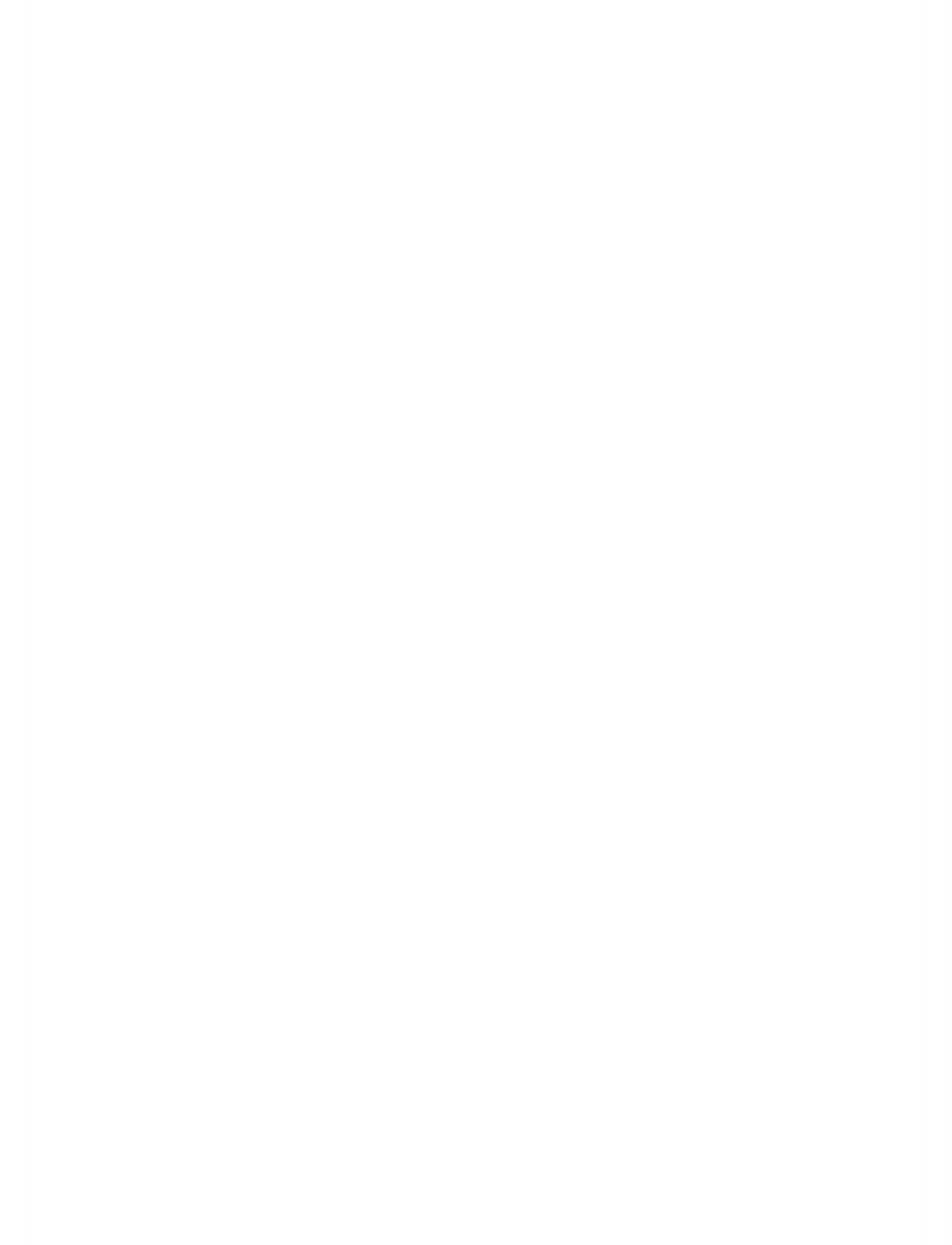### CHAPTER FOUR

In an effort to increase public awareness about the harmful effects of drugs and to encourage responsible behavior during pregnancy, <sup>I</sup> have created this pamphlet for distribution to women's healthcare clinics around the country.

The illustrations throughout the pamphlet are designed to entice a patient to read the text and to try to understand why it is important to practice a healthy lifestyle during pregnancy. By using simple, straightforward descriptions of some of the harmful effects drugs can have on a fetus the information should be easily understandable to all women regardless of their educational level. In areas where other languages, such as Spanish may be the dominant language, a translated version could be distributed.

A variety of sources were used to create the illustrations within the pamphlet. The series of embryos and fetuses representing the nine month gestational period were drawn from a number of photographic and illustrative sources. A combination of three or four images were sometimes used to create one of the embryo/fetus illustrations. In the case of the fifth and seventh month fetuses, <sup>I</sup> used my sketches and photographs of two preserved babies at the University of Rochester as sources. The drawing of a woman drinking with a cigarette in hand was created by using photographs of my mother, posed with a glass of wine and a cigarette. Photographs found in magazines from a local library as well as photographs <sup>I</sup> had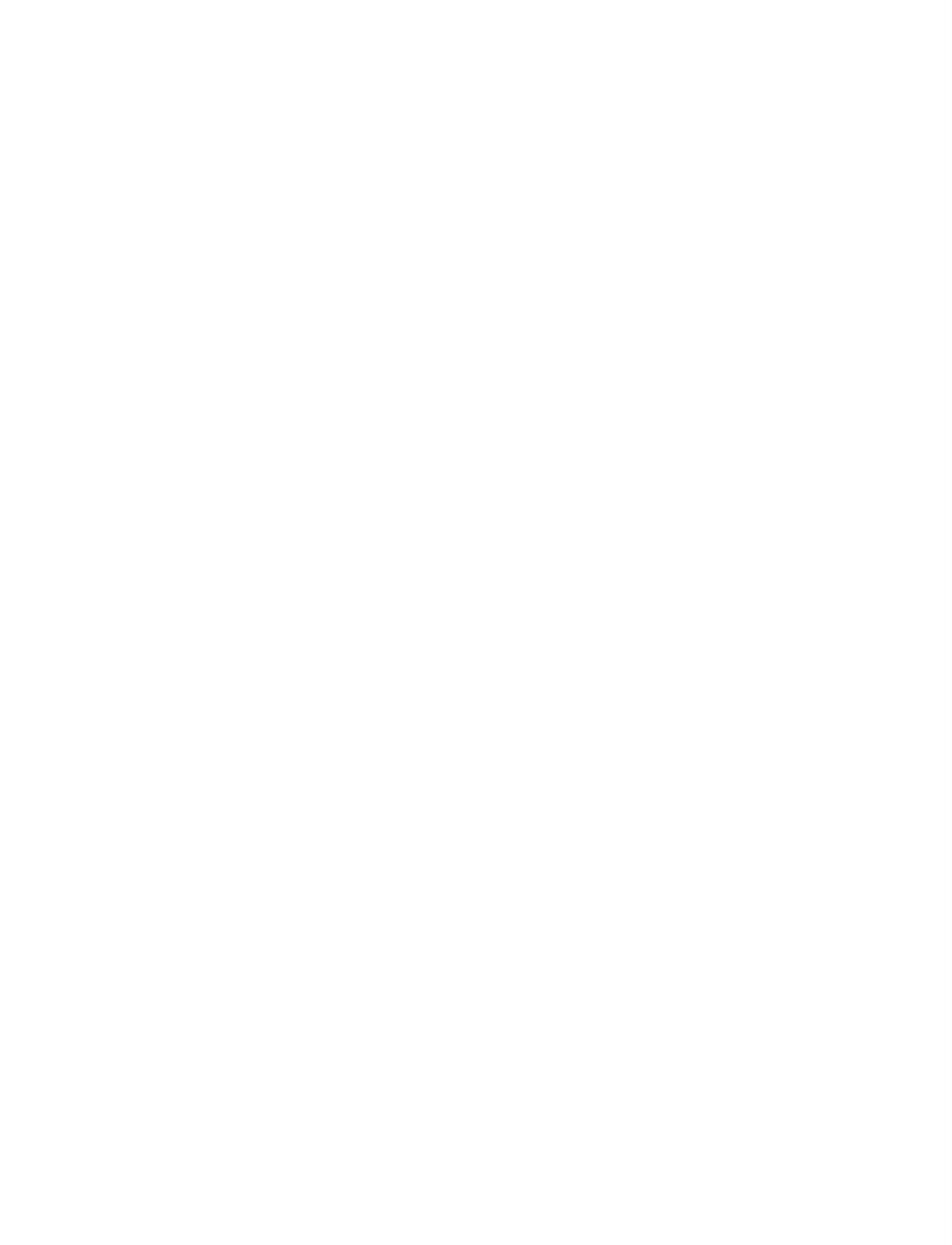taken of my mother' <sup>s</sup> hands served as sources for the image of the mother breastfeeding her child. The sources for the doctor and expectant mother were pictures from three or four different magazines and my own imagination. Magazine and catalogue photographs were used as sources for the image of a newborn in an incubator. Textbook photographs were used for the drawing of the mother holding her sleeping child. A number of illustrations were used as sources for the drawings depicting follicular development, ovulation, fertilization, cell division, and implantation and a model was used for the drawing of the female pelvis. The sources for the placenta, umbilical cord, and developing baby were multiple illustrations of the placenta, textbook photographs of umbilical cords and my imagination. <sup>I</sup> sketched cough syrup, pill bottles, glasses containing alcohol, and a pack of cigarettes, and <sup>I</sup> used other magazine photographs as sources for the images of illicit drugs.

All illustrations were created in graphite pencil on paper, scanned into the computer and brought into Adobe Photoshop 5.0. Each image was then turned into an RGB file, and transformed into sepia tone. ( The option for choosing sepia toning is found in the Actions window. ) After changing the color of the images, all images were flattened and then "cleaned up", by eliminating any unwanted "background" pixels and by "airbrushing" any harsh lines of the drawings into a fade with the use of the eraser tool at a low opacity. After the desired editing, all files were saved in the Photoshop format, in which multiple layers can be preserved, and then in the TIFF format which can be placed into the layout program QuarkXPress 3.2.

I placed the images in an order which would tell a story as one turns the pages. Each of the nine months of development is represented by <sup>a</sup> drawing. The baby' s growth progresses throughout the pamphlet. The doctor and patient drawing is placed next to images of the first two trimesters to reinforce the importance of receiving prenatal care in the early stages of pregnancy. The drawings of drug and alcohol abuse follow the illustration and